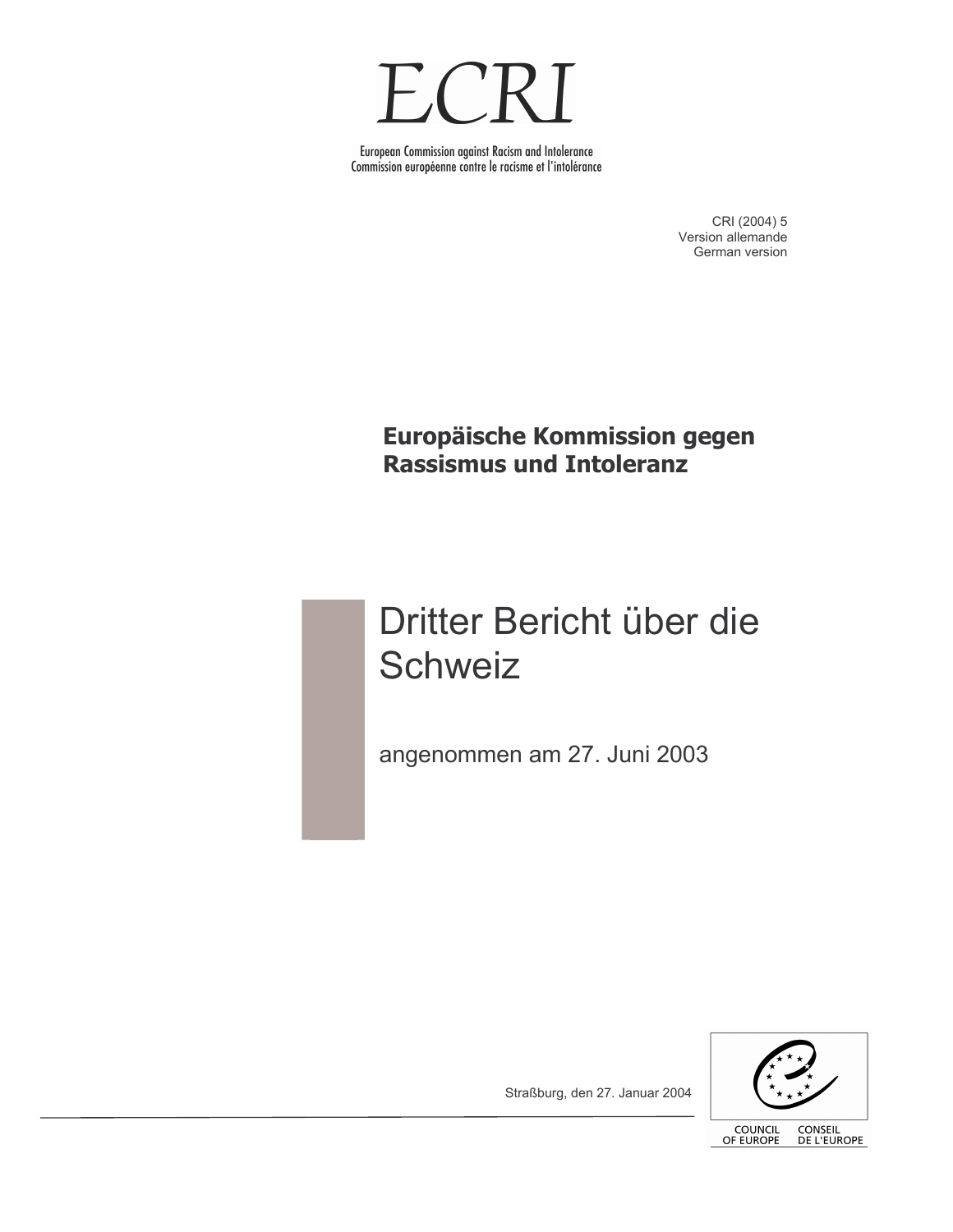Weitere Auskünfte über die Arbeit der Europäischen Kommission gegen Rassismus und Intoleranz (ECRI) und andere einschlägige Arbeiten des Europarats erteilt das ECRI-Sekretariat:

> Secretariat of ECRI Directorate General of Human Rights - DG II Council of Europe F-67075 STRASBOURG Cedex Tel.: +33 (0) 3 88 41 29 64 Fax: +33 (0) 3 88 41 39 87 E-mail: combat.racism@coe.int

Besichtigen Sie unsere Website: www.coe.int/ecri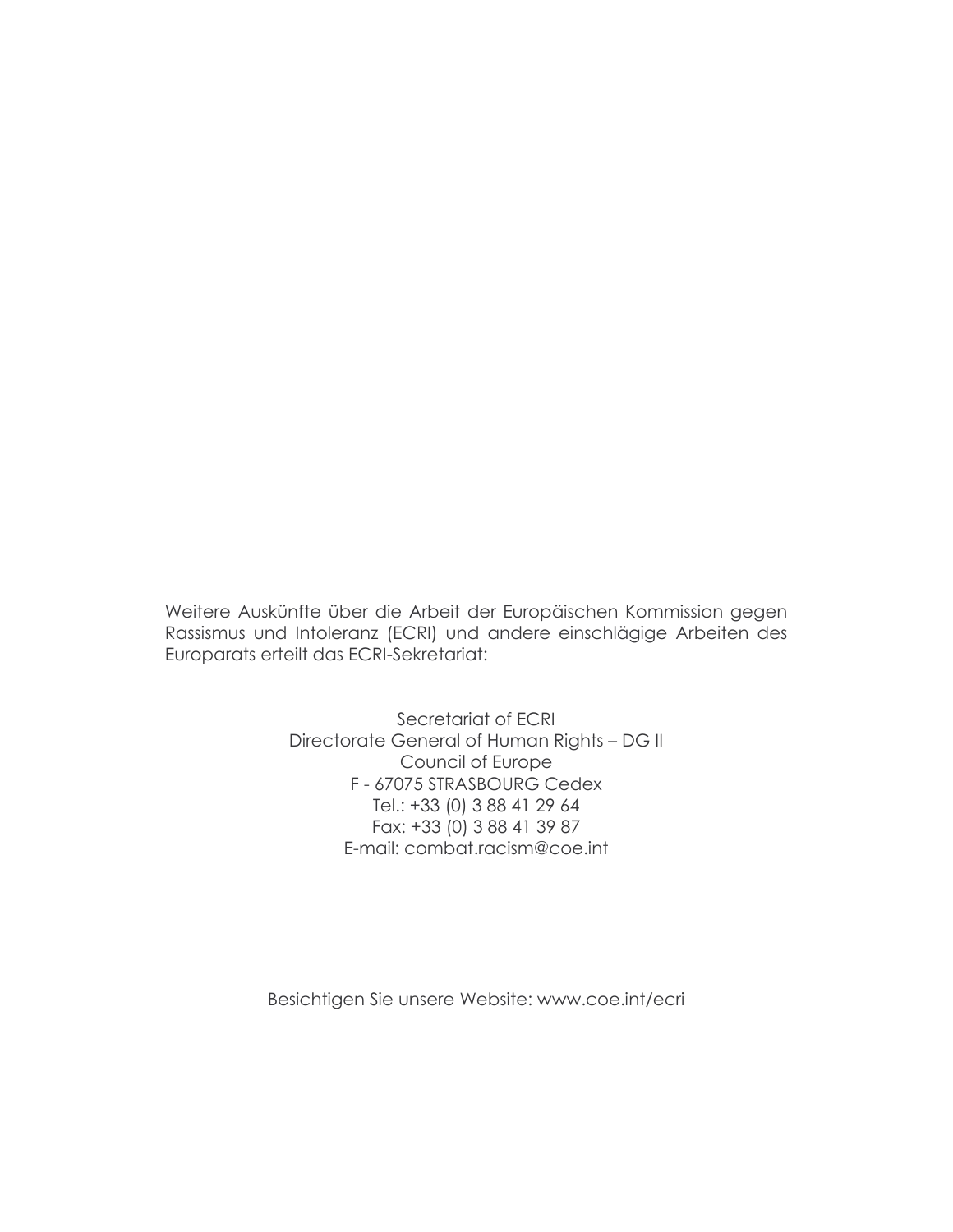## **INHALTSVERZEICHNIS**

| L. | <b>WEITERVERFOLGUNG DER EMPFEHLUNGEN DES ZWEITEN ECRI-</b>              |  |  |
|----|-------------------------------------------------------------------------|--|--|
|    |                                                                         |  |  |
|    | VERFASSUNGSRECHT UND SONSTIGE GRUNDLEGENDE RECHTSVORSCHRIFTEN 8         |  |  |
|    |                                                                         |  |  |
|    | BÜRGERLICHRECHTLICHE UND VERWALTUNGSRECHTLICHE VORSCHRIFTEN 9           |  |  |
|    |                                                                         |  |  |
|    |                                                                         |  |  |
|    |                                                                         |  |  |
|    |                                                                         |  |  |
|    |                                                                         |  |  |
|    |                                                                         |  |  |
|    |                                                                         |  |  |
|    | DIE ÜBERWACHUNG DER SITUATION BEOBACHTUNG DER ENTWICKLUNG  20           |  |  |
|    |                                                                         |  |  |
|    |                                                                         |  |  |
| Ш. |                                                                         |  |  |
|    | RASSISMUS UND DISKRIMINIERUNG GEGEN SCHWARZAFRIKANER IN DER SCHWEIZ  23 |  |  |
|    |                                                                         |  |  |
|    |                                                                         |  |  |
|    |                                                                         |  |  |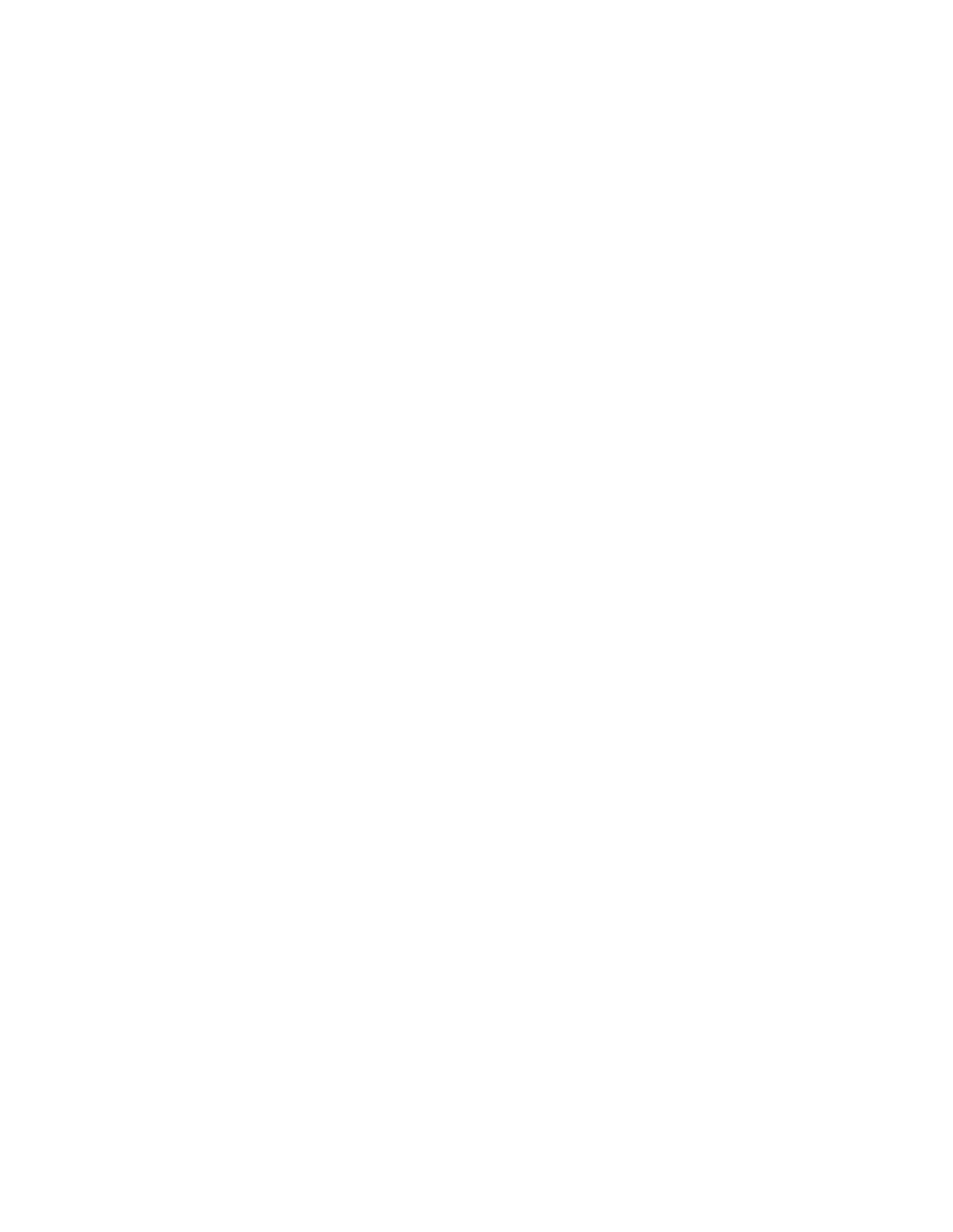#### **Vorwort**

Die Europäische Kommission gegen Rassismus und Intoleranz (ECRI) wurde vom Europarat ins Leben gerufen. Sie ist ein unabhängiges Kontrollorgan für Menschenrechte, spezialisiert in Fragen von Rassismus und Intoleranz. Ihre Mitglieder sind unabhängig und unparteiisch. Sie werden auf Grund ihrer moralischen Autorität und anerkannten Erfahrung in Sachen Rassismus, Fremdenfeindlichkeit, Antisemitismus und Intoleranz ernannt.

Einer der wichtigsten Aspekte der Arbeit von ECRI sind die Länderberichte, mit denen ECRI in jedem Mitgliedsstaat des Europarats die Lage bezüglich Rassismus und Intoleranz untersucht und Anregungen und Vorschläge zur Behandlung festgestellter Probleme formuliert.

Diese Länderberichte behandeln alle Mitgliedsstaaten des Europarats in gleicher Weise. Alle vier bis fünf Jahre werden solche Berichte für ein Land erstellt. Pro Jahr werden neun bis zehn Länder untersucht. Die erste Berichtsrunde wurde 1998 abgeschlossen, die zweite Ende 2002. Die Untersuchungen der dritten Runde haben im Januar 2003 begonnen.

Die Berichte der dritten Runde konzentrieren sich auf die Praxis. Sie untersuchen, inwieweit die hauptsächlichsten Empfehlungen früherer ECRI-Berichte beachtet und umgesetzt wurden und, falls ja, mit welchem Erfolg. Die Berichte der dritten Runde greifen ferner bestimmte Themen auf, die je nach der Lage in den verschiedenen Ländern ausgewählt und im Bericht eingehender behandelt werden.

Die Arbeitsmethoden bei Erstellung der Berichte beruhen auf dem Studium vorgelegter Unterlagen, Besuchen in den betreffenden Ländern und anschließenden vertraulichen Gesprächen mit den staatlichen Behörden.

Die **ECRI-Berichte** sind nicht das Ergebnis von Erkundigungen und Zeugenbefragungen. Sie analysieren vielmehr die Situation auf Grund zahlreicher und aus den verschiedensten Quellen gewonnener Informationen. Das Unterlagenstudium stützt sich auf die Auswertung einer Großzahl nationaler oder internationaler schriftlicher Quellen. Die Besuche vor Ort ermöglichen direkte Kontakte mit den betroffenen (staatlichen oder nichtstaatlichen) Stellen, um ein genaues Bild zu bekommen. Die vertraulichen Gespräche mit den staatlichen Behörden erlauben es diesen, notfalls Ergänzungen und Korrekturen am Berichtsentwurf vorzuschlagen, falls dieser bestimmte Tatsachen nicht richtig wiedergibt. Zum Abschluss des Dialogs können die staatlichen Behörden verlangen, dass ihr Standpunkt dem endgültigen ECRI-Bericht als Anhang beigegeben wird.

Der folgende Bericht wurde von ECRI in voller Eigenverantwortung erstellt. Er umschreibt die Situation bis zum 27. Juni 2003; Entwicklungen nach diesem Zeitpunkt werden von der folgenden Analyse nicht erfasst und sind auch nicht Gegenstand der Schlussfolgerungen und Empfehlungen von ECRI.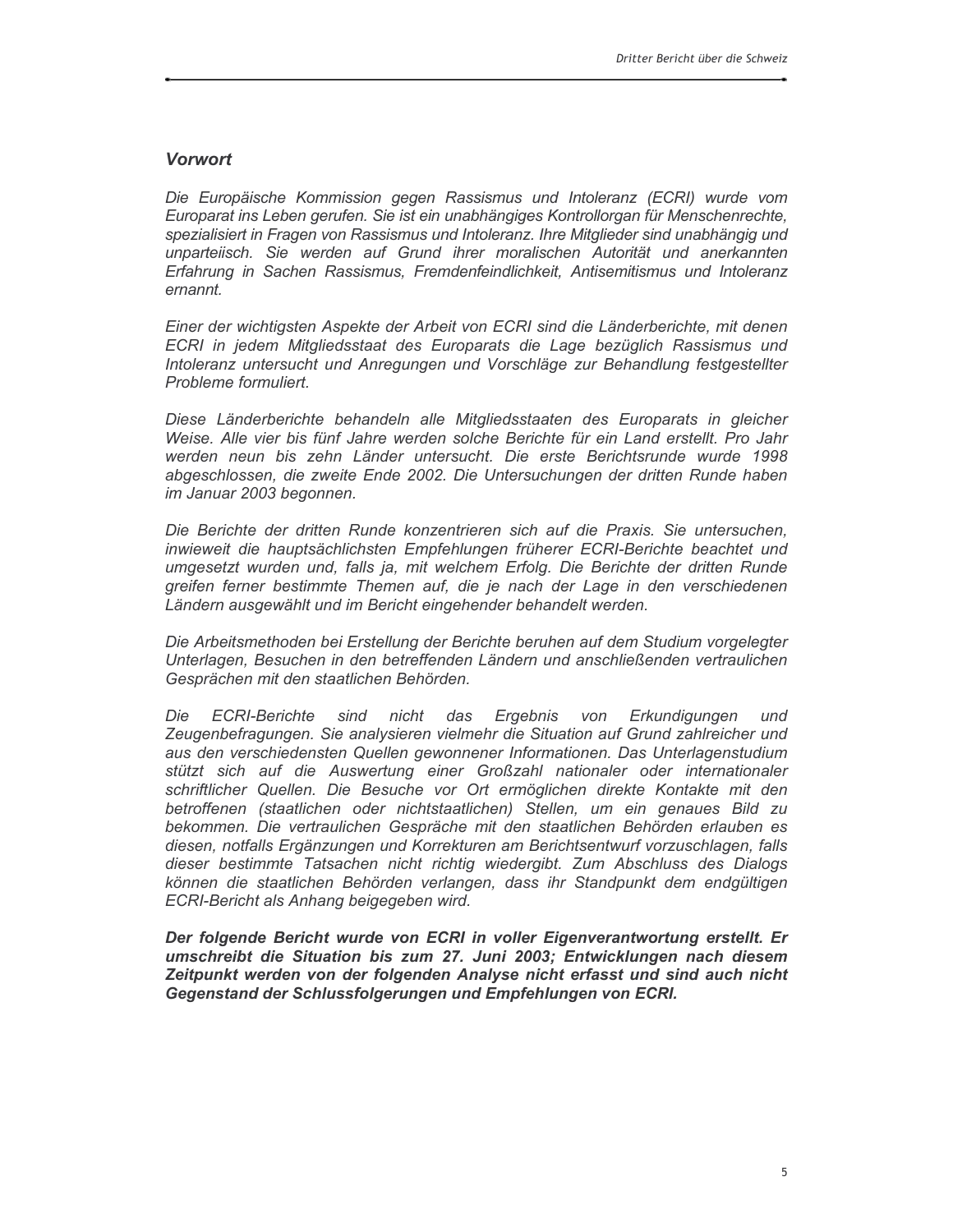## **Zusammenfassung**

Seit dem zweiten ECRI-Bericht über die Schweiz ist eine Reihe von Fortschritten in den im Bericht aufgegriffenen Bereichen zu verzeichnen.

Die im Jahre 2000 in Kraft getretene neue Verfassung enthält ein Diskriminierungsverbot. Es ist geplant, Rassismus auch strafrechtlich zu verfolgen. Das Problem des Rechtsextremismus genießt verstärkte Aufmerksamkeit. Auf Bundesebene wurde eine Fachstelle für Rassismusbekämpfung geschaffen. Die Dienststelle ist Teil der öffentlichen Verwaltung und u.a. zuständig für die Vergabe von Zuschüssen an Vorhaben zur Bekämpfung von Rassismus und Diskriminierung. Ein neues Bundesgesetz über das Gewerbe der Reisenden hat geholfen, die Lage der Bevölkerungsgruppe der Jenischen. Sinti und Roma zu verbessern. Es besteht die Hoffnung, dass ein neues Gesetz über das Bürgerrechtzur Erleichterung der Einbürgerung von Einwanderern der zweiten und dritten Generation verabschiedet wird.

Fortschritte auf anderen Gebieten halten sich jedoch in Grenzen. Was die Möglichkeit der Einführung umfassenderer gesetzlicher Vorschriften gegen Diskriminierung im bürgerlichen und im Verwaltungsrecht anbelangt, ist bisher nichts geschehen. Auch hinsichtlich der Situation der Jenischen, Sinti und Roma in der Schweiz gibt es noch ungelöste Probleme. Fälle polizeilichen Fehlverhaltens und diskriminierender Behandlung gewisser Minderheiten, vor allem von Schwarzafrikanern, geben Anlass zur Sorge; das Gleiche gilt für die allgemeine Einstellung der Schweizer Öffentlichkeit gegenüber dieser Personengruppe. Auch die Asyl- und Flüchtlingsproblematik hat Anlass zu negativen und feindseligen Äußerungen in der Öffentlichkeit und in politischen Kreisen gegeben. Das Asylverfahren wirft weiterhin eine Reihe von Problemen auf. Das neue Ausländergesetz und die "duale" Zulassungspolitik wurden von den beteiligten Gesellschaftskreisen kritisiert, weil dadurch neue Formen der Diskriminierung und Trennungslinien entstünden.

Im vorliegenden Bericht empfiehlt ECRI den Schweizer Behörden, in einer Reihe von Bereichen noch mehr als bisher zu tun. Der Bericht fordert unter anderem, im Zivil- und Verwaltungsrecht ein Verbot der Diskriminierung in den verschiedenen Lebensbereichen zu verankern und auf Bundes- sowie auf Kantonsebene Anlaufstellen zu bestimmen, die Beschwerden wegen Diskriminierung und Rassismus entgegennehmen und prüfen könnten. ECRI empfiehlt weitere Schritte zur Verbesserung der Lage der Jenischen, Sinti und Roma, vor allem, was die Bereitstellung von entsprechenden Stand- und Durchgangsplätzenfür ihre Wohnwagen angeht. Die Behörden werden aufgefordert, energisch gegen diskriminierendes Fehlverhalten der Polizei gegenüber bestimmten Minderheiten vorzugehen. Der Bericht unterstreicht ferner die Notwendigkeit, etwas zur Verbesserung der öffentlichen gegenüber bestimmten Gruppen wie Schwarzafrikanern Einstellung und Asylbewerbernzu unternehmen. ECRI empfiehlt auch, dafür zu sorgen, dass neue Gesetze und Verordnungen zur Rechtslage von Asyl Suchendenund Personen, die nicht Staatsangehörige sind, die Situation dieser Gruppen nicht verschlechtern.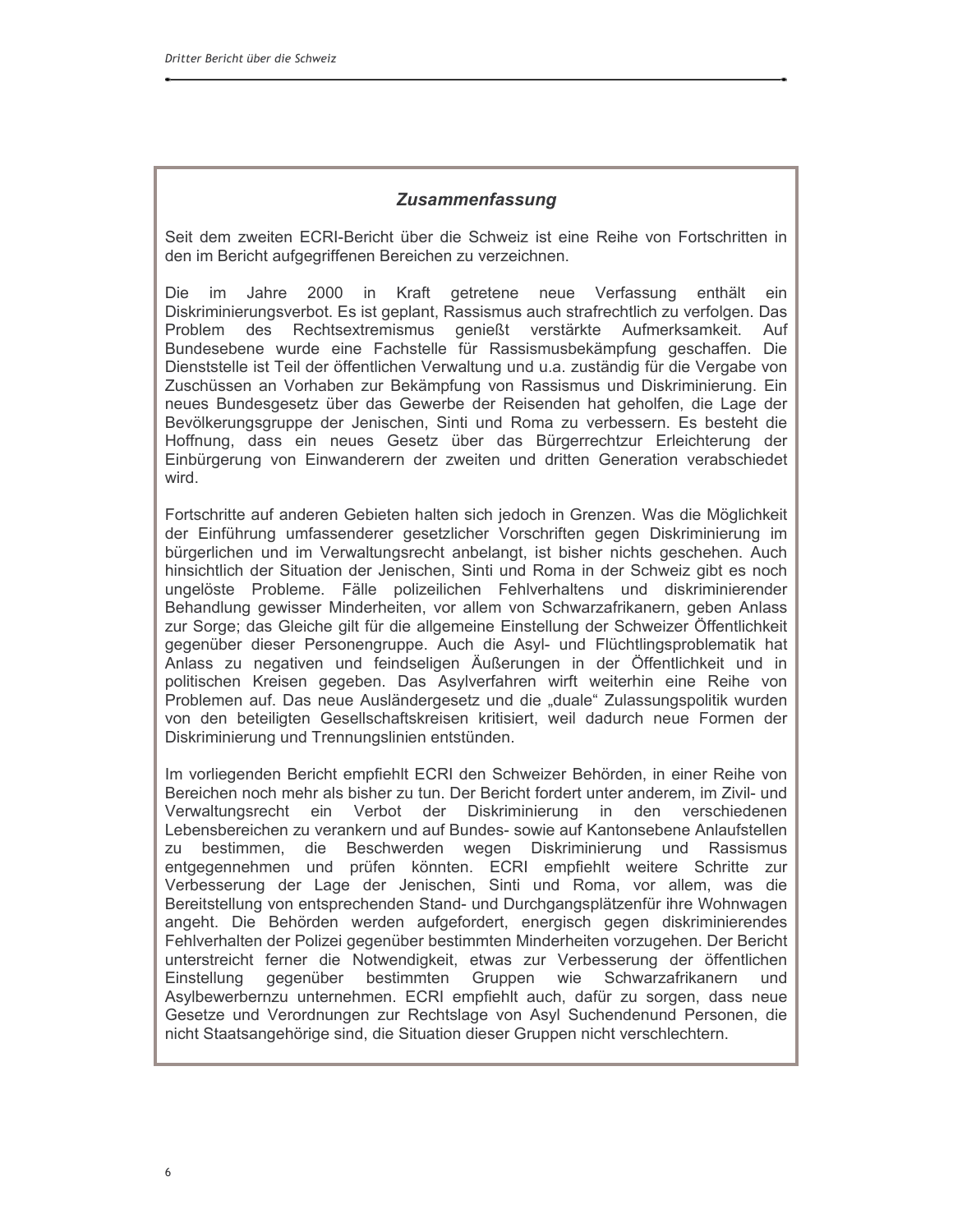#### L. WEITERVERFOLGUNG DER EMPFEHLUNGEN DES ZWEITEN ECRI-**BERICHTS**

#### Internationale Rechtsvereinbarungen

- $1<sub>1</sub>$ Im zweiten Bericht empfahl ECRI der Schweiz, folgende völkerrechtliche Vereinbarungen zu unterzeichnen und zu ratifizieren: die Revidierte Europäische Sozialcharta, die UNESCO-Konvention gegen Diskriminierung im Bildungswesen, das Europäische Übereinkommen über die Rechtsstellung der Wanderarbeiter und das Europäische Übereinkommen über die Beteiligung von Ausländern am kommunalen öffentlichen Leben. ECRI empfahl der Schweiz ferner, eine Erklärung gemäß Artikel 14 des Übereinkommens zur Beseitigung jeder Form von Rassendiskriminierung (CERD) abzugeben.
- $2.$ ECRI nimmt mit Befriedígung zur Kenntnis, dass die Schweiz nach Zustimmung beider Kammern des Parlaments am 2. Juni 2003 eine Erklärung gemäß Art. 14 des CERD- Übereinkommens abgegeben hat.
- 3. Die Schweiz hat die im zweiten ECRI-Bericht genannten völkerrechtlichen Vereinbarungen noch nicht unterzeichnet und ratifiziert. Was die Revidierte Sozialcharta angeht, wurde ein Bericht über die evtl. Ratifizierung der Charta erstellt. Er wird nunmehr den Kantonsbehörden zur Stellungnahme zugeleitet. Bei der UNESCO- Konvention gegen Diskriminierung im Bildungswesen wird die Zuständigkeit der Kantone im Bildungsbereich als Hindernis für eine Ratifizierung gesehen. Die Behörden haben ECRI mitgeteilt, dass die Frage eines Beitritts zum Europäischen Übereinkommen über die Rechtsstellung der Wanderarbeiter und zum Europäischen Übereinkommen über die Beteiligung von Ausländern am kommunalen öffentlichen Leben nach dem Inkrafttreten des neuen Ausländergesetzes (vgl. Absatz 97 unten) erneut geprüft werde. Die Behörden sind der Ansicht, dass eine rasche Ratifizierung des Zusatzprotokolls zum Übereinkommen über Kriminalität im Internet, das Handlungen rassistischer oder fremdenfeindlicher Art im Rahmen von Computersystemen unter Strafe stellt, möglich sein dürfte, da die Schweiz bereits entsprechende Gesetzesbestimmungen kenne. Eine Ratifizierung des Protokolls Nr. 12 zur Europäischen Menschenrechtskonvention sei jedoch vorläufig nicht geplant.

#### **Empfehlungen**

4. ECRI wiederholt seine Empfehlung, die Schweiz möge die Revidierte Sozialcharta, die UNESCO-Konvention gegen Diskriminierung im Bildungswesen, das Europäische Übereinkommen über die Rechtsstellung der Wanderarbeiter und das Europäische Übereinkommen über die Beteiligung von Ausländern am kommunalen öffentlichen Leben unterzeichnen und ratifizieren. Ferner empfiehlt ECRI die Ratifizierung des Zusatzprotokolls zum Übereinkommen über Kriminalität im Internet, das Handlungen rassistischer oder fremdenfeindlicher Art im RRahmen von Computersystemen unter Strafe **Protokolls** stellt. sowie des  $Nr_{n}$  $12$ zur Europäischen Menschenrechtskonvention.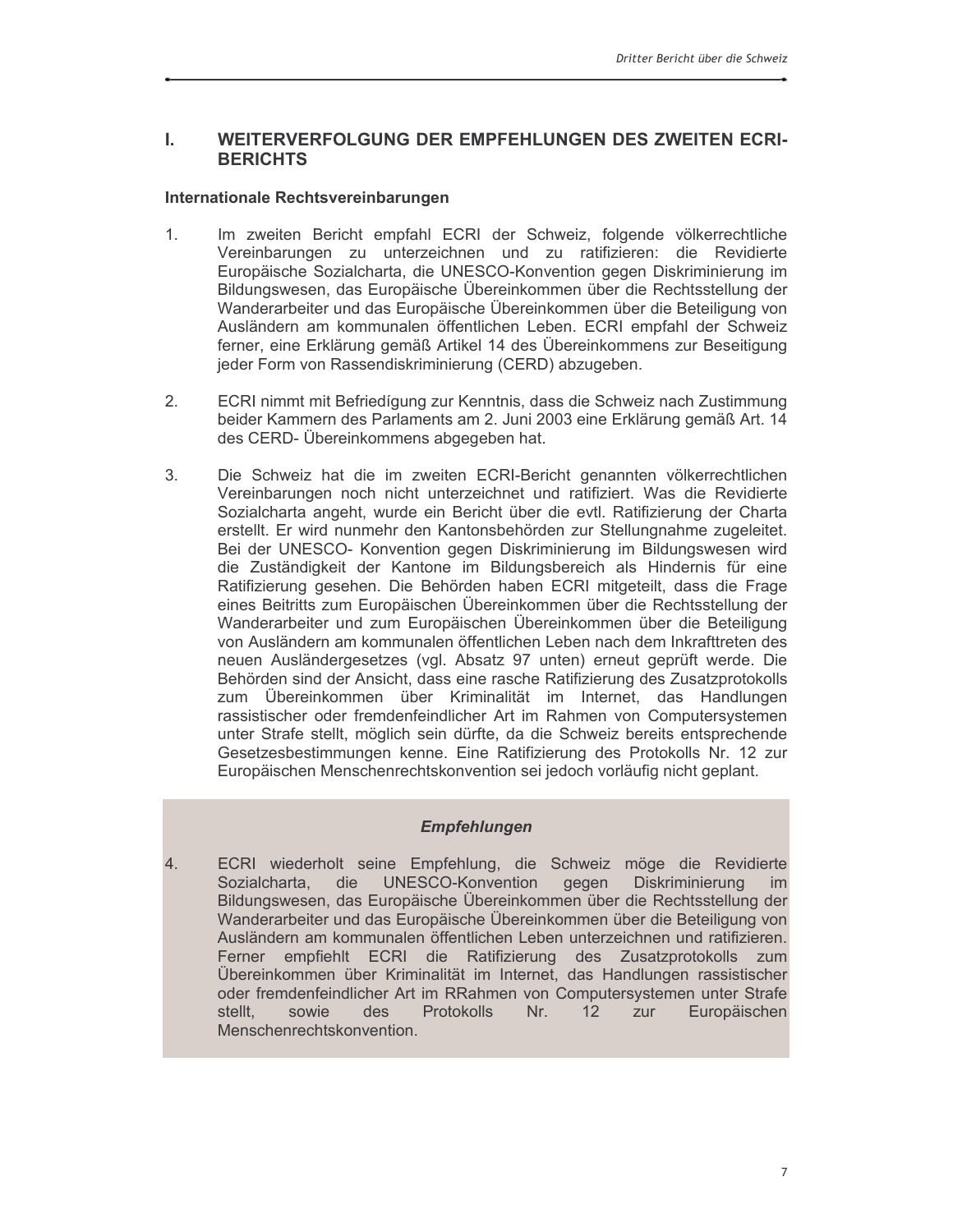#### Verfassungsrecht und sonstige grundlegende Rechtsvorschriften

5. Art. 8 der im Jahre 2000 in Kraft getretenen neuen Verfassung enthält eine Bestimmung über die Gleichbehandlung und verbietet Diskriminierung unter nicht erschöpfender - Aufzählung von Gründen. Mehrere in jüngster Zeit neu Kantonsverfassungen verfasste enthalten ebenfalls Nichtdiskriminierungsklauseln.

## **Empfehlungen**

ECRI fordert die Schweizer Behörden auf sicherzustellen, dass sowohl die 6. Beamten des Bundes als auch der Kantone sowie die allgemeine Öffentlichkeit auf das in der neuen Verfassung enthaltene Diskriminierungsverbot hingewiesen werden

#### **Strafrechtliche Vorschriften**

- $7<sub>1</sub>$ Im zweiten Bericht über die Schweiz forderte ECRI die Schweizer Behörden auf, sorgfältig auf die Einhaltung von Art. 261bis des Strafgesetzbuchs<sup>1</sup> (1) zu achten und vor allem sowohl auf Bundes- wie auch auf Kantonsebene Angaben über die Zahl der gemeldeten Fälle, die nach Beschwerden unternommenen Schritte und etwaige gerichtliche Entscheidungen zu sammeln und zu veröffentlichen. ECRI nimmt diesbezüglich zur Kenntnis, dass seit dem 1995 erfolgten Inkrafttreten von Art. 261bis das Amt des Leiters der eidgenössischen Staatsanwaltschaft sowie das Bundespolizeiamt Fälle von Beschwerden auf Grund dieser Bestimmung registriert haben. Diesbezügliche Gerichtsurteile werden in anonymisierter Form der Eidg. Kommission gegen Rassismus übermittelt, zu deren Aufgaben es gehört, über die Einhaltung von Art. 261bis des Strafgesetzbuchs zu wachen. Nach Meinung von ECRI sollten die Behörden des weiteren prüfen, ob Art. 261bis nicht in einigen Punkten verbessert oder klarer gefasst werden könnte. Zu klären wäre etwa, ob auch rassistische Beschimpfungen eines größeren Personenkreises wie z.B. der Asylbewerberund nicht nur einer bestimmten Gruppe darunter fallen, ferner, was genau unter einer Äußerung oder Handlung in der Öffentlichkeit zu verstehen ist und inwieweit der Artikel auch auf private Vertragsbeziehungen anwendbar ist.
- 8. ECRI verwies auch auf seine allgemeine politische Empfehlung Nr.1, in der es heißt, dass "Regierungen Maßnahmen, notfalls auch rechtlicher Art, ergreifen sollten, um rassistische Organisationen zu bekämpfen und sie gegebenenfalls, wenn das dem Kampf gegen Rassismus förderlich wäre, zu verbieten."
- 9. In zahlreichen Fällen von Verstößen gegen Art. 261bis des Strafgesetzbuchs kam es sowohl auf Bundes- wie auf Kantonsebene zu Gerichtsverfahren. Kantonale Gerichtsentscheidungen werden dem Bundespolizeiamt zur Erfassung mitgeteilt. Die bekannt gewordenen Fälle betrafen z.B. zum Rassenhass animierende Äußerungen im Internet, Compact Disc-Aufnahmen, Wandschmierereien, Wahlplakate, Leugnung des Holokausts, Äußerungen von

Art. 261bis stellt die öffentliche Aufforderung zum Rassenhass oder zur Diskriminierung sowie die Verbreitung rassistischen Gedankenguts, die Leugnung von Verbrechen gegen die Menschlichkeit und die Verweigerung einer öffentlich angebotenen Dienstleistung unter Strafe.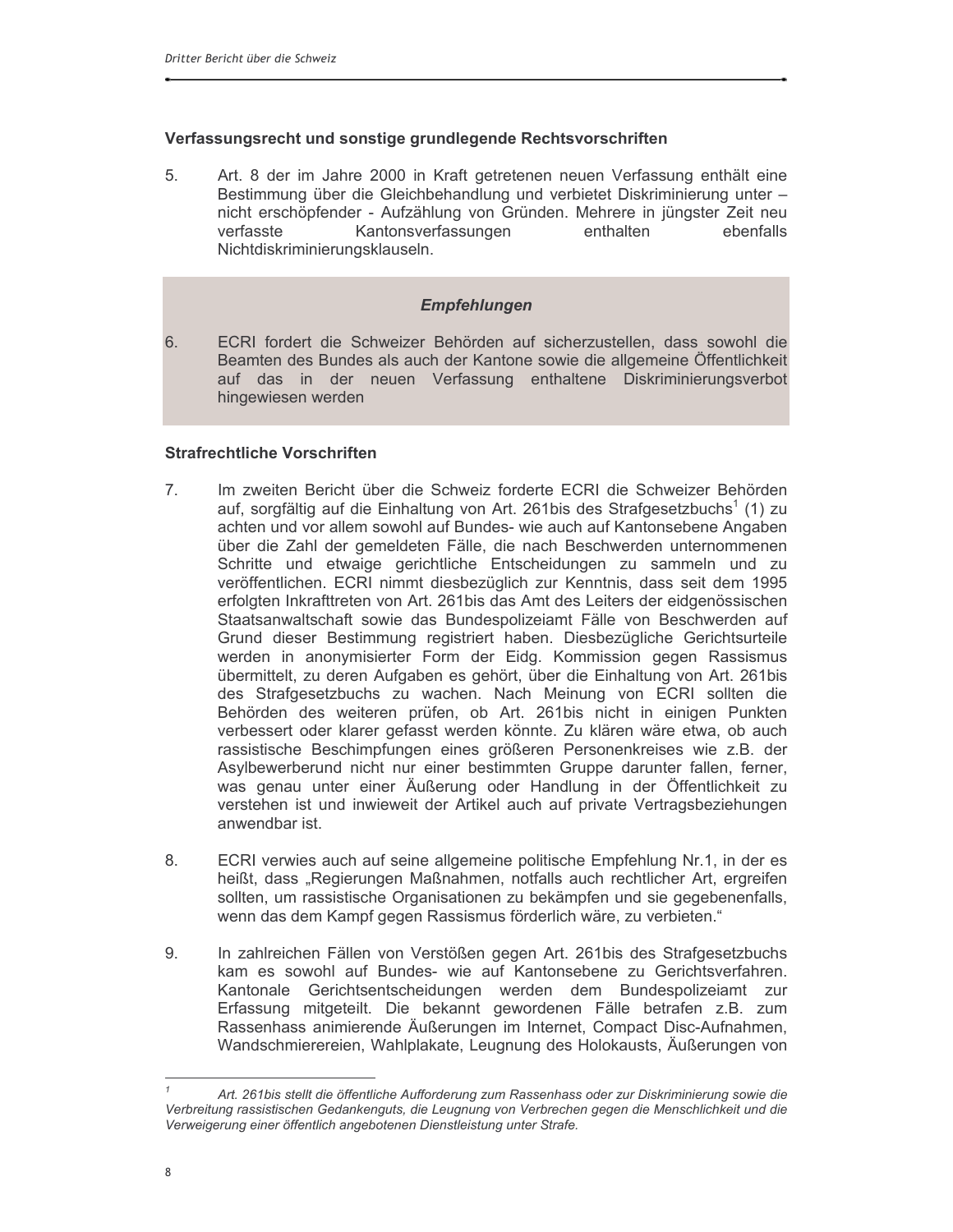Politikern, Leserbriefe in der Presse, das Tragen sichtbarer Abzeichen oder Symbole sowie die Veröffentlichung von Büchern rassistischen Inhalts. In vielen Fällen ging es um antisemitisches Material. Schätzungsweise die Hälfte der Fälle endet mit einer Verurteilung. Die Polizei wurde gebeten, Vorfälle mit vermutetem rassistischen Hintergrund zu melden. Das Bundesamt für Polizei veröffentlicht laufend auf den neuesten Stand gebrachte Richtlinien zur Anwendung von Art. 261bis durch Polizei, Staatsanwaltschaft und Gerichte.

- $10.$ Als Reaktion auf gewisse Probleme mit rechtsradikalen Gruppen wurde eine Arbeitsgruppe zur "Koordinierung und Verwirklichung von Maßnahmen auf dem Gebiet des Rechtsradikalismus" eingesetzt. Die Gruppe schlug zwei neue Strafrechtsbestimmungen vor: eine Vorschrift gegen ostentative Zeichen diskriminierender Haltung aus rassischen Gründen und Losungen, Gesten oder Grußformen rassischen Inhalts in der Öffentlichkeit (Art. 261ter) sowie eine Vorschrift, mit der die Gründung von oder Teilnahme anVereinen, die nach Art. 261bis strafbare Handlungen planen, unter Strafe gestellt wird (Art. 261quater). Die Arbeitsgruppe empfahl auch eine verwaltungsrechtliche Bestimmung zur Konfiszierung rassistischen Propagandamaterials. Die vorgeschlagenen Gesetzesänderungen werden derzeit auf Regierungsebene geprüft und voraussichtlich im Jahr 2004 im Parlament eingebracht.
- Das Bundesamt für Polizei geht auch verstärkt gegen Rechtsradikalismus vor  $11.$ und hat zu diesem Zweck die Zusammenarbeit mit den kantonalen Polizeibehörden intensiviert, um eine einheitliche Anwendung der geltenden Gesetze sicherzustellen und die Tätigkeit rechtsradikal gesinnter Personen und Gruppen einschließlich der Skinhead- und Rowdyszene strenger zu überwachen.

#### **Empfehlungen**

 $12.$ ECRI empfiehlt den Schweizer Behörden, auch weiterhin auf die Einhaltung von Art. 261bis zu achten. ECRI befürwortet das baldige Inkrafttreten der vorgeschlagenen neuen Bestimmungen zur Vervollständigung des strafrechtlichen Schutzes gegen Rassismus.

#### Bürgerlichrechtliche und verwaltungsrechtliche Vorschriften

- $13<sup>7</sup>$ Im zweiten Bericht über die Schweiz empfahl ECRI den Schweizer Behörden, und Obligationenrechtentsprechende Vorschriften im Zivilaeaen Diskriminierung in allen Lebensbereichen einschließlich diskriminierender Verträge im Wohnungs- oder Beschäftigungswesen zu erlassen.
- $14.$ Aufnahme Diskriminierungsverboten in allen Die von möglichen Lebensbereichen ins Zivil- und Obligationenrecht i wird von den Behörden noch nicht ins Auge gefasst, obwohl Nichtregierungsorganisationen und internationale Gremien solche Bestimmungen gefordert haben. Die Behörden stehen auf dem Standpunkt, dass die Vertragsfreiheit im Privatrecht gewahrt bleiben muss. Es liegen keine Angaben darüber vor, wie groß die Diskriminierung im Wohnungswesen, auf dem Arbeitsmarkt und in anderen Schlüsselbereichen ist. Nichtregierungsorganisationen berichten allerdings von offenkundigen Problemen, etwa im Umgang mit moslemischen Frauen, die ein Kopftuch tragen, und mit Schwarzafrikanern. Probleme von Diskriminierung am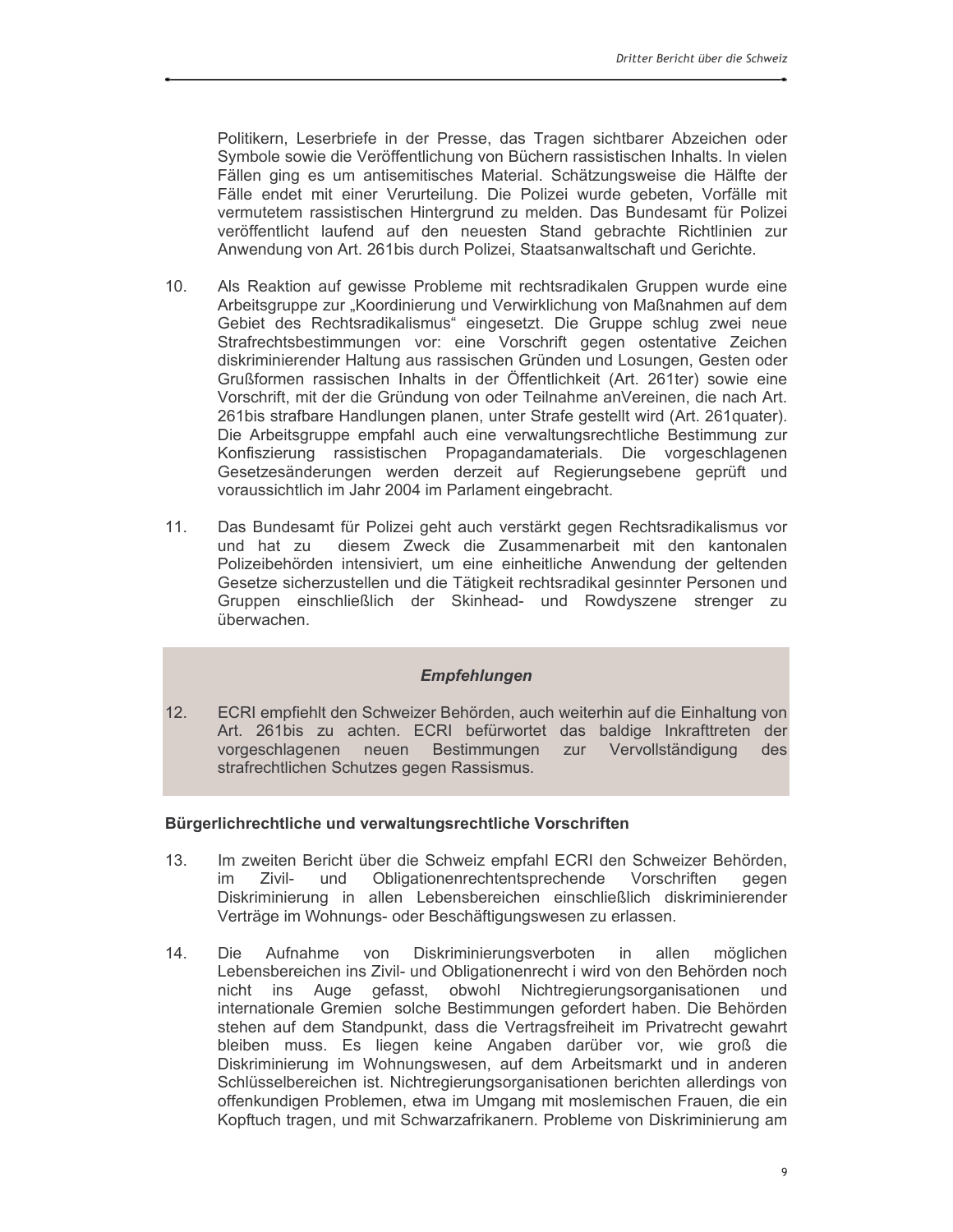Arbeitsmarkt werden erst seit kurzem amtlich, z.B. von der neu geschaffenen Fachstelle für Rassismusbekämpfung untersucht.

#### **Empfehlungen**

 $15.$ **ECRI** empfiehlt der Schweiz erneut, umfassendere zivilund verwaltungsrechtliche Diskriminierungsverbote in Bereichen wie dem Wohnungswesen, dem Arbeitsmarkt, dem Zugang zu öffentlichen Orten und Dienstleistungen auszuarbeiten und zu verabschieden. Ferner fordert ECRI die Behörden dringend auf, Ausmaß und Form von Diskriminierung in den genannten Bereichen zu untersuchen. Gegebenenfalls sollte bei solchen Untersuchungen auch die Frage der Benachteiligung von Frauen geprüft werden.

#### **Besondere Gremien**

- $16.$ Im zweiten Bericht über die Schweiz empfahl ECRI der Schweiz, die Rolle und den Aufgabenbereich der Eidgenössischen Kommission gegen Rassismus im Einklang mit ECRI's allgemeiner politischen Empfehlung Nr. 2 über besondere Gremien zu verstärken.
- ECRI empfahl auch die Schaffung einer Einrichtung wie der eines  $17<sub>1</sub>$ Ombudsmanns oder eines vergleichbaren Gremiums mit Vollmacht zur Prüfung von Beschwerden wegen Diskriminierung aus rassistischen Gründen, und zwar möglichst auch auf kantonaler Ebene.
- $18.$ Die 2002 erfolgte Schaffung einer Fachstelle für Rassismusbekämpfungnahm der Eidgenössischen Kommission gegen Rassismus verschiedene Aufgaben ab und ermöglichte dieser dadurch, deutlicher als regierungsunabhängiges Gremium aufzutreten. Die Möglichkeiten der Kommission zur Unterstützung im Einzelfall beschränken sich jedochweitgehend auf Beratung und Weiterleitung an andere Stellen.
- $19<sub>1</sub>$ Zwei Vorschläge zur Schaffung einer allgemeinen Menschenrechtskommission werden derzeit vom Parlament geprüft. Noch ist nicht abzusehen, ob diese Vorschläge angenommen werden und wie sich die Schaffung einer solchen Kommission auf die Rolle der Eidgenössischen Kommission gegen Rassismus auswirken würde. Die Schaffung eines Ombudsmann-Gremiums scheint derzeit in der Schweiz nicht auf der Tagesordnung zu stehen.
- 20. Die Eidg. Ausländerkommission EKA und die Eidg. Kommission für Flüchtlingsfragen nehmen auf den Gebieten, die in der Zuständigkeit solcher Gremien liegen wahr indem sie die Regierung beraten und und sich zu Gesetzesentwürfen vernehmen lassen.
- Auf Kantonsebene sind mitunter bestimmte Beamten mit Rassismusfragen  $21.$ betraut. Die Eidgenössische Kommission gegen Rassismus und andere haben jedoch auf regionale Lücken bei den Vorkehrungen zur Beratung von und Hilfeleistung für Opfer von Rassismus und Diskriminierung hingewiesen und betont, dass diebestehenden Dienste, vor allem durch personelle Fortbildungsmaßnahmen, verbessert werden könnten und dass eine landesweite Koordinierung solcher Maßnahmen angebracht wäre.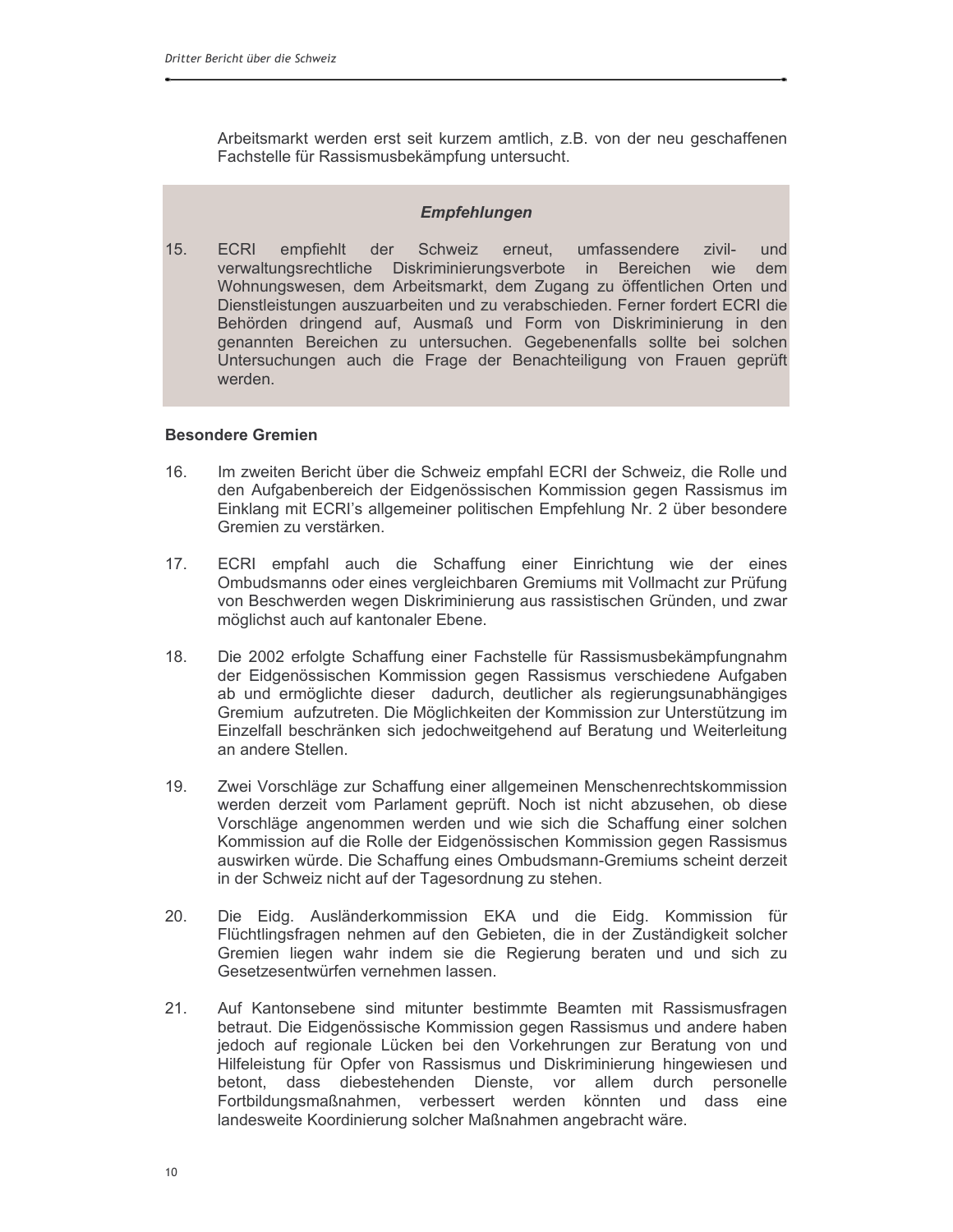#### **Empfehlungen**

- $22.$ ECRI empfiehlt den Behörden, dafür zu sorgen, dass die Stärkung der Eidgenössischen Kommission gegen Rassismus im Einklang mit den in ECRI's allgemeiner politischen Empfehlung Nr. 2 über besondere Gremien zur Bekämpfung des Rassismus und rassischer Diskriminierung auf nationaler Ebene niedergelegten Grundsätzen erfolgt, insbesondere was die<br>Unabhängigkeit der Kommission sowie ihre Zuständigkeit zur Untersuchung und Behandlung individueller Beschwerden wegen Diskriminierung betrifft.
- 23. ECRI ist ferner der Ansicht, dass die Stellung der Eidg. Ausländerkommission und der Eidg. Kommission für Flüchtlingsfragen durch die Verleihung größerer Unabhängigkeit von staatlichen Stellen gestärkt werden könnte.
- 24. ECRI ruft die Behörden dazu auf sicherzustellen, dass auf kantonaler Ebene Gremien zur Beratung von und Hilfeleistung für Opfer von Rassismus und Diskriminierung geschaffen und landesweit koordiniert werden.

#### **Polizei**

- 25. Im zweiten Bericht über die Schweiz empfahl ECRI den Behörden, dafür zu sorgen, dass die Polizei jedes Individuum gleich behandelt und keinerlei von Rassismus, Fremdenfeindlichkeit, Antisemitismus und Intoleranz zeugendes Verhalten an den Tag legt. ECRI empfahl ferner, formelle wie informelle Strukturen für das Gespräch zwischen Polizei und Minderheitengemeinschaften zu entwickeln und sicherzustellen, dass Zwischenfälle und Konfliktfälle zwischen Polizei und Minderheitsgruppen von unabhängigen Gremien untersucht werden können.
- 26. ECRI empfahl die Schaffung eines unabhängigen Gremiums zur Prüfung von Beschwerden wegen polizeilicher Misshandlung.
- 27. ECRI empfahl, das Problem von Rassismus und Diskriminierung in der Polizeiausbildung auf Kantonsebene systematischer zu behandeln, und zwar sowohl in der Grundausbildung als auch in der Fortbildung. Außerdem sollte mehr getan werden, um auch Mitglieder untervertretener Minderheiten für die polizeiliche Laufbahnzu rekrutieren.
- Die Ausbildung von Polizei- und Strafvollzugsbeamten wurde wurde u.a. mit 28. dem Ziel verbessert, Gewalt gegen Ausländer einzudämmen.
- 29. Nichtregierungsorganisationen berichten jedoch, dass das polizeiliche Verhalten gegenüber Mitgliedern von Minderheitsgruppen nach wie vor zu wünschen lässt. Es scheint, dass Schwarzafrikaner häufig ohne ersichtlichen Grund auf der Straße angehalten und durchsucht, oft auch einer Leibesvisitation unterzogen oder zum Verhör aufs Revier gebracht werden. Die Polizei scheint allgemein davon auszugehen, dass Schwarzafrikaner in Drogenhandel oder sonstige illegale Aktivitäten verwickelt sind. Es wird mitgeteilt, dass Polizeibeamte solche Leute aggressiv oder respektlos behandeln, beschimpfen, körperlich belästigen, demütigen und erniedrigen.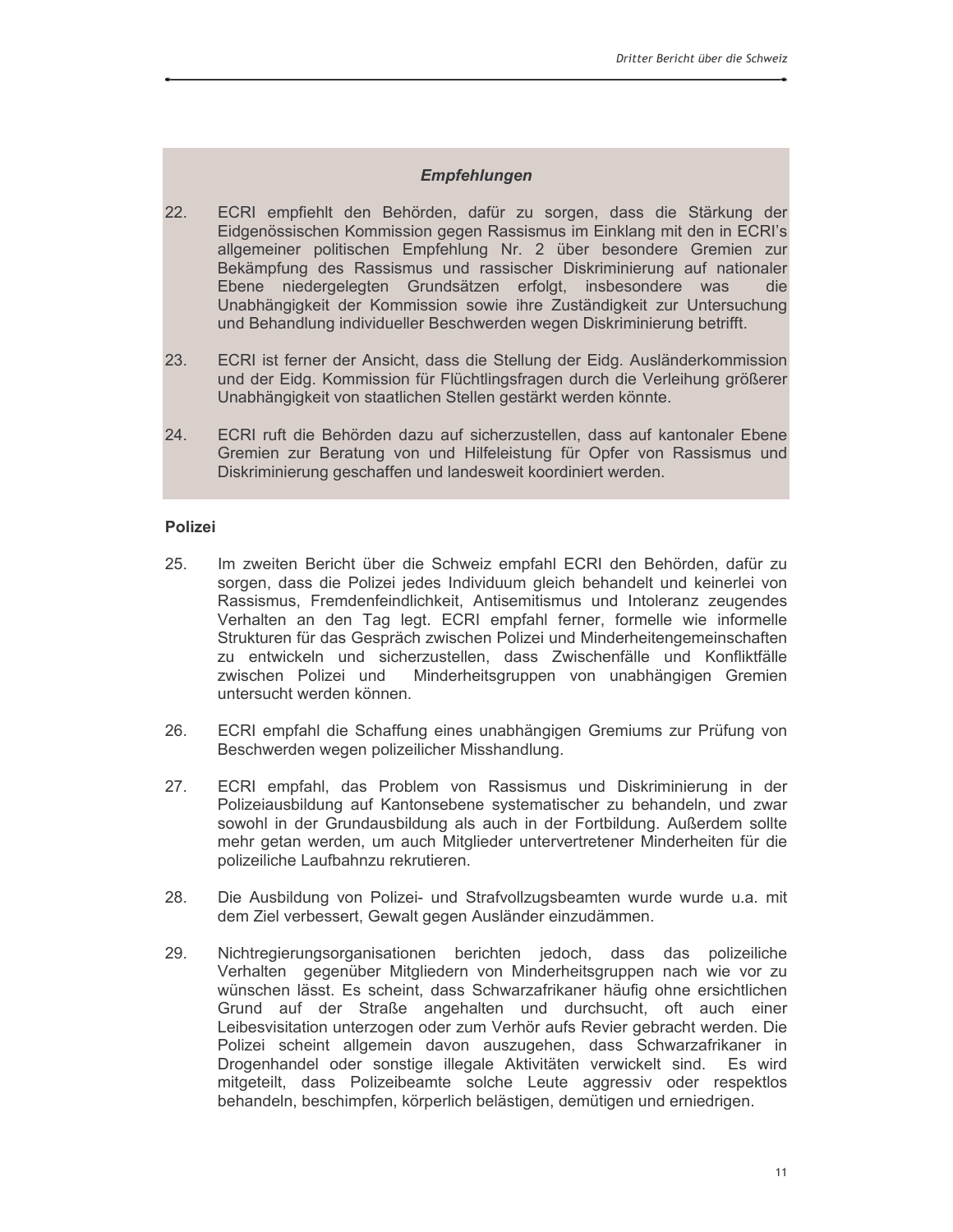- 30. Es liegen auch Berichte vor, dass in mindestens einer Stadt die Tendenz besteht, gewisse Stadtbezirke für Mitglieder bestimmter Gruppen zu sperren (sog. Rayonverbot). Asylsuchendenund besonders jungen Schwarzen werden so davon abgehalten, bestimmte Stadtbezirke zu betreten, und werden, wenn sie dies dennoch tun, scharf kontrolliert. Diese Praxis beruht offenbar auf den Vorschriften über Zwangsmaßnahmen, die es gestatten, gewisse Bezirke unter bestimmten Bedingungen für gewisse Personen zu sperren. In anderen Bezirken richteten sich verstärkte Polizeieinsätze zur Eindämmung des Drogenhandels in der Praxis gezielt gegen bestimmte Gruppen wie junge Männer schwarzer Hautfarbe.
- Derzeit gibt es noch kein unabhängiges Gremium zur Untersuchung von  $31<sub>1</sub>$ behaupteten Fällen polizeilichen Fehlverhaltens oderoder Übergriffen, wenn auch Fälle, an denen Ausländer beteiligt waren, dem Bundesamt für Polizei gemeldet werden. Nichtregierungsorganisationen berichten, dass die Opfer polizeilichen Fehlverhaltens oder von Übergriffen keine wirkliche Möglichkeit haben, sich zu beschweren oder Abhilfe zu erlangen, vor allem auch, weil sie den Ordnungskräften ganz allgemein misstrauen. Es wird auch berichtet, dass Personen, die sich über polizeiliche Misshandlung beschweren wollen, damit rechnen müssen, dass die Polizei mit Gegenklage oder mit der Entziehung der Aufenthaltserlaubnis droht. Wenn es aber zur Prüfung von Beschwerden kommt, so wird berichtet, dass das derzeitige Prüfungsverfahren grundsätzlich die Polizei begünstigt, da die betroffenen Polizeibeamten Gelegenheit hätten, untereinander abzusprechen, um eine einheitliche Darstellung des sich Tathergangs geben zu können. Die Opfer und ihre Anwälte werden oftmals nicht zu Anhörungen geladen; die die Strafverfolgungsbehörden stünden in engem Kontakt mit der Polizei, was ihrer Unparteilichkeit schade. Hinzu kommt. dass zahlreiche Opfer polizeilichen Fehlverhaltens gar nicht die Mittel haben, sich für ihre Beschwerde einen Rechtsbeistand leisten zu können.
- 32. Was das Problem polizeilicher Misshandlung von Personen in Abschiebehaft (in der Schweiz: Ausschaffungshaft) angeht, so haben internationale Gremien sich in den letzten Jahren wiederholt über die Anwendung von Zwangsmaßnahmen besorgt gezeigt, die offensichtlich das Risiko unmenschlicher oder entwürdigender Behandlung mit sich bringen. Ende 2000 wurde unter Beteiligung von Bundes- und Kantonsbehörden eine Arbeitsgruppe zum Vollzug von Ausweisungsbeschlüssen eingesetzt und ein Projekt mit dem Titel "Passagier Zwei" wurde in Angriff genommen um sicherzustellen, dass Abschiebungen in allen Kantonen auf einheitliche Weise erfolgen. Derzeit haben 23 von 26 Kantonen diese einheitliche Praxis übernommen. Von 2004 an müssen alle mit zwangsweiser Abschiebung befassten Personen einen besonderen Fortbildungslehrgang absolviert und eine entsprechende Prüfung bestanden haben. Außerdem ist der Entwurf eines Bundesgesetzes zur Regelung von Abschiebungen geplant.

### **Empfehlungen**

33. ECRI empfiehlt, strenge Maßnahmen gegen polizeiliche Misshandlung von Angehörigen von Minderheiten zu treffen. Der erste Schritt dazu wäre die Schaffung eines Systems auf Bundes - und Kantonsebene zur Untersuchung behaupteter Fälle von Misshandlung.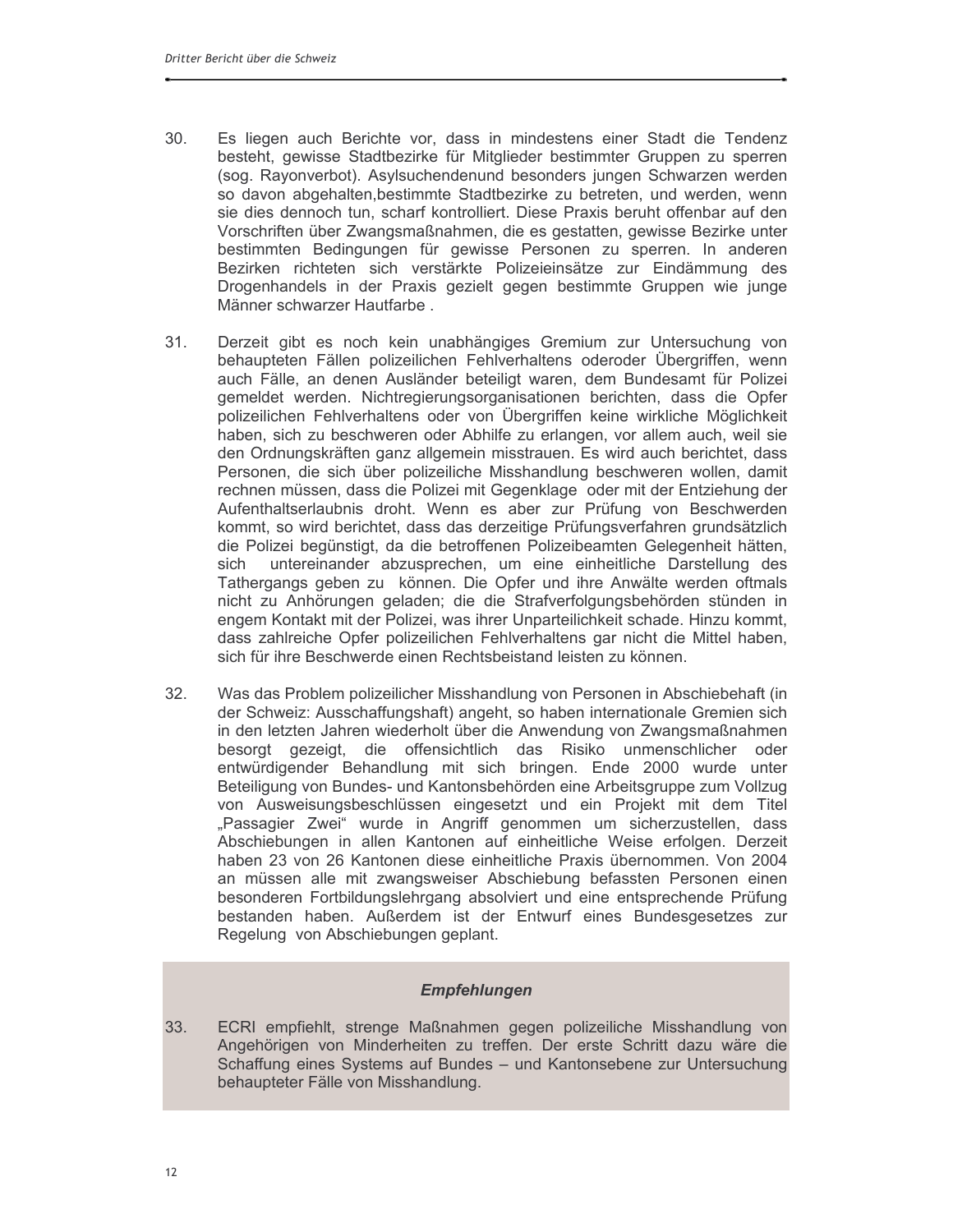- 34. Es sollten auch Vorkehrungen getroffen werden, um den Opfern polizeilicher Mishandlung Beschwerden zu ermöglichen. Zu denken wäre z.B. an die Benennung von Anlaufstellen die von der Polizei unabhängig sind und die Beschwerde entgegennehmen und weiter verfolgen, ferner an kostenlose Rechtshilfe, falls nötig, sowie die Schaffung formeller und informeller Strukturen für den Dialog zwischen der Polizei und Vertretern von Minderheiten und Nichtregierungsorganisationen. Um das Vertrauen von Minderheitengruppen in die Polizei zu stärken, ist es wichtig, dass sich die obersten Polizeibehörden des Problems ernsthaft annehmen und energisch gegen jedes unkorrekte Verhalten vorgehen.
- Sowohl in der Grundausbildung als auch in der Fortbildung der Polizei sollte  $35.$ mehr Gewicht auf eine faire und gleiche Behandlung aller Personen, auch der Ausländer, gelegt werden. Vor allem sollte mit eindeutig diskriminierenden Polizeipraktiken wie dem ohne ersichtlichen Anlass erfolgenden Anhalten und Durchsuchen von Angehörigen gewisser Gruppen von Minderheiten wie Schwarzafrikanern Einhalt geboten werden.
- 36. ECRI fordert die Behörden dringend auf, dafür zu sorgen, dass die Praxis beendet wird, mit welcher gewisse Stadtbezirke für bestimmte Gruppen von Minderheiten durch gezielt auf diese Gruppen angesetzte Polizeikontrollen de facto gesperrt werden.
- ECRI empfiehlt ferner, Maßnahmen zu ergreifen, um verstärkt Angehörige von 37. Minderheitengruppen, vor allem aus dem Einwandererumfeld, für den Polizeidienst anzuwerben. Formen des Dialogs zwischen der Polizei und Minderheitengruppen sollten gleichfalls gefördert werden, um Konfliktherde festzustellen und gemeinsam nach Lösungen zu suchen.

#### **Antisemitismus**

- 38 Im zweiten Bericht über die Schweiz empfahl ECRI, die Entwicklung des Antisemitismus in der Schweiz genau zu beobachten. Im Kampf gegen Antisemitismus sollten besondere Anstrengungen unternommen werden, insbesondere durch spezifischen Unterricht in den Schulen und über die Bereitschaft der Politiker, jede Äußerung von Antisemitismus in der Politik und im öffentlichen Leben scharf zu verurteilen.
- 39. Vertreter der jüdischen Gemeinschaft haben angesichts der gegenwärtigen Entwicklung in der Welt und besonders im Nahen Osten eine wachsende Tendenz zu ungenierterer Bekundung von Antisemitismus festgestellt. Die jüngste öffentliche Diskussion über das Schächten (rituelles Schlachten) in der Schweiz hatte ebenfalls antisemitische Untertöne. Das zeigt sich auch in der Art, wie die Presse über gewisse aktuelle Ereignisse der Weltpolitik berichtet, in Leserbriefen und in Vorfällen wie jüngst Wandschmierereien an Synagogen. Die Polizei hat den jüdischen Gemeinden geraten, die Sicherheitsmaßnahmen um ihre Schulen und Synagogen zu verstärken. Es wird ferner berichtet, dass Juden, die öffentliche Zeichen ihrer Religion wie die Kippa zur Schau tragen, sich derzeit bedroht fühlen.. Wie schon oben erwähnt, haben zahlreiche Verstöße gegen Art. 261bis des Strafgesetzbuchs einen antisemitischen Hintergrund.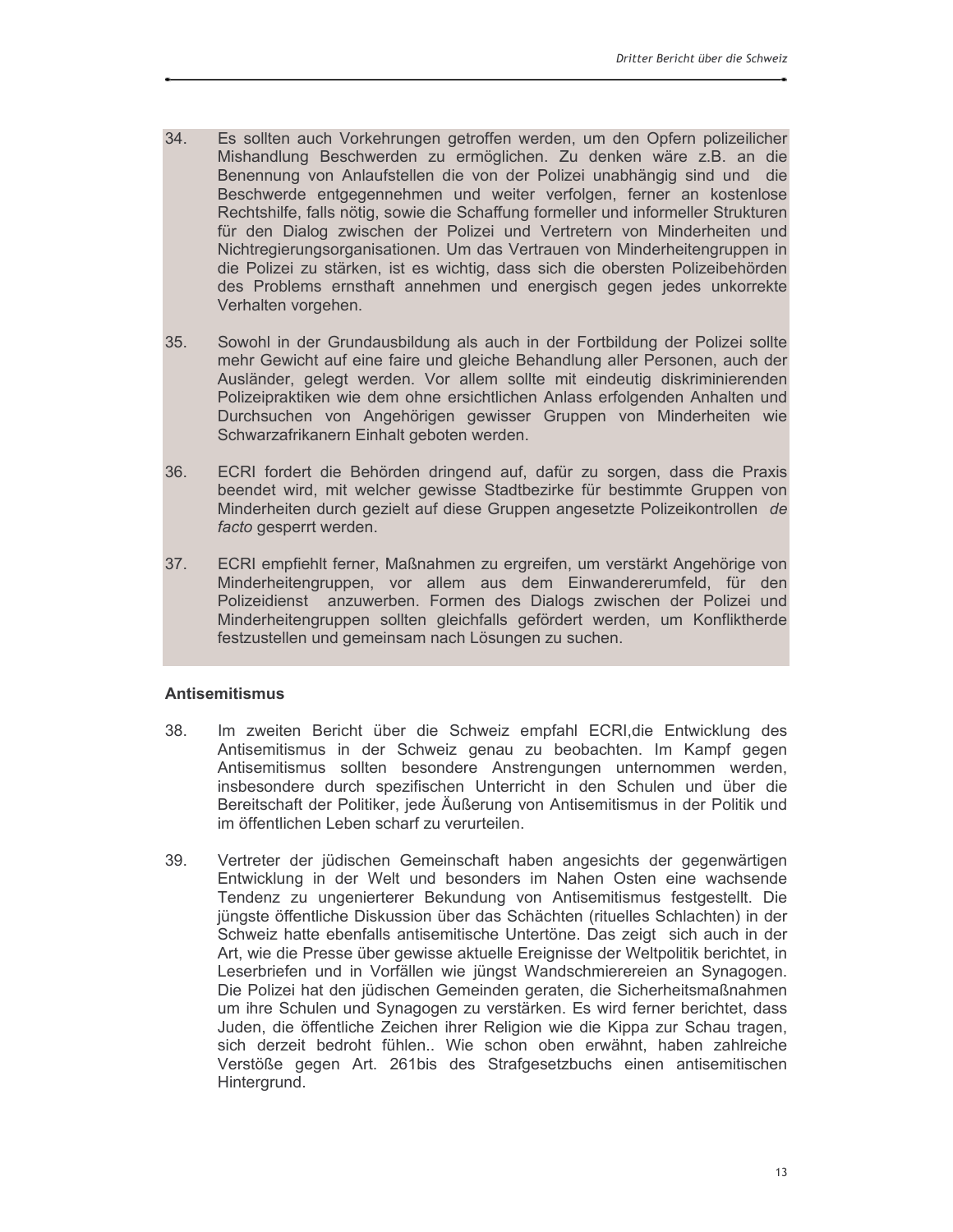#### **Empfehlungen**

40. ECRI empfiehlt den Behörden, die Lage bezüglich Antisemitismus genau zu beobachten und Maßnahmen zu ergreifen, um sowohl die Schuljugend als auch die Öffentlichkeit auf das Problem aufmerksam zu machen und zur Bekämpfung von Antisemitismus aufzurufen.

#### **Moslemische Gemeinschaften**

- 41. Derzeit leben über 300 000 Moslems in der Schweiz; nach dem Christentum ist der Islam somit die zweitstärkste Religionsgemeinschaft im Lande. Vertreter moslemischer Gemeinschaften haben darauf hingewiesen, dass Moslems zwar in der Regel keinen Anfeindungen in der Öffentlichkeit ausgesetzt sind, dass es aber Probleme gibt, wenn Moslems Gebetsräume oder Begräbnisstätten einrichten wollen, da etliche Gemeinden solche Vorhaben nur ungern genehmigen. Infolgedessen fehlt es an Gebets- und Begegnungsstätten für Moslems. Anscheinend wirkt sich dies besonders ungünstig auf moslemische Frauen aus, da die vorhandenen Gebets- und Begegnungsräume (Zimmer in Wohnungen, Garagen usw.) zu klein sind, um neben den Männern auch den Frauen Platz zu bieten.
- 42. Es wird ferner berichtet, dass moslemische Frauen, die das Kopftuch tragen, es schwer haben, Arbeit zu finden oder eine Wohnung zu mieten, und oft auf der Straße angepöbelt werden. Vorurteile und Klischeevorstellungen treten auch zutage, wenn Gemeinden über Einbürgerung zu entscheiden haben.

#### **Empfehlungen**

43. ECRI empfiehlt den Behörden, Maßnahmen zu ergreifen, um Vorurteile und Fälle von Diskriminierung gegenüber islamischenGemeinschaften zu bekämpfen, vor allem, wenn es um ihre Religionsausübung geht. ECRI weist auf seine allgemeine politische Empfehlung Nr. 5 zur Bekämpfung von Intoleranz und Diskriminierung gegenüber Moslems hin, in der Richtlinien für diesen Bereich enthalten sind.

#### Die Gemeinschaften der Jenisch, Sinti und Roma

- 44. Im zweiten Bericht über die Schweiz empfahl ECRI den Behörden, nach Möglichkeiten zu suchen, um sicherzustellen, dass die Praxis der Kantone nicht zu einer Diskriminierung von Fahrendenwie den Jenischen führt, vor allem, was Arbeitsmarkt und Schulwesen angeht.
- Am 1. Januar 2003 trat ein neues Bundesgesetz über das Reisendengewerbe 45. in Kraft, das die verschiedenen recht unterschiedlichen Kantonsvorschriften ersetzte und vereinheitlichte. Die Situation der Fahrenden hat sich insoweit gebessert, als sie nun eine auf fünf Jahre befristete und in allen Kantonen gültige Gewerbeerlaubnis erhalten können statt wie bisher in jedem Kanton erneut eine Gewerbeerlaubnis beantragen zu müssen.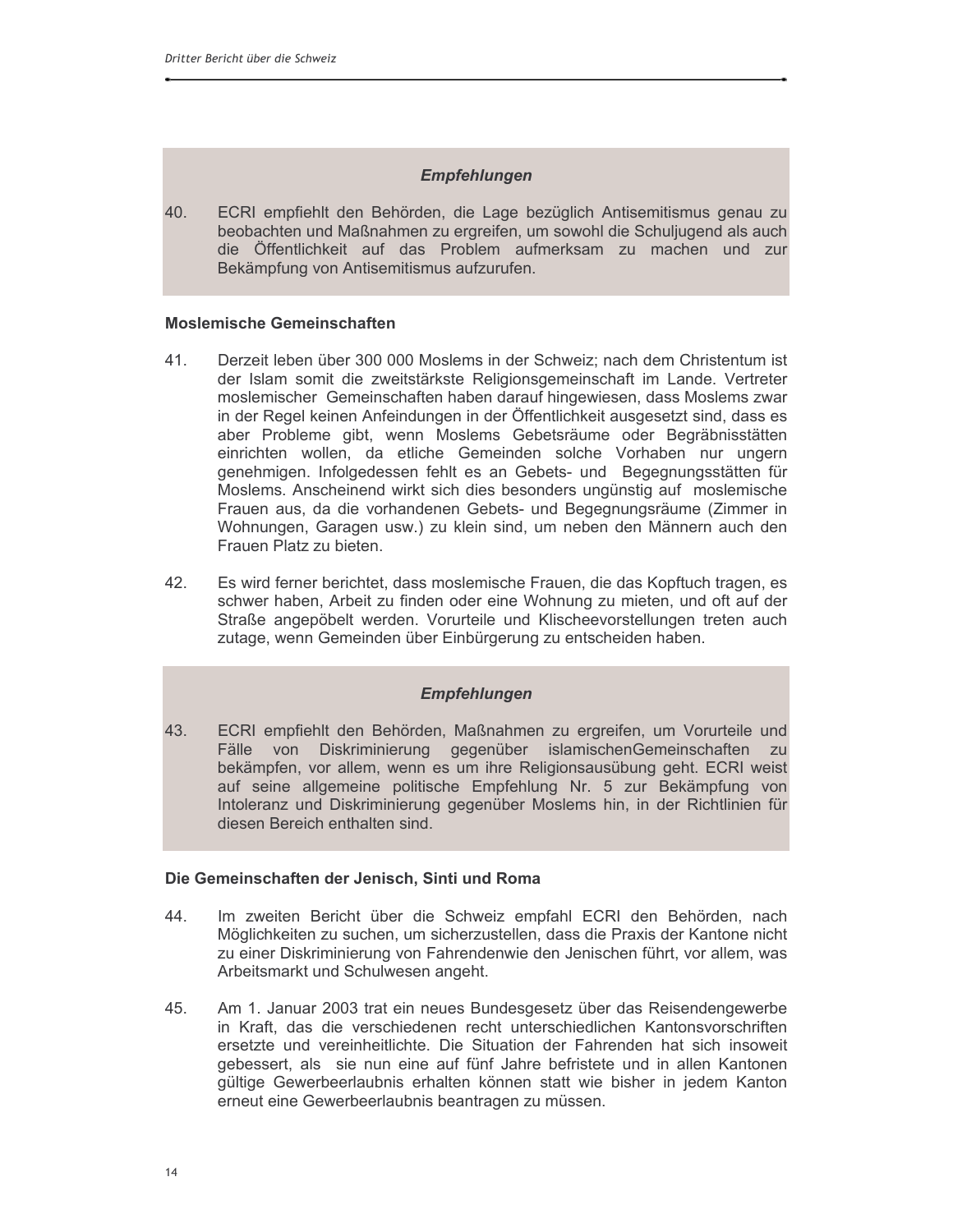- 46. Die Bereitstellung von Stand- und Durchgangsplätzen für Wohnwagen der Fahrenden ist nach wie vor ein Problem, während diese Gemeinschaften von einem zunehmenden Interesse ihrer jungen Leute an einer Fortsetzung der traditionellen Lebensweise berichten. Vertreter der betroffenen Gemeinschaften weisen ferner darauf hin, dass die neue Regelung der Gewerbeerlaubnis zwar begrüßt wird, aber die Gefahr birgt, dass künftig mehr Fahrende aus anderen Ländern in die Schweiz kommen, was zu noch größeren Engpässen bei den Stellplätzen führt.
- 47 Zwar haben einige Kantone in jüngster Zeit Standplätze eingerichtet, andere Kantone oder Gemeinden haben jedoch die Genehmigung dazu verweigert. In vielen Fällen ist der politische Wille zur Einrichtung solcher Stellplätze wohl vorhanden, jedoch stemmen sich die Einheimischen dagegen. Der gegenwärtige Mangel an Stellplätzen führt dazu, dass den Fahrenden oft nichts anderes übrig bleibt als wild an Orten, an denen es keine sanitären Anlagen gibt, zu kampieren. Die Stiftung "Zukunft für Schweizer Fahrende" " schätzt, dass 30 STand-und dazu 30 Durchgangsplätze benötigt würden, um den Bedarf zu befriedigen. Die Stiftung selbst bemüht sich um die Schaffung von Stellplätzen und die Berücksichtigung der Bedürfnisse der Fahrenden bei der Raumnutzungs- und Zonenplanung.
- 48. Die Situation hinsichtlich der Einschulung von Kindern fahrender Familien scheint sich in den letzten Jahren gebessert zu haben. Eine wachsende Zahl von Schulen ist bereit, zu akzeptieren, dass die Kinder nur den Winter über zur Schule kommen und von März bis Oktober Fernunterricht erhalten. Derartige Vereinbarungen hängen jedoch vom guten Willen der Schule ab und beschränken sich auf Einzelfälle: die Schulen sind keinesfalls dazu verpflichtet. Keinerlei Schulunterricht in den Sprachen der Jenischen, Sinti oder Roma findet statt. Nach dem Ende der Schulpflicht, so wird berichtet, finden Jugendliche auf Grund der Vorurteile auf Arbeitgeberseite nur schwer eine Lehrstelle.

#### **Empfehlungen**

- 49. ECRI empfiehlt den Behörden, mehr zu unternehmen, um sicherzustellen, dass den Fahrenden in der gesamten Schweiz genügend Stand- und Durchgangsplätze zur Verfügung stehen. Es kommt vor allem darauf an, dass die Bedürfnisse der Fahrenden bei der Ausarbeitung von Raumnutzungs- und Zonenplänen berücksichtigt werden. Grundsätzlich sollte die Entwicklung nicht zu einer Trennung der Fahrenden von der Mehrheitsbevölkerung und damit zu deren Gettoisierung führen.
- 50. ECRI ist der Ansicht, dass noch mehr getan werden könnte, um Kindern der Fahrenden eine gute Schulbildung zu gewährleisten. Man könnte z.B. die Kinder in den Sommermonaten durch mobile Lehrer unterrichten zu lassen. Es sollte ferner geprüft werden, wie sich Hindernisse einer weiteren Schul- und Berufsbildung der Jugendlichen abbauen ließen und ihr Zugang zum Lehrstellenangebot verbessert werden könnte.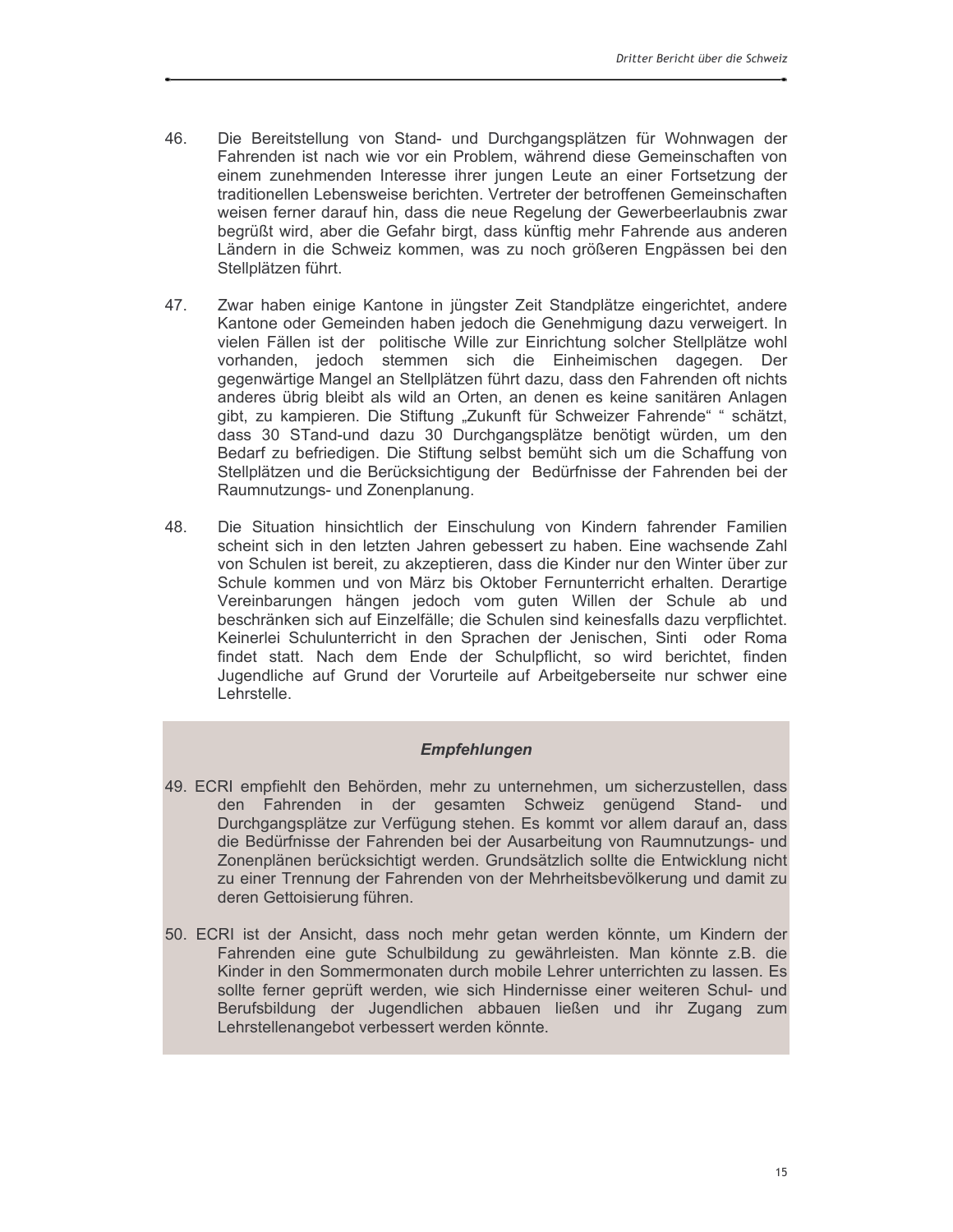#### Asylbewerber und Flüchtlinge

- Im zweiten Bericht über die Schweiz betonte ECRI, dass Einwanderer und  $51<sub>1</sub>$ Asylbewerber auch dann nicht als Kriminelle angesehen werden sollten, wenn sie sich unberechtigt in der Schweiz aufhielten. Davon sollten sämtliche Maßnahmen gegenüber diesem Personenkreis ausgehen.
- $52.$ ECRI empfahl ferner, abgewiesenen Asylbewerbern für die Ergreifung etwaiger Rechtsmittel gegen die Ablehnung ihres Asylantrags notfalls von Staats wegen kostenlosen Rechtsbeistand zu gewähren.
- ECRI wies darauf hin, wie wichtig es sei, sowohl in der Öffentlichkeit als auch in 53. den betroffenen Dienststellen wie der Polizei das Bewusstsein der Problematik zu schärfen und entsprechende erzieherische Maßnahmen zu ergreifen, um falschen Vorstellungen zu begegnen und Vorurteile gegenüber Asylbewerber und Flüchtlingen abzubauen.
- 54. Unter anderem führte die Revision des Asylrechts von 1999 den Begriff der "schutzbedürftigen Personen" für bestimmte Gruppen von Kriegsflüchtlingen ein, denen befristete Aufenthaltserlaubnis in der Schweiz gewährt wird.
- 55. Personen, die vor einer nicht von einem Staat oder einem Staatsorgan ausgehenden Bedrohung und Verfolgung geflohen sind, können nach der jetzigen Regelung kein Asyl beanspruchen. Sie können allerdings befristete Aufenthaltserlaubnis erhalten, doch weisen Nichtregierungsorganisationen darauf hin, dass dieser Status die Betroffenen für lange Zeit in einer recht prekären Situation lassen kann: Es ist ihnen nicht gestattet, die Schweiz zu verlassen, sie sind von Integrationsmaßnahmen ausgeschlossen und auf dem Arbeitsmarkt benachteiligt.
- 56. Die Frage der Aufnahme von Asylbewerbern und Flüchtlingen ist in der politischen und öffentlichen Diskussion umstritten. Der Vorschlag einer rechtsgerichteten Partei, das Asylrecht drastisch einzuschränken, wurde in einer Volksabstimmung am 24. November 2002 nur mit knapper Mehrheit verworfen. Weitere Änderungsvorschläge zum Asylrecht sind derzeit Gegenstand der parlamentarischen Debatte. Nichtregierungsorganisationen berichten, dass diese Vorschläge allgemein auf eine Verschärfung des Asylrechts hinauslaufen. Das Bundesamt für Flüchtlinge bemüht sich, das Bewusstsein der Problematik in der Öffentlichkeit und den Medien zu stärken und Vorurteile und feindselige Einstellung gegenüber Asylbewerbern abzubauen. Nichtregierungsorganisationen haben allerdings darauf hingewiesen, dass die Art, in der das Bundesamt statistische Angaben über die Zahl von Asylbewerbern in der Schweiz im Vergleich zu anderen Ländern veröffentlicht, die Lage falsch wiedergibt und gewisse politische Kreise dazu veranlasst hat. schärfere Bestimmungen fordern. zu Nichtregierungsorganisationen bemerken, dass die allgemeine Tendenz bestehe, das Asylrecht negativ zu bewerten, als ein System, das missbraucht wird und zunehmend eingeschränkt werden sollte.
- 57. Was das Asylverfahren angeht, äußern sich Nichtregierungsorganisationen besorgt über die Art und Weise, wie Asylbewerber bei ihrer Ankunft von den Beamten behandelt werden, vor allem am Zürcher Flughafen, wo die Flughafenpolizei sich angeblich gegenüber Personen, die einen Asylantrag stellen möchten, feindselig und abweisend verhält. Weiter wird berichtet, dass das sog. Schnellverfahren, das in manchen Fällen am Flughafen oder an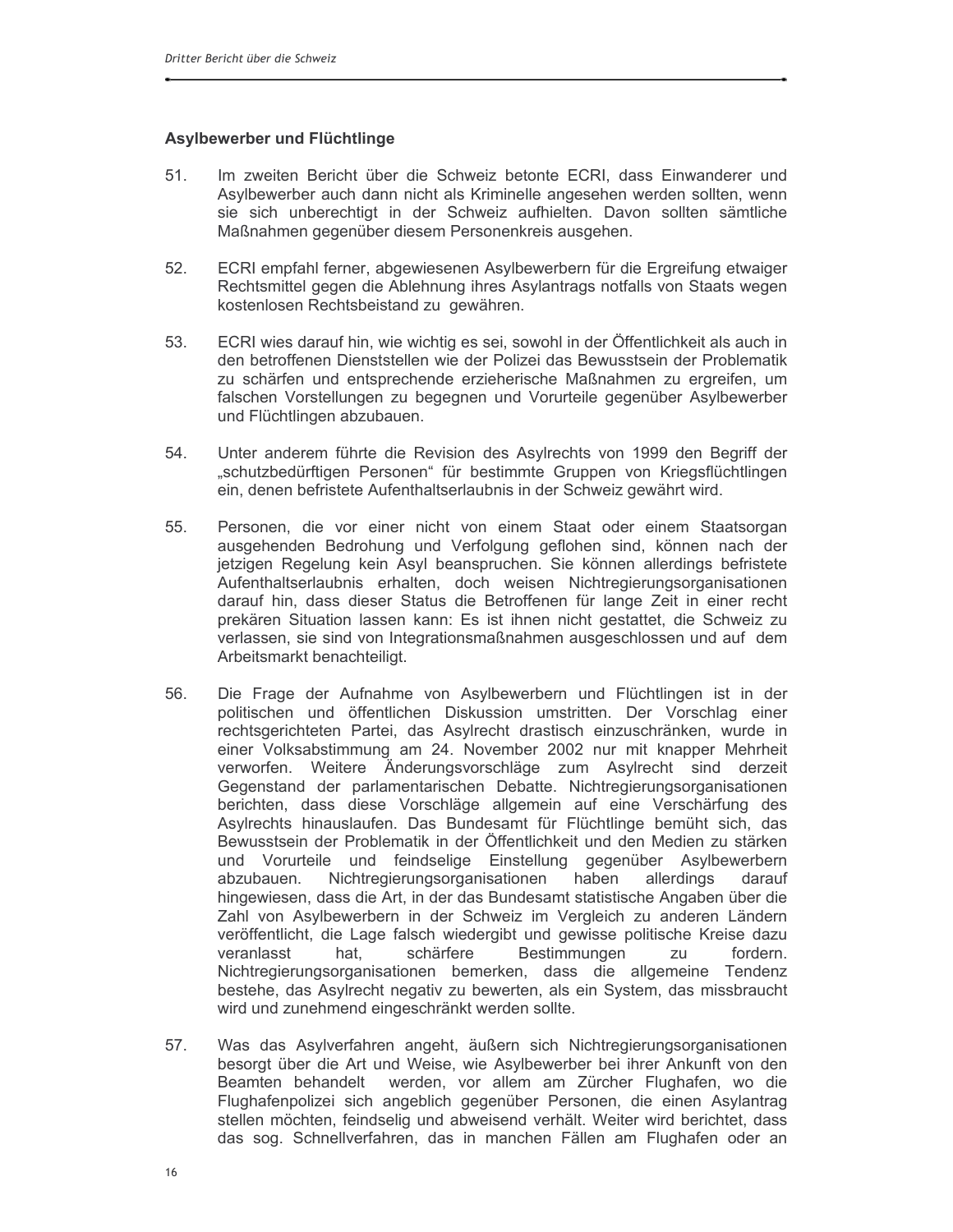anderen Anlaufstellen praktiziert wird, nicht genügend Zeit (nur 24 Stunden) lässt, um sich in korrekter Weise Rechtsbeistand für die etwaige Einlegung von Rechtsmitteln zu beschaffen. Das Schnellverfahren führt auch leicht zu Entscheidungen, welche die persönlichen Umstände des Einzelfalls nicht hinreichend berücksichtigen. Die Praxis, für Rechtsmittel, die der Richter für unbegründet oder nicht für Erfolg versprechend erachtet, eine Gebühr von 600 Schweizer Franken zu verlangen, wurde ebenfalls als eine Schwächung des Rekursrechts beanstandet.

- 58 Nach Veröffentlichung des zweiten ECRI-Berichts wurden bestimmte Haftzentrenzur Unterbringung von Personen, die auf ihre Abschiebung warten, eingerichtet. Für solche "Ausschaffungszentren"sind die Kantone zuständig. Unter den Insassen finden sich: Personen, die Gefängnisstrafen abgesessen haben und deren Aufenthaltserlaubnis deshalb aufgehoben wurde; Asylbewerber, deren Angaben zur Person unklar waren und deren Anträge aus diesem Grund bereits unmittelbar in den Anlaufstellen für Asylbewerber abgelehnt worden waren; abgelehnte Asylbewerber, die das Land nicht freiwillig verlassen wollten, und schließlich Personen, die ohne Aufenthaltsberechtigung aufgegriffen worden waren. Manche Personen bleiben nur eine Nacht in diesen Heimen, andere warten dort mehrere Monate auf eine endgültige Entscheidung in ihrem Fall. Die Bundesbehörden versuchen zwar, die kantonalen Abschiebeentscheidungen zu beeinflussen, vor allem, indem sie die Übernahme der Abschiebekosten für Minderjährige ablehnen, die ohne ordnungsgemäße richterliche Kontrolle festgehalten wurden, jedoch haben Nichtregierungsorganisationen darauf aufmerksam gemacht, dass es schwer sei, Informationen über die tatsächliche Praxis und die Bedingungen in diesen Zentrenzu erlangen.
- 59. Die Schweiz hat in den letzten Jahren Verfahren zur Erlangung kostenlosen Rechtsbeistands eingeführt. Dabei müssen eine Reihe von Bedingungen erfüllt sein: der Antragsteller muss bedürftig sein, der Antrag darf nicht völlig aussichtslos sein, und Rechtsberatung muss tatsächlich erforderlich erscheinen. Asylbewerbern ist es freigestellt, ob sie Rechtsbeistand beantragen möchten, aber es liegen keine Angaben darüber vor, wie viele davon Gebrauch machen und wie viele Anträge den oben aufgezählten Bedingungen entsprachen.

#### **Empfehlungen**

- ECRI empfiehlt den Schweizer Behörden, Schritte zu unternehmen, um der 60. allgemein als negativ empfundenen Einstellung gegenüber der Aufnahme von Asylbewerbern und Flüchtlingen entgegenzuwirken. Vor allem sollten Politiker und Medien dahingehend sensibilisiert werden, dass man in ausgewogener Weise an die Dinge herangehen und Äußerungen propagandistischer Art, welche die Vorurteile und feindselige Einstellung in der Öffentlichkeit bestärken könnten, vermeiden sollte.
- 61. Was das Asylverfahren betrifft, betont ECRI die Notwendigkeit, darauf zu achten, dass die Einführung des Schnellverfahrens zu keiner Schwächung der Rechte von Asylbewerbern führt. Sie müssen auch weiterhin das Recht haben, darauf zu bestehen, dass ihr Fall einzeln und unter Berücksichtigung aller Umstände geprüft wird. Ferner muss es ihnen gestattet sein, gegen einen ablehnenden Bescheid in angemessener Frist Beschwerdeeinzulegen und sich zu dessen Begründung rechtlichen Beistands zu versichern.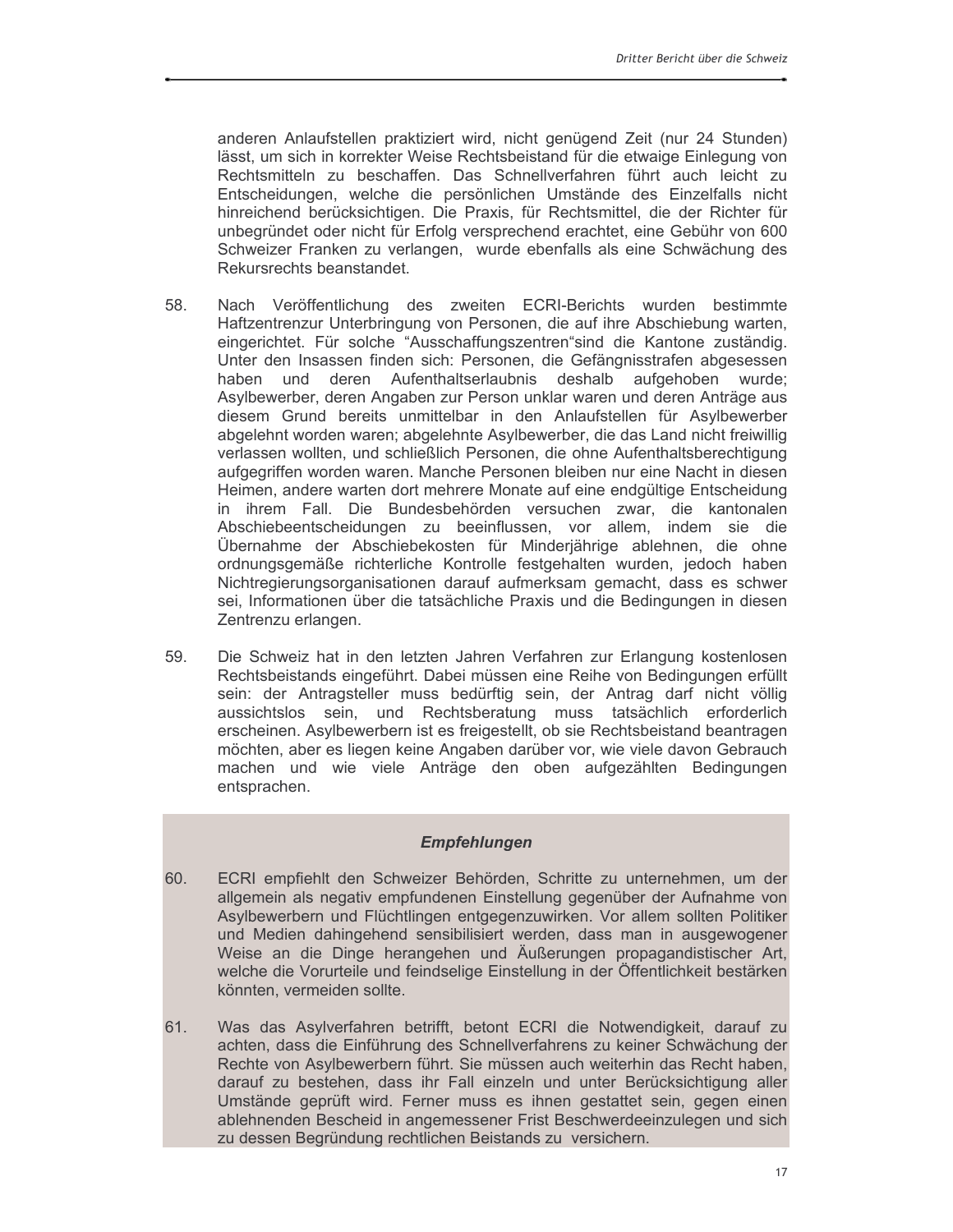62. ECRI empfiehlt den Schweizer Behörden, die Praxis in Ausschaffungszentren für abgelehnte Asylbewerber und sonstige auf ihre Abschiebung wartende Personen genau zu beobachten. ECRI hält die Schaffung einer Kontrollinstanz auf Bundesebene zur Überwachung solcher Zentrenfür äußerst angebracht. Nichtregierungsorganisationen sollten außerdem verstärkt die Möglichkeit erhalten, über die Ordnungsmäßigkeit von Entscheidungen über Abschiebehaft zu wachen. ECRI ist der Ansicht, dass Abschiebehaft so wenig wie möglich angeordnet und die Aufenthaltsdauer in Abschiebezentren auf das absolut Notwendige begrenzt und richterlich überwacht werden sollte. ECRI empfiehlt ferner, das Personal dieser Ausschaffungszentren an Fortbildungsmaßnahmen zu Fragen von Rassismus und Diskriminierung teilnehmen zu lassen.

#### **Bildungswesen**

- 63. Im zweiten Bericht über die Schweiz unterstrich ECRI die Auffassung, dass Bestrebungen zur Einführung getrennten Schulunterrichts für Kinder mit unzureichenden Kenntnissen der Unterrichtssprache dem internationalen Recht zuwiderlaufen und daher davon abgeraten werden sollte. ECRI empfahl vielmehr zusätzliche Maßnahmen zur Lösung aufgetretener Probleme im Schulbereich, die Anlass zu derartigen Vorstößen gegeben hatten.
- Derzeit scheinen keine Sonderklassen für Kinder aus Einwandererfamilien zu 64 bestehen, wie es sie während der Jahre 1997 - 2001 in einigen Grundschulen mancher Kantone auf Wunsch von Schweizer Eltern gegeben hatte. ECRI stellt mit Befriedigung fest, dass die Konferenz der kantonalen Erziehungsdirektoren und andere Gremien sich für eine so rasch als möglich vorzunehmende Einschulung von Einwandererkindern in die Regelklassen ausgesprochen haben. Um den Erfolg dieser Politik zu sichern, wurde dabei empfohlen, die Kinder von Einwanderern schon möglichst früh in den Kindergarten zu schicken, ihnen zusätzlichen Sprachunterricht anzubieten und die Lehrer für den Unterricht in heterogenen Klassen besonders auszubilden.
- 65. Die Politik der Kantone hinsichtlich der schulischen Betreuung von Einwandererkindern ist recht unterschiedlich. In einigen Kantonen kommen die Kinder von erst kürzlich eingetroffenen Einwanderern in Integrationsklassen, die sie für den Übergang in die Regelklasse im zweiten Jahr vorbereiten. Andere Kantone schicken Kinder von Einwandererfamilien in Klassen für Kinder mit besonderen Bedürfnissen, wo sie dann im Erlernen der örtlichen Sprache gefördert werden. Es wird allerdings behauptet, dass, obwohl das Ziel solcher Klassen Hilfe beim möglichst raschen Übergang in die Regelklassen sei, die Kinder von Einwandererfamilien manchmal in Sonderklassen zusammen mit lernbehinderten Kindern gesteckt würden oder unnötig lange in besonderen Klassen festgehalten würden; was zur Folge habe, dass sie gegenüber ihren Altersgenossen zurückblieben und nachher beim Übergang in die Regelklasse nicht mitkämen. Eine Untersuchung hat aufgezeigt, dass 50 % der Kinder in Sonderklassen für lernbehinderte Kinder aus Einwandererfamilien stammen.
- 66. Auch wenn es für die Schweiz insgesamt keine verlässlichen Angaben gibt, so haben doch verschiedene Untersuchungen gezeigt, dass Kinder von Einwandererfamilien in der Schule schlechter als ihre Schweizer Altersgenossen abschneiden und dass man sie eher überproportional vertreten in berufsbildenen Sekundarschulen der unteren Stufe als in Gymnasien findet. Bestimmte Anstrengungen wurden gemacht, um der wachsenden Zahl von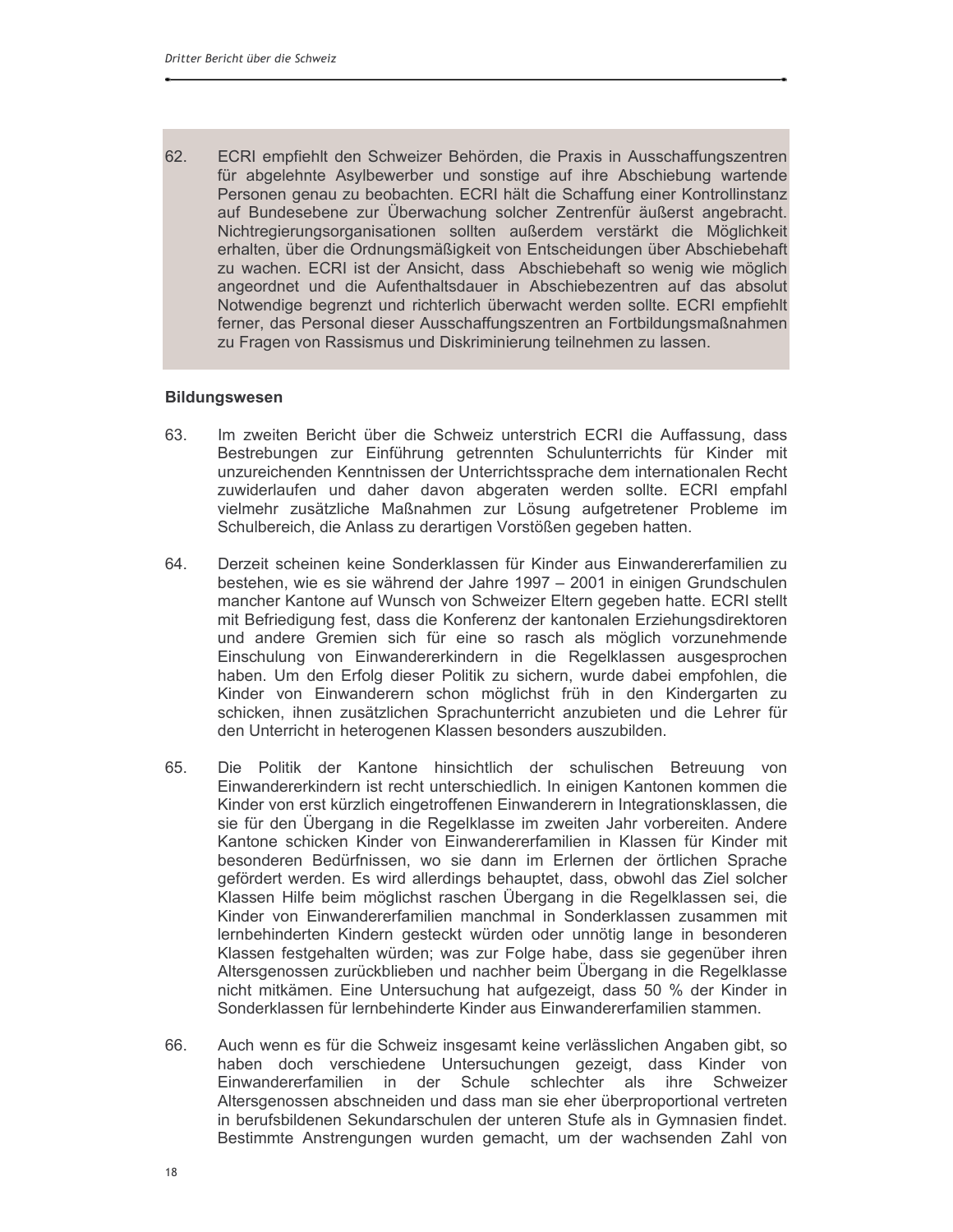Quereinsteigern über 16 eine Berufsausbildung anzubieten. Es hat sich jedoch gezeigt, dass sich solche Jugendlichen trotz alle dem bei ihrer Weiterbildung schwer tun. Eine Arbeitsgruppe der Erziehungsdirektorenkonferenz hat sich mit dem Problem der schulischen Leistung und Integration von Ausländerkindern befasst.

- 67. Es gab Fälle, in denen Kindern von Asylbewerbern die Einschulung verwehrt wurde. Die Erziehungsdirektorenkonferenz ist in solchen Fällen eingeschritten. Kinder, deren Eltern sich unberechtigt in der Schweiz aufhalten, sind zum berechtigt. Schulbesuch hier qleichwohl Auch ist die Erziehungsdirektorenkonferenz in Fällen eingeschritten, in denen Kantone die Schulen aufgefordert hatten, es den Behörden zu melden, wenn Kinder von Eltern ohne Aufenthaltsberechtigung die Schule besuchen.
- 68. Unterricht in Sprache und Kultur des Heimatlands solcher Kinder ist in etwa einem Drittel der Kantone im Lehrplan vorgesehen, doch liegt die Organisation dieses Unterrichts in den Händen der Vereine und Heimatbehörden der betreffenden Minderheit und wird von den Schweizer Behörden nicht bezuschusst. Der Etnwurf zum Bundesgestz über die Landessprachung und die Verständigung zwischen den Sprachgemeinschaften sieht Bundeszuschüsse für die Kantone vor, um Kindern, deren Muttersprache keine der Schweizer Staatssprachen ist, in ihrer Muttersprache Unterricht in Sprache und Kultur des Heimatlands zu bieten.
- 69. Die Lehrpläne sehen vor, dass die Schüler zur Achtung der Menschenrechte und zur Toleranz erzogen und Fragen des Rassismus und der Diskriminierung behandelt werden. Allerdings wirdgemeldet, dass der Unterricht in den einzelnen Kantonen dies nur in sehr unterschiedlichem Maße berücksichtigt. Die Erziehungsdirektorenkonferenz ist bemüht, die Lehrerbildung in Sachen Rassismus und Menschenrechte zu verbessern.

#### **Empfehlungen**

- 70. ECRI empfiehlt weitere Bemühungen um schulische Chancengleichheit von Einwandererkindern. ECRI empfiehlt, das Problem der Einschulung von Einwandererkindern in Sonderklassen besonders im Auge zu behalten, um auftretende Probleme zu prüfen und die geeignetsten Lösungen zu finden, damit die Einwandererkinder so rasch als möglich in die Regelklassen übertreten können. Es sollten auch die Leistungsunterschiede zwischen Schweizer Kindern und ausländischen Kindern noch näher untersucht werden. ECRI empfiehlt, die Lehrerfortbildung für den Unterricht in heterogenen Klassen zu verstärken.
- $71.$ ECRI ist der Ansicht, dass die Behörden den Zusatzunterricht in der Sprache und Kultur des Heimatlands finanziell und materiell fördern sollten.
- $72.$ Was die Erziehung zur Achtung der Menschenrechte und zum Eintreten gegen Rassismus und Diskriminierung angeht, ist ECRI der Meinung, dass man um die Qualität dieses Unterrichts in in sämtlichen Schulen und auf allen Schulstufen besorgt sein sollte. Lehrerfortbildung in diesem Bereich sollte ernst genommen werden.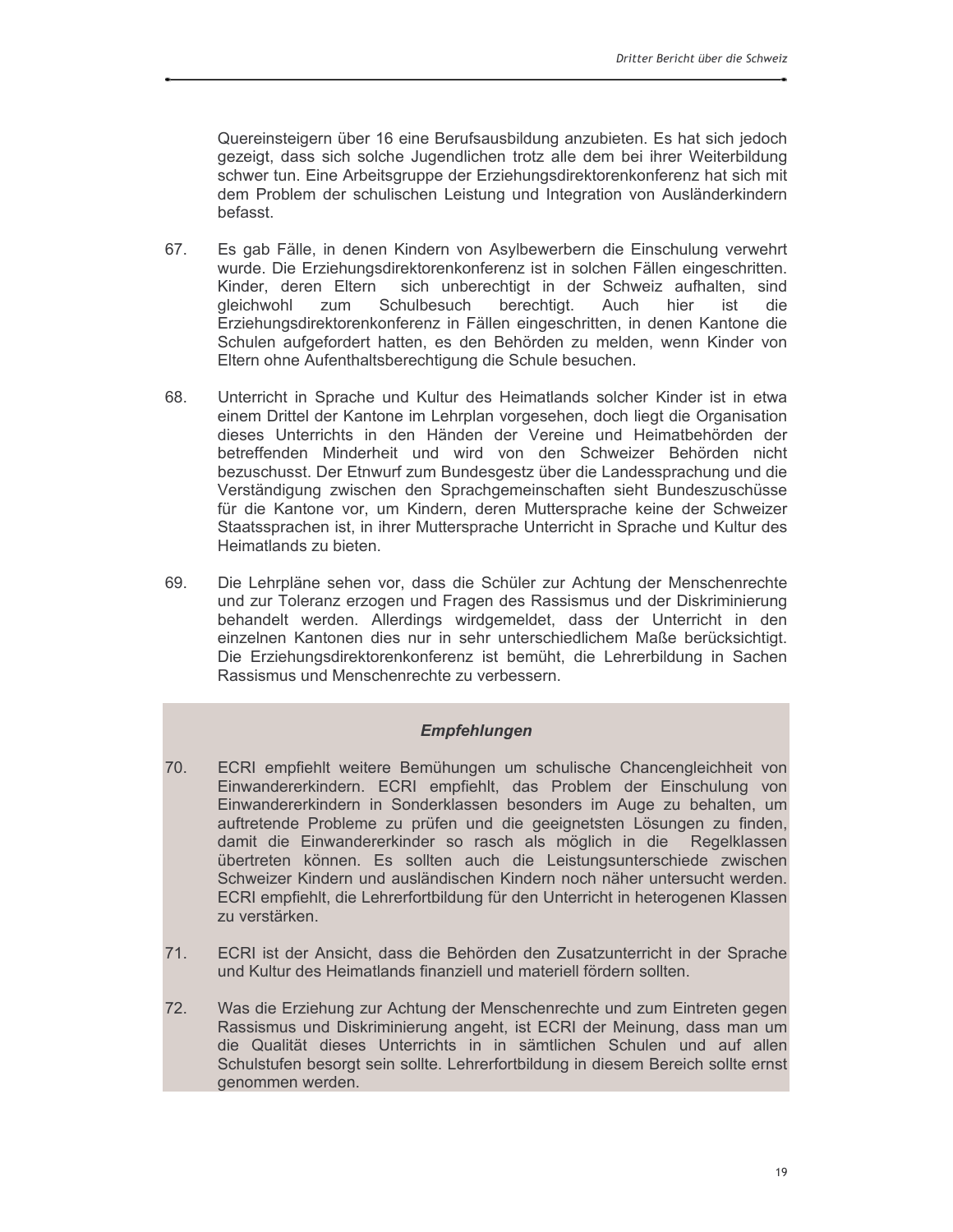#### Die Überwachung der Situation Beobachtung der Entwicklung

- 73. Im zweiten Bericht über die Schweiz empfahl ECRI den Schweizer Behörden statistische Erhebungen zur besseren Beurteilung und Einschätzung der Situation und Erfahrung von Gruppen, die besonders unter Rassismus, Fremdenfeindlichkeit. Antisemitismus und Intoleranz zu leiden haben.
- 74. Immer wieder wirderwähnt, dass es in der Schweiz nicht genügend Informationen und statistische Angaben über das Ausmaß von Rassismus und Diskriminierung und die Situation von Minderheitsgruppen in verschiedenen Lebensbereichen gebe. Erhebungen dieser Art werden durch die Zuständigkeit der Kantone erschwert, die dazu führt, dass etwaige Angaben unvollständig und kaum vergleichbar sind. Auf Bundesebene wurde einiges getan, um Straftaten mit rassistischem Hintergrunde in den Kantonen zu erfassen und zu vergleichen. Auf den meisten Gebieten fehlt es jedoch an systematischen Erhebungen und Vergleichen.

#### **Empfehlungen**

 $75...$ ECRI empfiehlt den Schweizer Behörden erneut, Erhebungen zur besseren Beurteilung und Einschätzung der Situation und Erfahrungen von Gruppen, die besonders unter Rassismus und Diskriminierung zu leiden haben, anzustellen und dabei die Erfordernisse des Datenschutzes und der Freiwilligkeit der Angaben zu berücksichtigen. Eine derartige Überwachung der Situation sollte auch ein Auge darauf haben, dass Frauen unter Umständen in doppelter oder mehrfacher Hinsicht benachteiligt werden.

#### Einbürgerung

- 76. Im zweiten Bericht über die Schweiz empfahl ECRI den Schweizer Behörden, in enger Zusammenarbeit mit den kantonalen und kommunalen Behörden dafür zu sorgen, dass die Verleihung der Staatsbürgerschaft auf allen drei Ebenen des Schweizer Rechtssystems in klarer, einheitlicher und nicht diskriminierender Weise erfolgt und dass Rechtsmittel vorgesehen sind, falls sich jemand ungerechtfertigt diskriminiert fühlt, etwa wegen seiner Herkunft oder seiner Religion.
- $77.$ ECRI forderte die übrigen Kantone auf, dem guten Beispiel bestimmter Kantone zu folgen, wo nötig Jugendlichen die Einbürgerung zuerleichtern und dies notfalls durch Bemühungen um Erziehung und Sensibilisierungder Öffentlichkeit unterstützen, um die Bevölkerung dazu zu bringen, diese zu Reformenanzunehmen. ECRI forderte die Bundesbehörden auch auf, in ihren Bemühungen um leichtere Einbürgerung von jugendlichen Ausländern und schon lange im Land lebenden Ausländern fortzufahren.
- 78. Ein neues Bürgerrechtsgesetz ist derzeit in Vorbereitung. Es zielt darauf ab, die Einbürgerung von Ausländern der zweiten und dritten Generation zu erleichtern. In diesem Gesetz ist vorgesehen, Angehörigen der zweiten Generation von Einwanderern die Staatsbürgerschaft unter gewissen Bedingungen zu verleihen; eine dieser Bedingungen wäre ein mindestens fünfjähriger Schulbesuch in der Schweiz. Angehörige der dritten Einwanderergeneration bekämen die Staatsbürgerschaft mit ihrer Geburt. Es ist geplant, dieses Gesetz, falls es die Billigung des Parlaments findet, im Jahre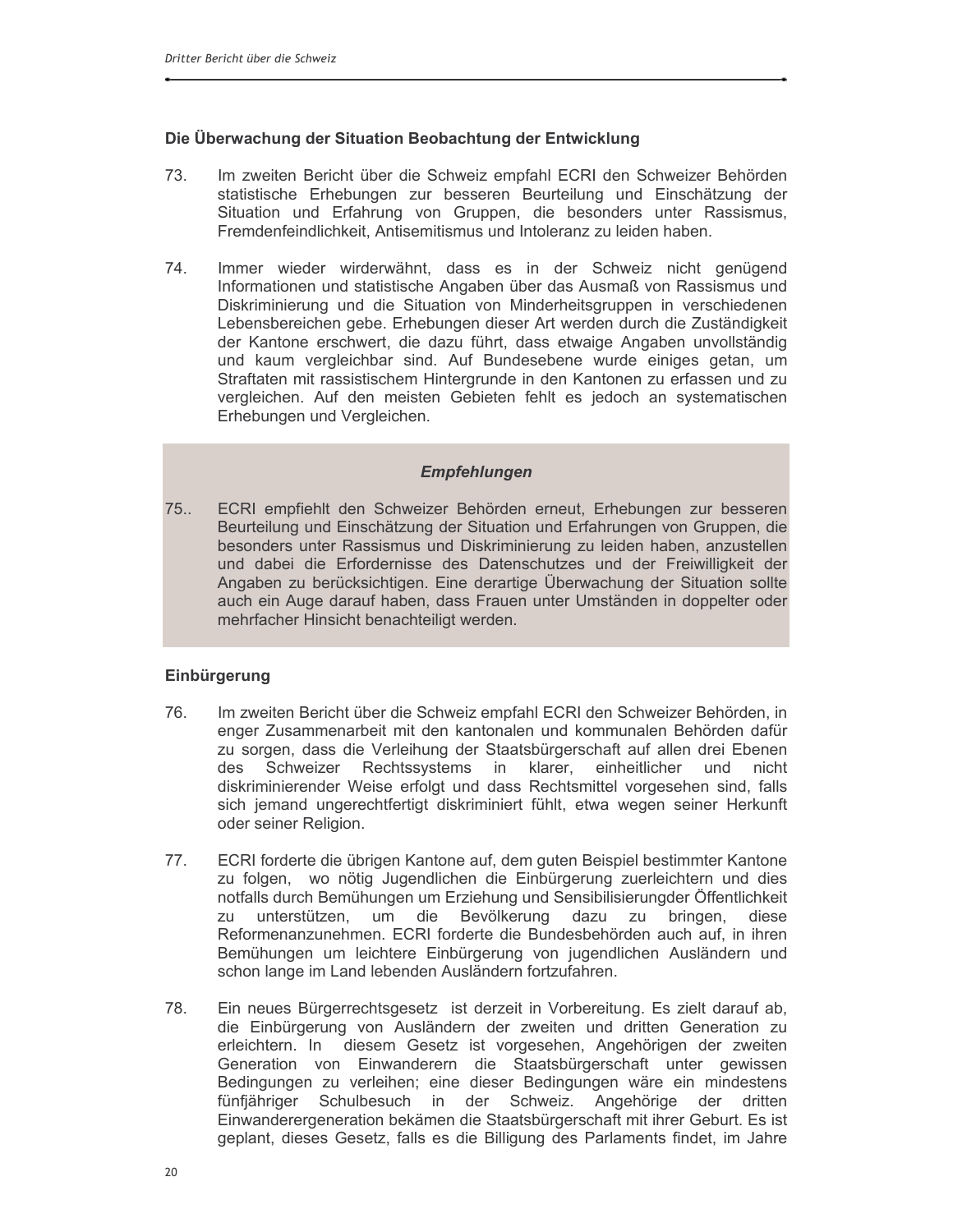2004 dem Volk zur Abstimmung zu unterbreiten. Es ist allerdings zu befürchten, dass sichdann gewisse Kreise in Politik und Öffentlichkeit gegen jede weitere Erleichterung der Einbürgerung stemmen werden.

79. Eine der Schwierigkeiten bei der Verleihung der Schweizer Staatsbürgerschaft ergibt sich aus deren Dreifstufigkeit, nämlich über die Gemeinde, den Kanton und den Bund. Von Gemeinde zu Gemeinde und Kanton zu Kanton gelten unterschiedliche Vorschriften zur Einbürgerung. Umstritten bleibt auch die Regelung mancher Gemeinden, der zufolge Gesuche um Einbürgerung per Volksabstimmung gebilligt werden müssen. Es sei hier auf das Beispiel einer Gemeinde verwiesen, in der die Bürger sich vor kurzem grundsätzlich gegen jede Einbürgerung von Personen aus dem Balkan, wohl aber für eine Einbürgerung von Antragstellern aus westeuropäischen Staaten ausgesprochen hatten. Derzeit sind keine Rechtsmittel gegen die Ablehnung Volksentscheid möglich. Entwurf durch Der des neuen Staatsbürgerschaftsgesetzes sieht die gerichtliche Überprüfung solcher Entscheide auf Kantons- wie auf Bundesebene vor.

#### **Empfehlungen**

- 80. ECRI hofft, dass die revidierte Fassung des Staatsbürgerschaftsgesetzes, mit der die Einbürgerung von Einwanderern der zweiten und dritten Generation erleichtert werden soll, möglichst schnell die parlamentarischen Hürden nimmt. Angesichts der offenkundigen Bedenken mancher Bevölkerungskreise gegenüber der geplanten Erleichterung der Einbürgerung ist ECRI der Meinung, dass die Behörden jede nur erdenkliche Anstrengung unternehmen sollten, um die Öffentlichkeit vom Sinn einer solchen Erleichterung der Einbürgerung von Einwanderern im Hinblick einer vollen Integration in die Gesellschaft zu überzeugen.
- 81. ECRI fordert die Behörden auch dringend auf, weiterhin Möglichkeiten einer Verbesserung des bestehenden Einbürgerungsverfahrens zu prüfen, um sicherzustellen, dass das Verfahren keinen Spielraum für diskriminierende und willkürliche Entscheidungen lässt. In dieser Beziehung hält ECRI es für erforderlich, mindestens die Möglichkeit der Einlegung von Rechtsmitteln zu schaffen, damit Antragsteller die Rechtmäßigkeit der Ablehnung ihres Antrags durch Volksentscheid oder durch die örtlichen Behörden überprüfen lassen können.
- 82. Die meisten Ausländer haben mit langen Wartezeiten zu rechnen, um die Schweizer Staatsbürgerschaft zu erhalten. ECRI hält es deshalb für sinnvoll, Ausländern, die schon sehr lange in der Schweiz leben, das Wahlrecht auf kommunaler und kantonaler Ebene zu gewähren, wie das bereits in einigen Kantonen der Fall ist. Diese begrüßenswerte Praxis sollte ausgedehnt werden.

#### Meinungsklima

83. Im zweiten Bericht über die Schweiz forderte ECRI die Politiker und sonstigen Meinungsmacher auf, davon abzusehen, Asyl- und Ausländerfragen politisch auszuschlachten, und Bekundungen Intoleranz allen von und Fremdenfeindlichkeit gegenüber Ausländern energisch entgegenzutreten. Vertreter öffentlicher Gremien, die mit Ausländerfragen befasst sind, sollten sich ebenfalls mit Äußerungen und Anspielungen zurückhalten, die Vorurteile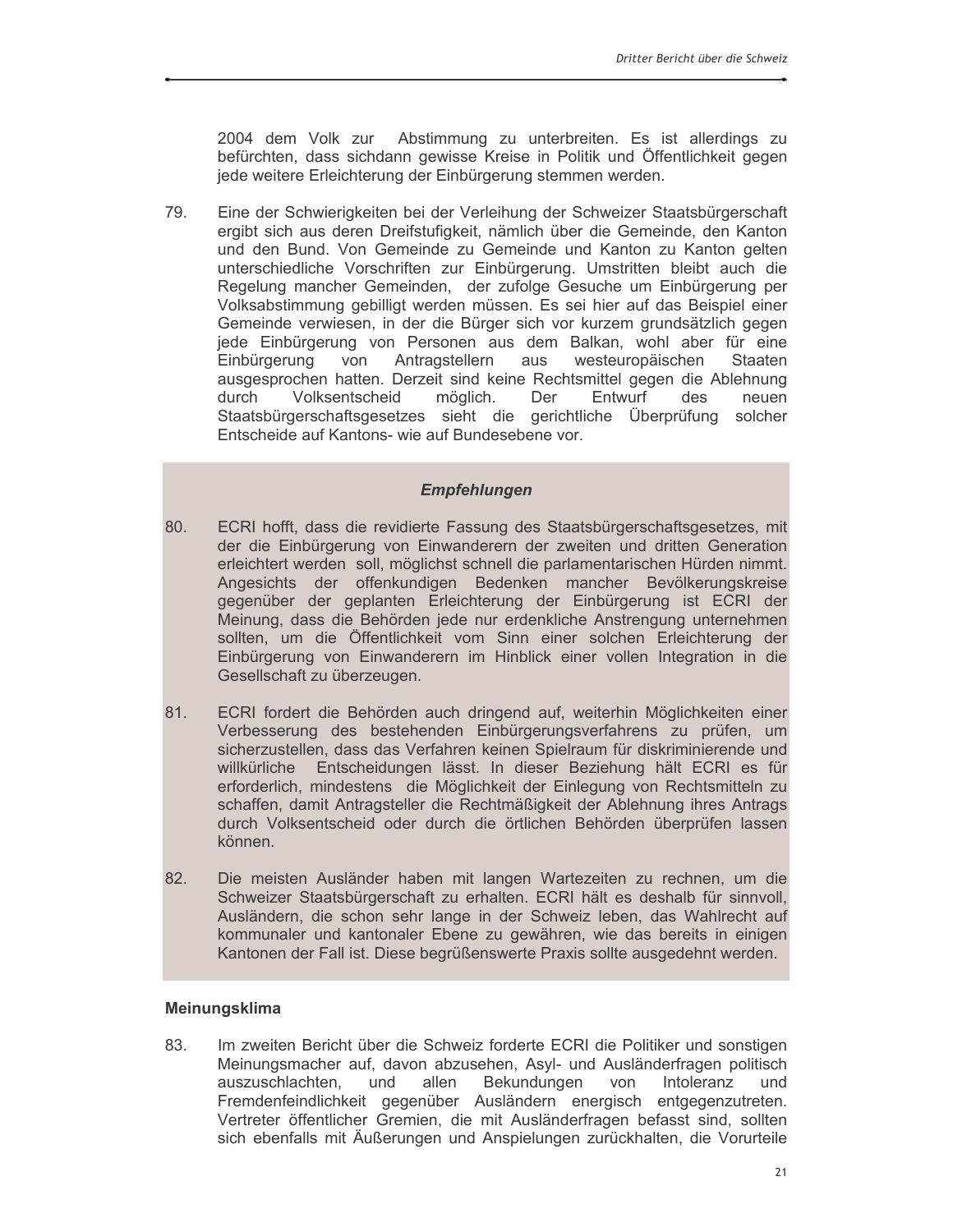erzeugen oder ein Klima der Intoleranz gegenüber Ausländern begünstigen könnten.

- 84. ECRI vertrat ferner die Ansicht, dass viele der im zweiten Bericht genannten Probleme sich lösen ließen, wenn man anerkennen würde, dass die heutige Schweiz eine multikulturelle Gesellschaft ist, in der neben traditionellen Lebensweisen neue Formen des Nebeneinanders unterschiedlicher Gruppen ihre Daseinsberechtigung haben.
- 85 In den letzten Jahren haben die Behörden manches unternommen, um der Schweizer Gesellschaft die Probleme von Rassismus und Diskriminierung bewusst zu machen. Die 2002 erfolgte Schaffung einer Fachstelle für Rassismusbekämpfung auf Bundesebene ist ein positives Zeichen. Damit erkennen die Behörden an, dass es in der Schweiz Probleme mit Rassismus und Diskriminierung gibt, denen es von Seiten der Behörden entgegenzutreten gilt. Die neue Fachstelleist unter anderem für die Verwaltung von Zuschüssen zu Projekten gegen Rassismus zuständig. Dabei wurden besonders Projekte in Schulen und Fortbildungsveranstaltungen für besonders mit dem Problem befasste Gesellschaftskreise wie Sozialarbeiter, Lehrer und Bedienstete des Gesundheitswesens gefördert. Die Aufnahme von Integrationsmaßnahmen ins Ausländergesetz neue unter Betonung der diesbezüglichen gesamtgesellschaftlichen Verantwortung zeigt ebenfalls die Erkenntnis an dass die Ausländer als Teil der Schweizer Gesellschaft behandelt werden müssen. Auch der Vorschlag im Gesetzesentwurf, Ausländern der zweiten und dritten Generation den Erwerb der Staatsbürgerschaft zu erleichtern, ist ein Schritt in die richtige Richtung.
- 86. Wie bereits mehrfach im vorliegenden Bericht erwähnt, gibt es nach wie vor Anzeichen von Intoleranz und Fremdenfeindlichkeit in politischen und öffentlichen Äußerungen, vor allem, was das Problem der Asylbewerber und die Stellung von Ausländern in der Schweiz angeht. Nichtregierungsorganisationen haben den Eindruck, dass die Behörden dazu neigen, auf Anzeichen von Fremdenfeindlichkeit in der Gesellschaft mit einer Verschärfung der Gesetze und Vorschriften in Bezug auf Asylbewerber und Ausländer zu reagieren.

#### **Empfehlungen**

ECRI ist der Ansicht, dass die Behörden auch weiterhin bemüht sein sollten. 87. Bevölkerung die bestehenden Probleme mit Rassismus der und Diskriminierung bewusst zu machen und ihr nahezulegen, solchen Erscheinungen entgegenzutreten. ECRI fordert die Behörden dringend auf, energisch gegen jegliche Bekundung von Rassismus und Fremdenfeindlichkeit vorzugehen, egal, ob es sich um Äußerungen gewisser Politiker und politischer Parteien oder das Verhalten öffentlicher Amtsträger handelt. Die Behörden solltenauch davon absehen, auf Anzeichen von Ausländerfeindlichkeit in bestimmten Bevölkerungskreisen mit einer Verschärfung der Gesetze und Vorschriften zu reagieren und dadurch den Eindruck zu erwecken, solche Haltungenzu billigen.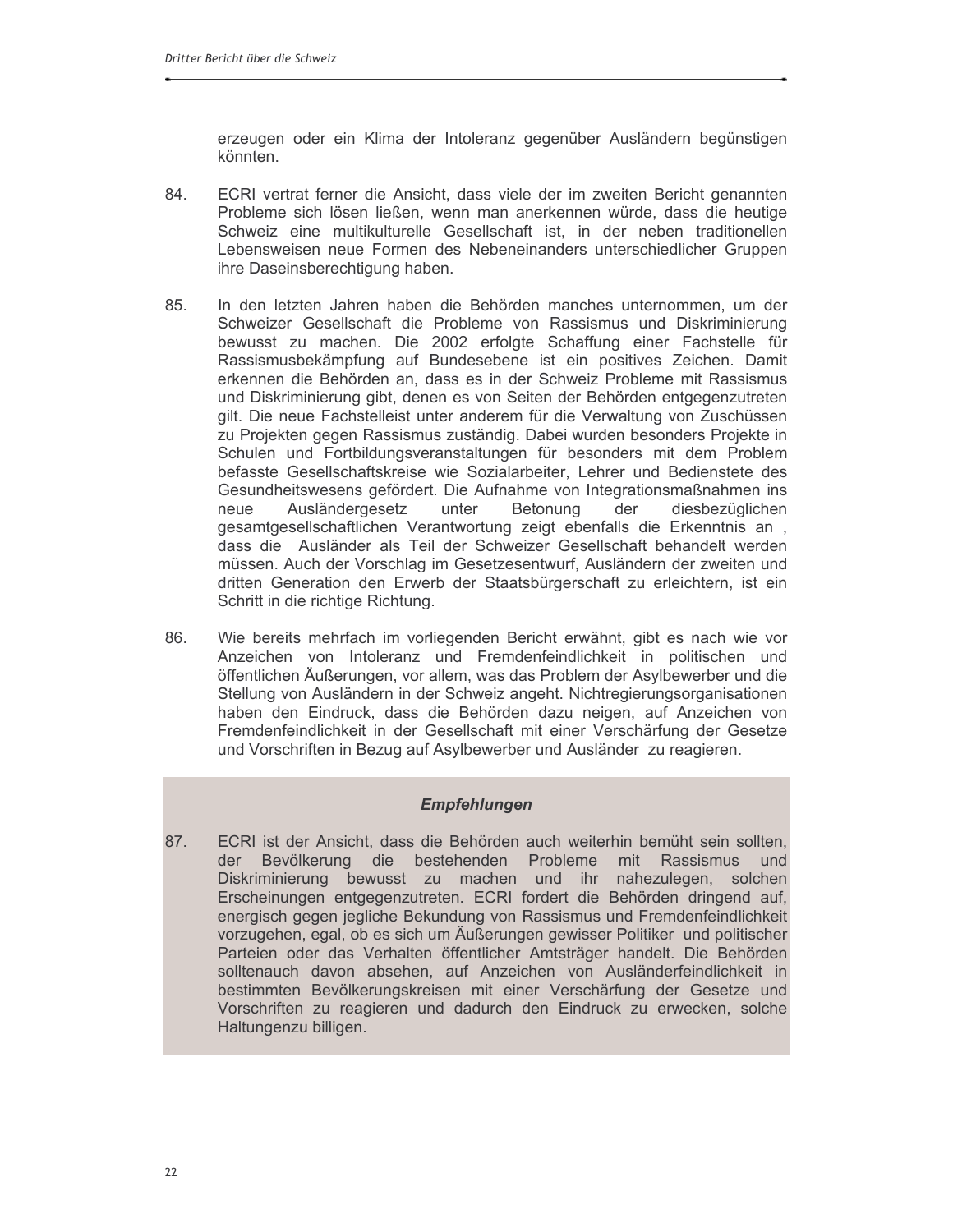#### Ш. **BESONDERE PROBLEME Fragen**

#### Rassismus und Diskriminierung gegen Schwarzafrikaner in der Schweiz

- 88. In jüngster Zeit gibt die wachsende Zahl von Fällen rassistischen oder diskriminierenden Verhaltens gegenüber Schwarzafrikanern in der Schweiz Anlass zu Besorgnis. Feindselige Einstellung dieser Art zeigt sich in der öffentlichen Meinung, in Äußerungen von Politikern und in den Medien und auch im Verhalten von Beamten, vor allem der Polizei. Es scheint, dass Schwarzafrikaner ganz allgemein verdächtigt werden, mit Drogen zu handeln und anderen unerlaubten Tätigkeiten wie der Prostitution nachzugehen- eine Haltung, die sich äußerst negativ auf das Alltagsleben von Personen schwarzer Hautfarbe in der Schweiz auswirkt. Die Lage hat sich in dieser Hinsicht seit der Volksabstimmung vom November 2002 über weitere Einschränkungen des Asylrechts und seit der Zuspitzung der öffentlichen Diskussion zu diesem Thema auf die behauptete Verwicklung schwarzer Asylbewerber ins Drogengeschäft verschlechtert.
- Besorgnis über das Verhalten der Polizei gegenüber Schwarzafrikanern, 89. besonders gegenüber jungen Männern, wurde bereits weiter oben im vorliegenden Bericht geäußert (vgl. oben unter der Überschrift Polizei). Nichtregierungskreise sehen darin ein grosses Problem. Schwarze werden in der Schweiz offensichtlich nur ihrer Hautfarbe wegen von der Polizei angehalten und müssen dabei Beschimpfungen und Misshandlungen ertragen. Sie werden auch unverhältnismäßig oft auf Bahnhöfen und Flughäfen stichprobenweise kontrolliert; es wird z.B. behauptet, dass Schwarze auf Flughäfen besonders oft zu Fotoaufnahmen zwecks Identitätskontrolle per Computer ausgesondert werden. Auf die Praxis, bestimmte Stadtbezirke für Schwarzafrikaner, vor allem junge Männer schwarzer Hautfarbe, praktisch zu sperren, wurde bereits oben hingewiesen.
- 90. Es scheint auch, dass Schwarzafrikaner bei der Weiterbildung und bei der Arbeitssuche benachteiligt werden, zum Teil auf Grund ihrer Schwierigkeiten, ihre im Ausland erworbenen Abschlüsse anerkannt zu bekommen.
- 91. Die Gemeinschaften der Schwarzen haben in jüngster Zeit begonnen, sich zusammenzuschließen, um die Öffentlichkeit auf ihre Situation aufmerksam zu machen und ihre Rechte einzufordern. Vertreter solcher Zusammenschlüsse berichten jedoch von Schwierigkeiten, für ihre Initiativen und Projekte öffentliche Zuschüsse zu erhalten, weil öffentliche Gelder vorzugsweise an bereits länger bestehende Nichtregierungsorganisationen vergeben würden.

#### **Empfehlungen**

ECRI empfiehlt den Behörden, gezielt etwas zu unternehmen, um der 92. Feindseligkeit gegenüber Schwarzafrikanern in der Schweiz und ihrer Benachteiligung entgegenzutreten. Besonders sollte darauf geachtet werden, dass öffentliche Amtsträger, insbesondere Polizisten, Angehörige dieser Gruppe nicht in irgendeiner Weise benachteiligen oder sie diskriminierend behandeln und bei der Bekämpfung des Drogenhandels und sonstiger strafbarer Handlungen nicht pauschal ganze Personengruppen verdächtigen oder diskriminieren. Wichtig ist, dass Verfahren wie Identitätskontrollen, Verbringung in Polizeigewahrsam und Leibesvisitationen - oft auf offener Straße vorgenommen - nicht allein auf Grund der Hautfarbe des Betroffenen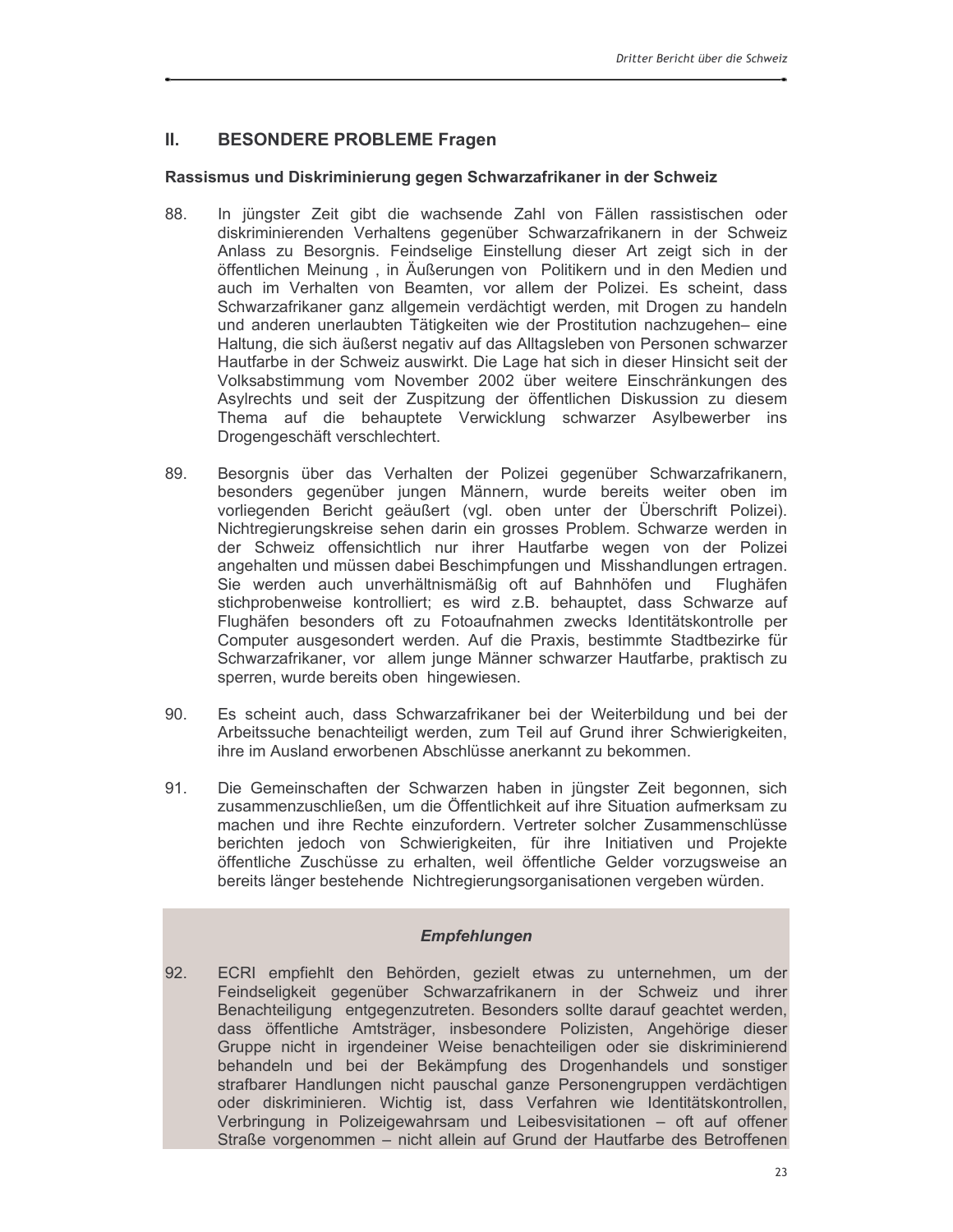vorgenommen werden. Wie oben angeregt, sollten Vorkehrungen, etwa in Gestalt örtlicher Anlaufstellen, getroffen werden, um sicherzustellen, dass die Opfer von Misshandlungen Beschwerden vorbringen können und dass unabhängige Stellen mit der ordnungsgemässen Überprüfung solcher Bescherden beauftragt werden. In der Polizeiausbildung sollte auch verstärkt hingewirkt werden, diskriminierende Vorgehensweisen darauf der beschriebenen Art zu unterlassen.

93. ECRI hält es ferner die Autonomie und die Förderung der schwarzen Gemeinschaften für wichtig, so dass diese selbst Initiativen ergreifen können. ECRI ist der Ansicht, dass die schwarzen Gemeinschaften mithelfen könnten, die Probleme zu überwinden, denen schwarze Asylbewerber ausgesetzt sind; denn viele davon sind noch minderjährig und erliegen leicht der Verführung zu strafbaren Handlungen.

#### Die Situation in der Schweiz lebender Ausländer

- 94. Im zweiten Bericht über die Schweiz stellte ECRI fest, dass die alte, auf drei Kreisen beruhende Politik der Erteilung der Aufenthaltserlaubnis an verschiedene Kategorien von Ausländern je nach Herkunftsland und "Integrationsfähigkeit" inzwischen aufgegeben und durch eine "dualeZulassungspolitik", die sich auf EU- und Nicht-EU-Staatsbürger bezieht, ersetzt wurde. Es wurde jedoch die Sorge geäußert, dass die zugrunde liegende Philosophie der "Integrationsfähigkeit" unverändert fortbesteht, was dazu führen kann, dass bestimmte Ausländer möglicherweise weiterhin benachteiligt werden.
- 95. ECRI forderte die Schweizer Behörden dringend auf, dafür Sorge zu tragen, dass die Aufenthaltserlaubnis von Ausländern, die schon längere Zeit in der Schweiz ansässig waren, nur unter außergewöhnlichen und genau umrissenen Umständen widerrufen werden kann und dass entsprechende Rechtsmittel gegen den Widerruf eingelegt werden können.
- 96. Mit dem 1. Juni 2002 ist ein Abkommen über den freien Personenverkehr zwischen der Schweiz und der Europäischen Union in Kraft getreten. Dieses Abkommen regelt die Rechtsstellung von Bürgern der Europäischen Union in der Schweiz. Dieser Personenkreis genießt nunmehr eine günstigere Stellung als früher, was z.B. Arbeitserlaubnis und Familienzusammenführung angeht.
- Eine Neufassung des Ausländergesetzes liegt dem Parlament seit dem 97. Frühjahr 2002 vor. Folglich gilt zum jetzigen Zeitpunkt zwar das alte Ausländergesetz von 1931 noch, doch gilt auf Grund des Abkommens mit der Europäischen Union eine sog. "duale Zulassungspolitik".
- 98. Wenn auch das Abkommen mit der Europäischen Union (EU) allgemein als positiver Schritt zugunsten der Bürger der Europäischen Union in der Schweiz begrüßt wird, so haben Nichtregierungsorganisationen und die Eidgenössische Kommission gegen Rassismus doch Bedenken gegen dieses neue "duale Zulassungssystem" gezüglich EU und Nicht-EU-Angehörigen geäußert, weil es Diskriminierung, Ausschlusstendenzen und Rassismus in der Schweizer Bevölkerung verstärken könnte.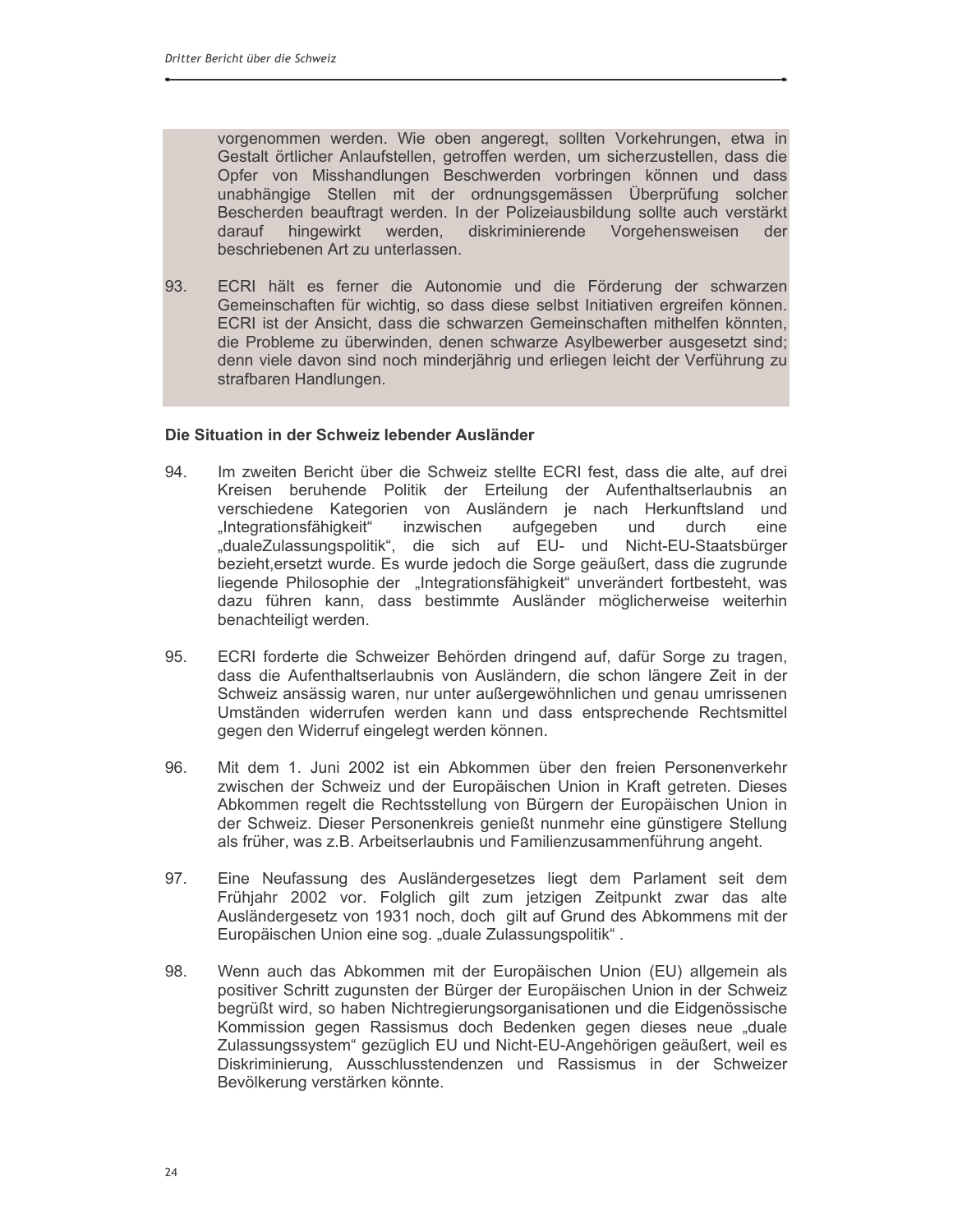- 99. Das neue Ausländerrecht beschränkt die mit Arbeitserlaubnis verbundene Aufenthaltsgenehmigung für die Schweiz hauptsächlich auf hochgualifizierte Spezialisten. Arbeitgeber, die solche ausländischen Spezialisten einstellen möchten, stellen bei der Kantonsbehörde einen Antrag auf kurz- oder langfristige Arbeitserlaubnis. Die Kantonsbehörde entscheidet sodann in Abstimmung mit dem Bundesamt für Einwanderung, Integration und Auswanderung auf der Basis .eines Quotensystems über die Arbeitserlaubnis. Es wird behauptet, dass auch hier der unterschwellige Begriff der "Integrationsfähigkeit" bei der Erteilung einer Aufenthalts- und Arbeitserlaubnis eine Rolle spielt. Das neue Ausländerrecht spricht in der Tat ausdrücklich von Integrationsmaßnahmen und definiert Integration als einen zweiseitigen Prozess, an dem auch die Gesellschaft insgesamt mitzuwirken habe.
- $100.$ Das neue "duale Zulassungssystem" wurde vor allem deswegen beanstandet, weil es die verschiedenen Gruppen in der Schweiz lebender Ausländer unterschiedlich behandelt. Für Bürger der Europäischen Union z.B. ist die Familienzusammenführung leichter als für andere Ausländer zu erreichen. Verheiratete Ausländer, die nicht EU- Bürger sind, bekommen die Aufenthaltserlaubnis nur dann verlängert, wenn die Ehegatten mindestens fünf Jahre zusammen gelebt haben. EU-Bürger haben es leichter, ihren Arbeitsplatz zu wechseln und in einen anderen Kanton zu ziehen als Ausländer, die nicht EU-Bürger sind. Hinzu kommt, dass die Frage der "Integrationsfähigkeit" bei EU-Bürgern nicht gestellt wird.
- Ganz allgemein ist darauf hingewiesen worden, dass das "duale  $101.$ Zulassungssystem" zur Verstärkung der Vorurteile gegenüber Ausländern, die unter das Ausländergesetz fallen, sowie zu Frustrationen dieses Personenkreises beitragen könnte.
- Die im zweiten ECRI-Bericht vorgebrachten Bedenken gegen die  $102.$ verschiedenen Arten von Aufenthaltsgenehmigungen bestehen auch weiterhin. Insbesondere verfügt das Bundesamts für Einwanderung, Integration und Auswanderung nach wie vor über einen grossen Ermessensspielraum beim Widerruf der Aufenthaltserlaubnis für Personen, die straffällig geworden oderlange sozialfürsorgeabhängig sind. Nichtregierungskreise weisen ferner darauf hin, dass Personen mit nur kurzfristiger Aufenthaltserlaubnis den Entzug dieser Aufenthaltserlaubnis befürchten, was sie davon abhält, Beschwerden gegen die Behörden vorzutragen. In diesem Zusammenhang nimmt ECRI zur Kenntnis, dass eine Verfassungsänderung das Recht, Rechtsmittel einzulegen, in die Verfassung aufgenommen hat. Dies garantiert die Anrufung eines Gerichts auch in Fällen, die unter das Ausländergesetz fallen. Allerdings sind die entsprechenden Ausführungsbestimmungen noch nicht in Kraft getreten.
- $103.$ Die Situation von Personen, die sich ohne die erforderliche Aufenthalts- und Arbeitserlaubnis in der Schweiz aufhalten ("sans papiers", gibt ebenfalls Anlass zu Beanstandungen. In einer Untersuchung wird deren Zahl auf 100 - 200 000 geschätzt. Viele davon arbeiten in Privathaushalten oder im Dienstleistungsgewerbe, am Bau, in der Landwirtschaft oder im Rotlichtmilieu. Es wurde darauf hingewiesen, dass das Inkrafttreten des neuen Ausländergesetzes, das hauptsächlich hochqualifizierten Spezialisten die Einreise und den Aufenthalt in der Schweiz ermöglichen will, dazu führen könnte, dass noch mehr Ausländer illegal in der Schweiz arbeiten. Es lässt sich nämlich nicht leugnen, dass die meisten der auf dem Arbeitsmarkt angebotenen Stellen für einfache und schlecht bezahlte Arbeiten mit Ausländern besetzt sind.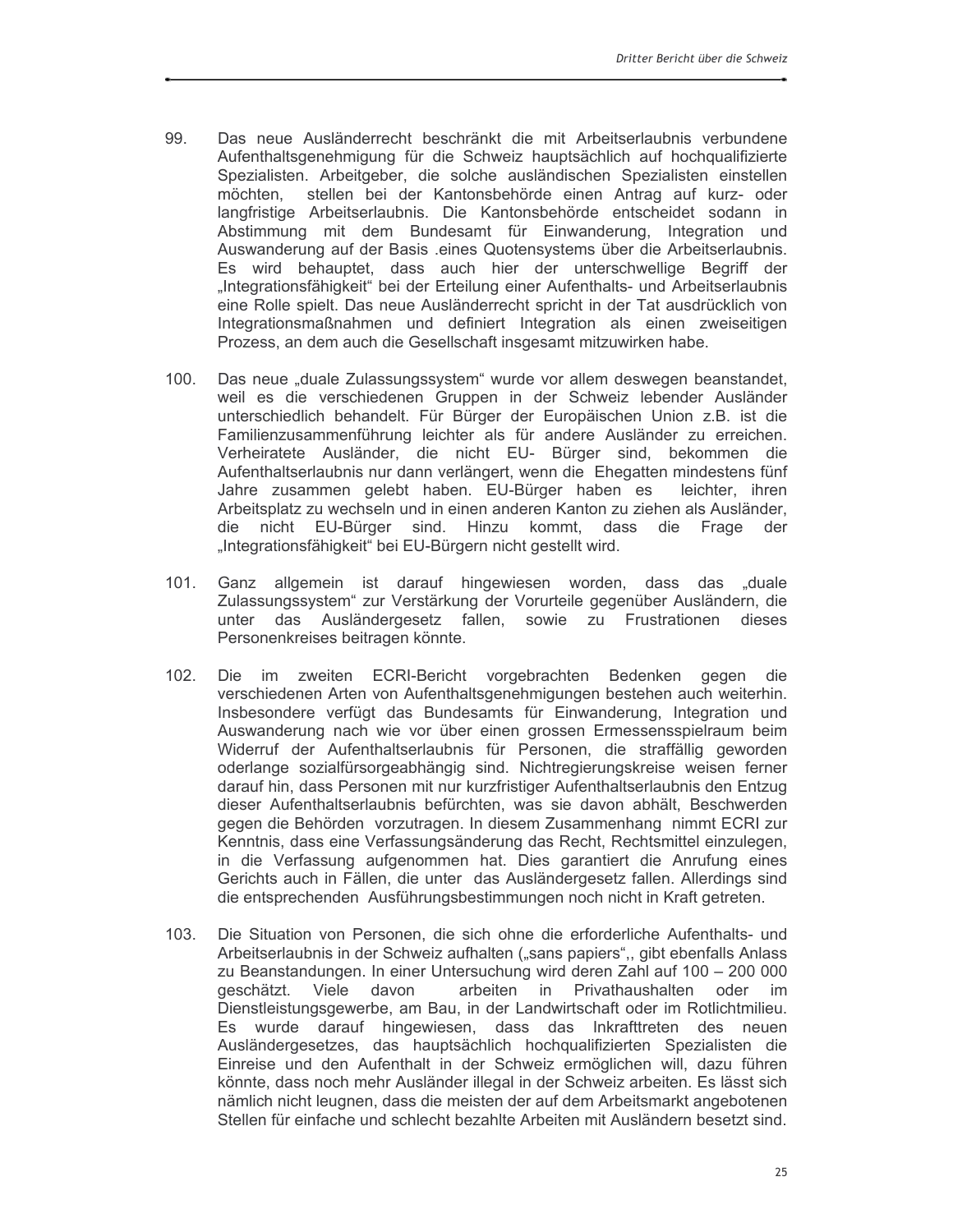Das Problem der Ausländer, die sich ohne Aufenthalts- und Arbeitserlaubnis in 104. der Schweiz aufhalten, ist erst in den letzten Jahren zum Gegenstand öffentlicher Auseinandersetzung geworden. Es stellte sich heraus, dass die Kantone sehr unterschiedlich mit dem Problem umgehen. Ganz allgemein weisen Nichtregierungskreise darauf hin, dass dieser Personenkreis sich in einer recht prekären Lage befindet. Solche Personen haben nur begrenzt Zugang zur Gesundheitsfürsorge und werden auf dem Arbeitsmarkt benachteiligt und ausgenutzt. Ganz besonders gilt dies für Frauen.

#### **Empfehlungen**

- $105.$ **ECRI** empfiehlt den Behörden, die Auswirkungen des "dualen Zulassungssystems" auf die Behandlung der verschiedenen Ausländergruppen , die sich schon im Land befinden, besonders auf Gebieten wie dem der Familienzusammenführung, erneut zu prüfen.
- $106.$ ECRI empfiehlt den Behörden abermals, dafür zu sorgen, dass der Widerruf der Aufenthaltserlaubnis streng geregelt und gerichtlich nachprüfbar gemacht wird. vertritt besonders die Auffassung, dass der Entzug der **ECRI** Aufenthaltserlaubnis im Fall von Personen, die übermäßig lange der Sozialfürsorge zur Last gefallen oder straffällig geworden sind, nur in möglichst eng umgrenztem Rahmen und nach genauen Vorschriften erfolgen sollte. Es ist zu berücksichtigen, dass der Entzug der Aufenthaltserlaubnis für straffällig gewordene Ausländer eine doppelte Bestrafung darsetllt.
- $107.$ ECRI ermutigt die Behörden, Schritte zu unternehmen, um das Los der Ausländer zu erleichtern, die sich unerlaubt im Lande aufhalten.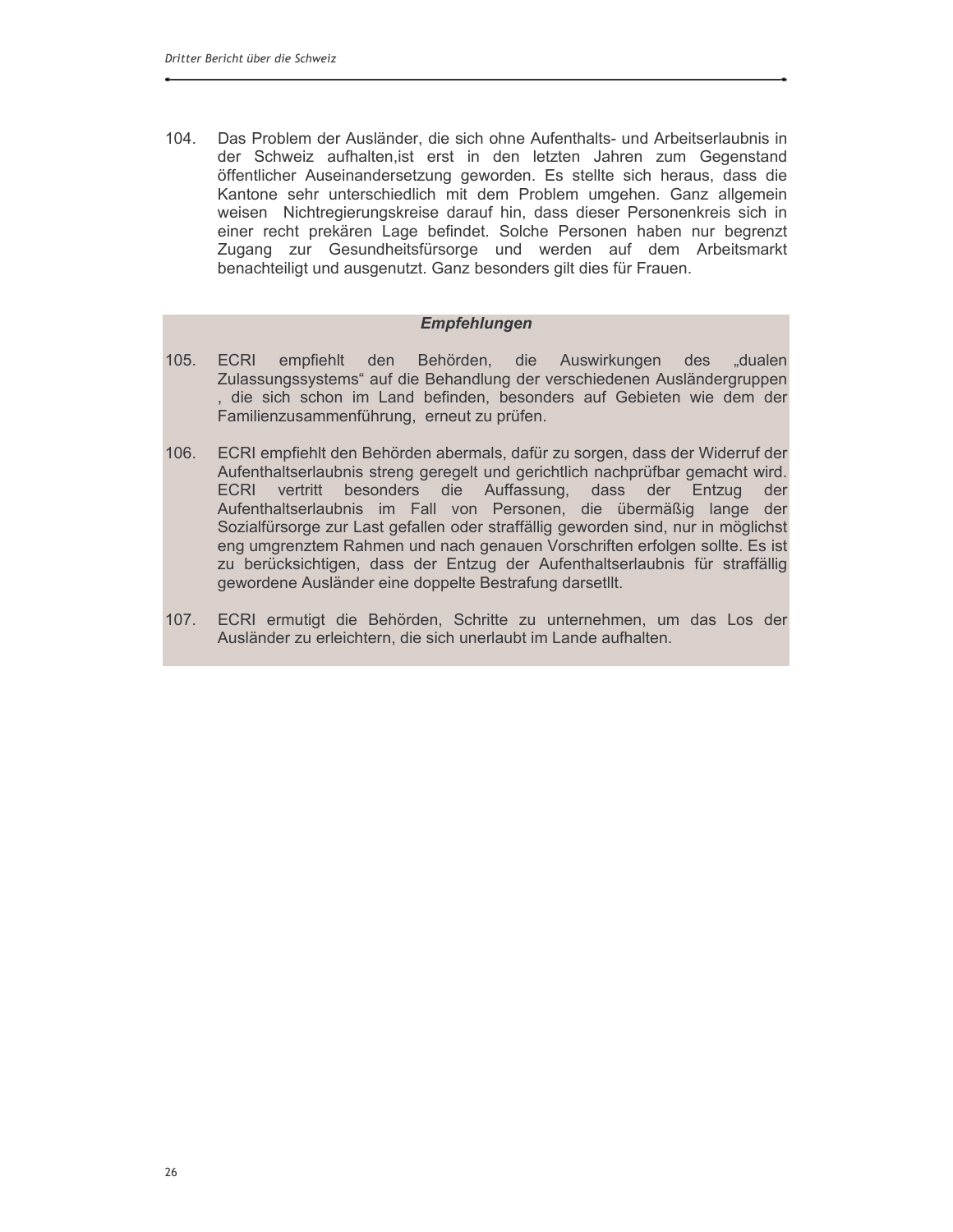#### **BIBLIOGRAPHIE**

Die nachstehende Bibliographie gibt die zur Prüfung der Schweizer Situation hauptsächlich herangezogenen Veröffentlichungen wieder. Es handelt sich dabei jedoch nicht um eine erschöpfende Liste aller Informationsquellen, die ECRI bei der Ausarbeitung des vorliegenden Berichts zur Verfügung standen.

- CRI (2000) 6: Second rapport sur la Suisse, Commission européenne contre le racisme  $1.$ et l'intolérance, Conseil de l'Europe, 21 mars 2000
- $2.$ CRI (98) 27: Rapport sur la Suisse, Commission européenne contre le racisme et l'intolérance, Conseil de l'Europe, mars 1998
- CRI (96) 43 : Recommandation de politique générale n° 1 de l'ECRI : La lutte contre le 3. racisme, la xénophobie, l'antisémitisme et l'intolérance, Commission européenne contre le racisme et l'intolérance, Conseil de l'Europe, octobre 1996
- CRI (97) 36 : Recommandation de politique générale n° 2 de l'ECRI : Les organes 4. spécialisés dans la lutte contre le racisme, la xénophobie, l'antisémitisme et l'intolérance au niveau national, Commission européenne contre le racisme et l'intolérance, Conseil de l'Europe, juin 1997
- 5. CRI (98) 29 : Recommandation de politique générale n° 3 de l'ECRI : La lutte contre le racisme et l'intolérance envers les Roms/Tsiganes, Commission européenne contre le racisme et l'intolérance, Conseil de l'Europe, mars 1998
- 6. CRI (98) 30 : Recommandation de politique générale n° 4 de l'ECRI : Enquêtes nationales sur l'expérience et la perception de la discrimination et du racisme par les victimes potentielles, Commission européenne contre le racisme et l'intolérance, Conseil de l'Europe, mars 1998
- 7. CRI (2000) 21 : Recommandation de politique générale n° 5 de l'ECRI : La lutte contre l'intolérance et les discriminations envers les musulmans, Commission européenne contre le racisme et l'intolérance, Conseil de l'Europe, avril 2000
- 8. CRI (2001) 1 : Recommandation de politique générale n° 6 de l'ECRI : La lutte contre la diffusion de matériels racistes, xénophobes et antisémites par l'Internet, décembre 2000
- 9. CRI (2003) 8 : Recommandation de politique générale n° 7 de l'ECRI sur la législation nationale pour lutter contre le racisme et la discrimination raciale, décembre 2002
- $10.$ CRI (98) 80 rev : Mesures juridiques existantes dans les Etats membres du Conseil de l'Europe en vue de lutter contre le racisme et l'intolérance, ECRI, Strasbourg 2000
- $11.$ ACFC/SR (2001) 2: Rapport soumis par la Suisse conformément à l'Article 25, paragraphe 1, de la Convention-Cadre pour la protection des minorités nationales (recu le 16 mai 2001)
- $12.$ CDMG (2002) 26: "Current Trends in International Migration in Europe", John Salt for European Committee on Migration, Council of Europe, 2002
- $13.$ CDMG (99) 7 final: « Recent developments in policies relating to migration and migrants », European Committee on Migration, Council of Europe, 1999
- $14.$ ECRML (2001) 7: Charte européenne des langues régionales ou minoritaires. Application de la Charte en Suisse, 23 novembre 2001
- $15.$ MIN/LANG/PR (2003) 3: Deuxième rapport périodique de la Suisse présenté au Secrétaire Général du Conseil de l'Europe conformément aux dispositions de l'article 15 de la Charte, 14 janvier 2003
- Loi fédérale instituant des mesures contre le racisme, le hooliganisme et la propagande  $16.$ incitant à la violence, Rapport explicatif
- $17.$ Position de la Commission fédérale contre le racisme sur le système binaire d'admission de la politique des étrangers en Suisse, 2 mai 2003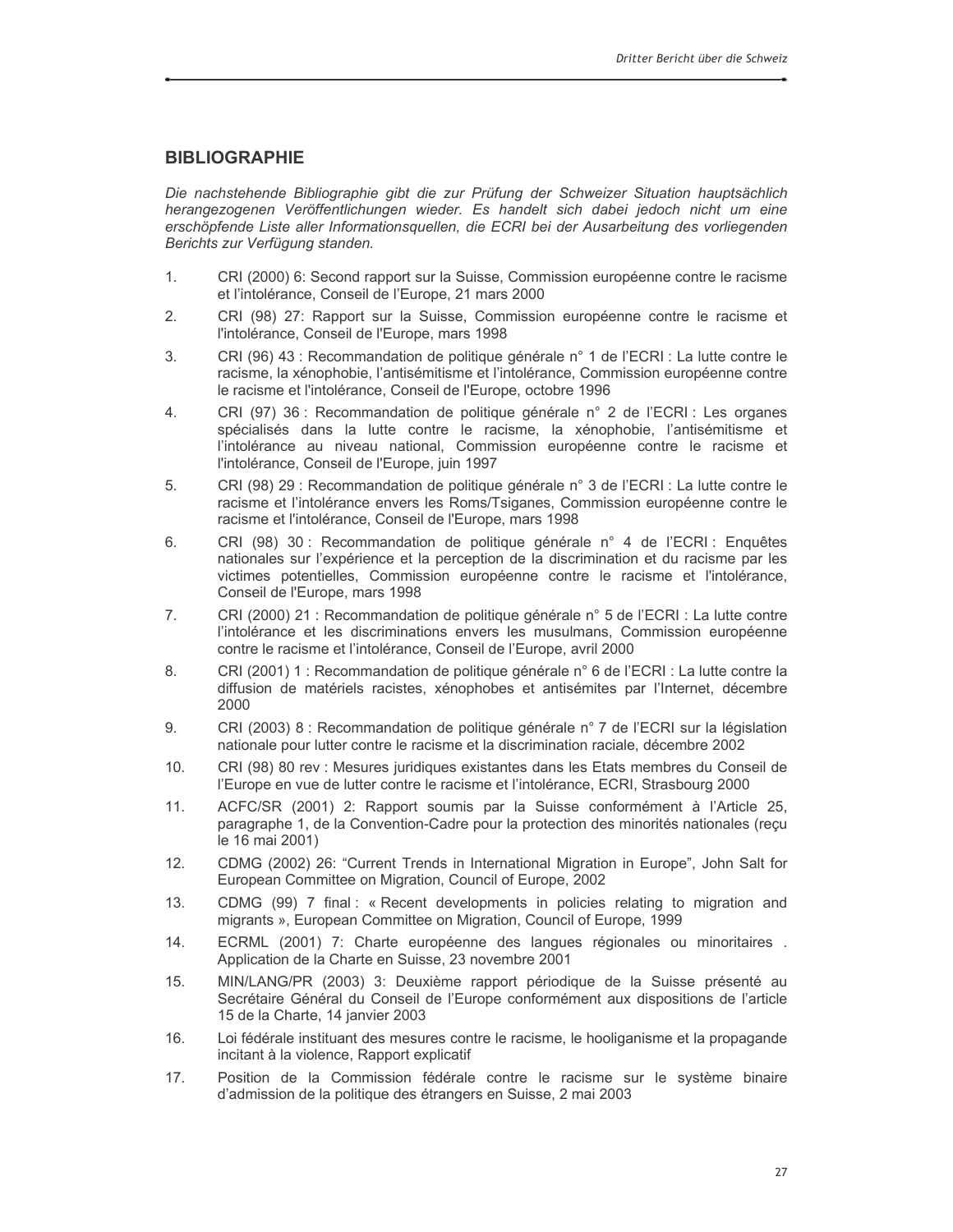- $18.$ Les procédures cantonales de naturalisation ordinaire des étrangers, Barbara Boner, Eidgenössiche Kommission gegen Rassismus, Eidgenössische Ausländerkommission, Bundesamt für Ausländerfragen, décembre 1999
- 19. Einbürgerungen auf der Ebene der Gemeinden, Pascale Steiner, Hans-Rudolf Wicker, Eidgenössische Kommission gegen Rassismus (Commission fédérale contre le racisme), December 1999
- 20. Des classes séparées ? : Dossier sur les demandes politiques de ségrégation des enfants parlant une langue étrangère à l'école. Commission fédérale contre le racisme. août 1999
- $21.$ Musulmans en Suisse, Tangram N° 7, Commission fédérale contre le racisme, octobre 1999
- $22<sub>1</sub>$ Un monde du travail sans discrimination : mesures de lutte contre la discrimination dans le domaine de l'emploi ». Service de lutte contre le racisme, Berne, April 2003
- 23. Botschaft zum Bundesgesetz über Ausländerinnen und Ausländer, Schweizerischen Bundesrates, 8 März 2002
- 24. Fahrende und Raumplanung ("travellers and zone planning"): Gutachten, Eigenmann Rey Rietmann BSP/FSU, St. Gallen, 30 Mai 2001
- 25. Das Mitteilungsverfahren der UNO-Konvention gegen Rassendiskriminierung, Dr. iur. Christoph A. Spenlé, Advokat, LL.M. (Bern)
- Integration der anerkannten Flüchtlinge Bericht 2001, Sabine Schoch, Bertrand 26. Cottet, Organisation Suisse d'aide aux réfugiés, Office fédéral des réfugiés, 2001
- 27 Asyl in der Schweiz – ein Überblick über den Asyl und Flüchtlingsbereich, Bundesamt für Flüchtlinge, Bern 2001
- 28. Asylgewährung, Bundeskanzlei, Bern, 2002
- 29. Botschaft zur Änderung des Asylgesetzes, zur Änderung des Bundesgesetzes über die Krankenversicherung sowie, zur Änderung des Bundesgesetzes über die Alters- und Hinterlassenenversicherung, 4 September 2002
- 30. Décision de renvoi et acceptation – Recommandations et rapport de la Commission fédérale pour les questions des réfugiés à l'adresse du Conseil fédéral, Berne, novembre 1999
- $31.$ Position de la Commission fédérale contre le racisme sur les débats autour de l'extrême droite, septembre 2000
- $32.$ Causes National research programme: Right-wing Extremism and Countermeasures : Implementation plan, Swiss National Science Foundation, 2003
- 33. Réforme de la Constitution fédérale, message du Conseil fédéral du 20 novembre 1996
- CERD/C/SR.1508: Compte rendu analytique de la 1508e séance : Denmark, 34. Switzerland. 25/06/2002
- $35<sub>1</sub>$ CERD/C/60/CO/14: Conclusions du Comité pour l'élimination de la discrimination raciale: Switzerland. 21/05/2002
- 36. CERD/C/SR.1509: Summary record of the 1509th meeting: Belgium, Switzerland. 18/03/02
- 37. CERD/C/SR.1496: Compte rendu analytique de la 1496e séance : Switzerland. 23/05/2002
- 38. CERD/C/351/Add.2: Troisièmes rapports périodiques que les Etats parties doivent présenter en 1999 : Switzerland. 22/05/2001
- 39. CRC/C/15/Add.182: Observations finales du Comité des droits de l'enfant : Switzerland. 13/06/2002.
- CRC/C/78/Add.3. Comité des droits de l'enfant- examen des rapports présentés par les 40. états parties en application de l'article 44 de la Convention. Rapport initial devant être soumis en 1999. Switzerland. 19/10/2001.
- 41. CCPR/CO/73/CH: Observations finales du Comité des droits de l'homme : Switzerland. 12/11/2001.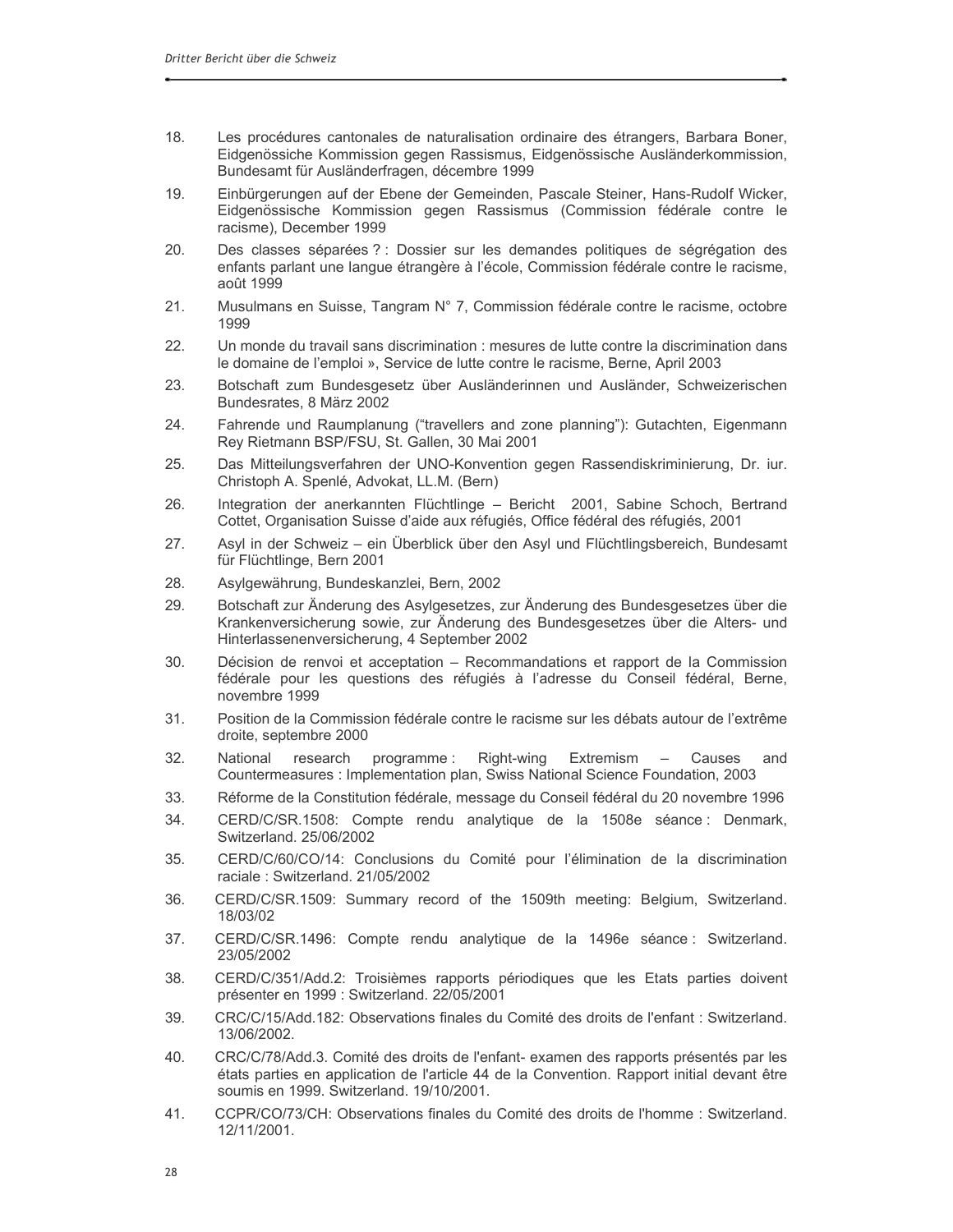- 42. CCPR/C/SR.1964 : Compte rendu analytique de la 1964e séance : Switzerland. 08/07/2002.
- 43. CAT/C/27/D/156/2000 (Jurisprudence). Communication No 156/2000: Switzerland. 13/11/2001
- Amnesty International préoccupations en Europe: janvier-juin 2002: Suisse. Septembre 44. 2002
- 45. Amnesty International préoccupations en Europe: juillet-décembre 2001: Suisse. Mai 2002
- 46. Amnesty International rapport 2002 (couvrant l'année 2001): Suisse
- 47. Amnesty International Report 2001 (couvrant l'année 2000): Suisse
- 48. US Department of State: Country Reports on Human Rights Practices - 2001
- 49. US Department of State: Country Reports on Human Rights Practices - 2000
- 50. US Department of State: Country Reports on Human Rights Practices - 1999
- $51.$ US Department of State: International Religious Freedom Report 2002
- 52. US Department of State: Background Note: Switzerland, March 2002
- 53. Commission Fédérale contre le Racisme, Revue de Presse 2001
- 54 Commission Fédérale contre le Racisme. Revue de Presse 2000
- 55. Switzerland and the International Convention on the Elimination of all Forms of Racial Discrimination: NGO report on Switzerland's second and third periodic report to the UN Committee on the Elimination of Racial Discrimination (CERD), Anni Lanz and Ruedi Tobler, Forum against Racism, February 2002
- 56. « Swiss reject tougher asylum laws, BBC News, 24 November 2002
- "Interview de Raymond Hall, directeur du bureau européen du HCR: "Cela serait 57. inquiétant si la Suisse devenait le pays le plus fermé aux réfugiés de l'Europe », Le Temps/Suisse 14/11/02
- 58. « Suisse : Interview de Jean-Daniel Gerber, directeur de l'Office fédéral des réfugiés sur la révision de la loi d'asile », Le Temps/Suisse 08/10/02
- 59. « Tziganes roumains : la Suisse paie le durcissement français » Le Temps/Suisse, 25/09/02
- 60. « Suisse : l'étrange afflux balkanique » Le Temps/Suisse 21/08/02
- 61. « Droits politiques communaux des étrangers », Codapement Vôtre, 2001, n° 1
- « La Suisse doit-elle poser des limites à la liberté religieuse », 10/10/02 Le 62. Temps/Suisse
- 63. 'Attitudes des Suisses vis-à-vis des Juifs et de la Shoah », CICAD, Mars 2000
- Suisse. Allégations d'usage abusif de la force par des membres de la police municipale 64. de Berne : le cas de Cemal Gömeç, Amnesty International, septembre 2001
- Suisse Décès dans le cadre d'une expulsion forcée échange de lettres consécutif à 65. la mort de Samson Chukwu, Amnesty International, mai 2001
- 66. Switzerland – Alleged ill-treatment during an attempted deportation: the case of "Karim", Amnesty International, March 2001
- Alleged ill-treatment of a 17 year-old Angolan by Geneva Police the case of "Didier", 67. Amnesty International, July 2000
- Switzerland: the case of Clement Nwankwo from "Failures at Fifty: Impunity for torture 68. and ill-treatment on the 50<sup>th</sup> anniversary of ECHR, Amnesty International November 2000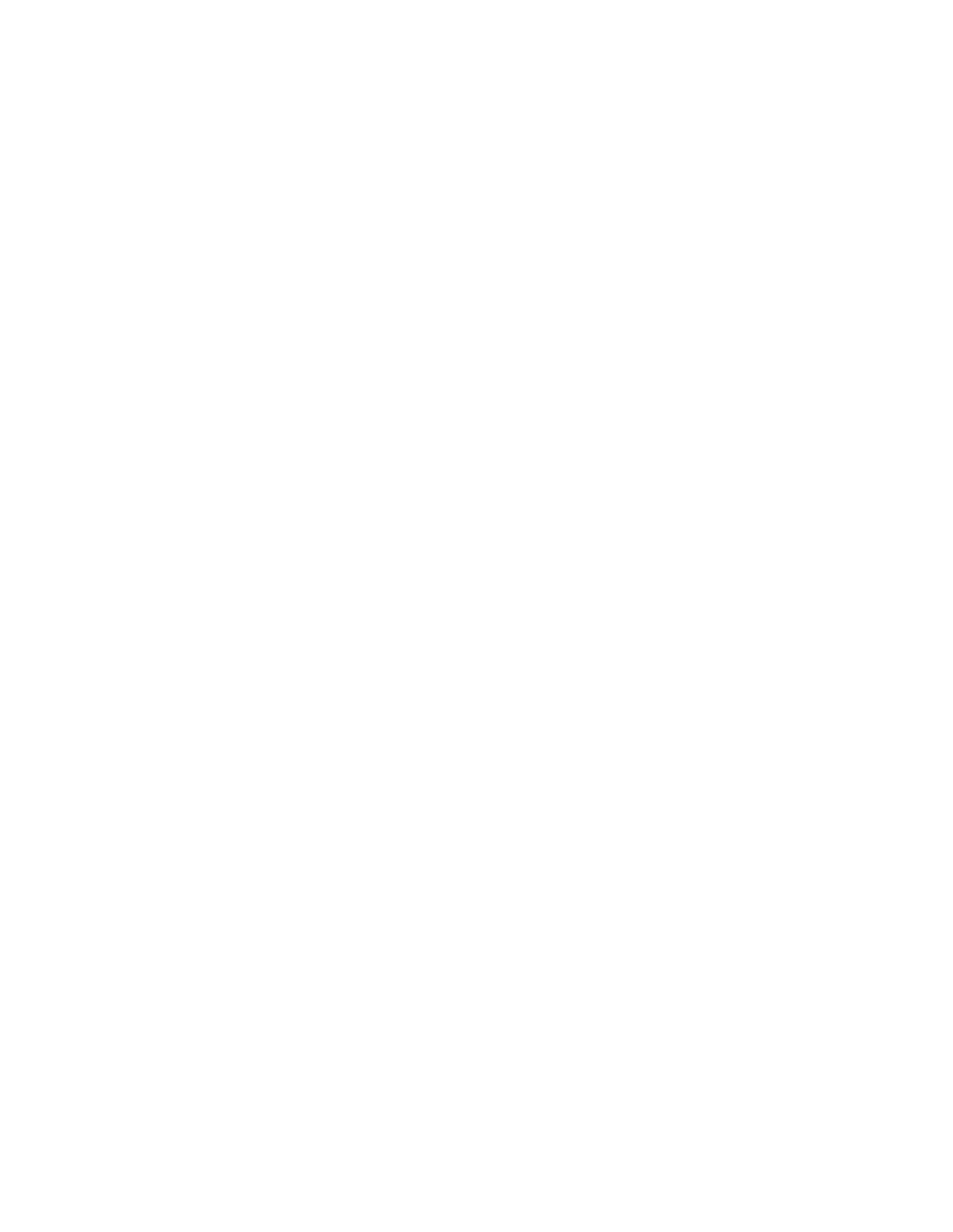#### **ANHANG**

#### Der nachfolgende Anhang ist nicht Teil der Bestandsaufnahme und Empfehlungen von **ECRI** bezüglich der Situation in der Schweiz.

ECRI weist darauf hin, dass die Bestandsaufnahme im dritten Bericht über die Schweiz das Datum des 27. Juni 2003 und spätere Entwicklungen folglich nicht berücksichtigt sind.

In Übereinstimmung mit dem von ECRI bei der Erstellung von Länderberichten praktizierten Verfahren wurde der Entwurf des Berichts über die Schweiz in vertraulichen Gesprächen mit den Schweizer Behörden durchgesprochen. Eine bestimmte Anzahl der dabei gemachten Anmerkungen wurden von ECRI berücksichtigt und in den Bericht eingearbeitet.

Auf Grund der stattgefundenen Gespräche haben die Schweizer Behörden jedoch darum gebeten, dass ihre im Folgenden wiedergegebene Stellungnahme dem ECRI-Bericht als Anhang beigegeben wird.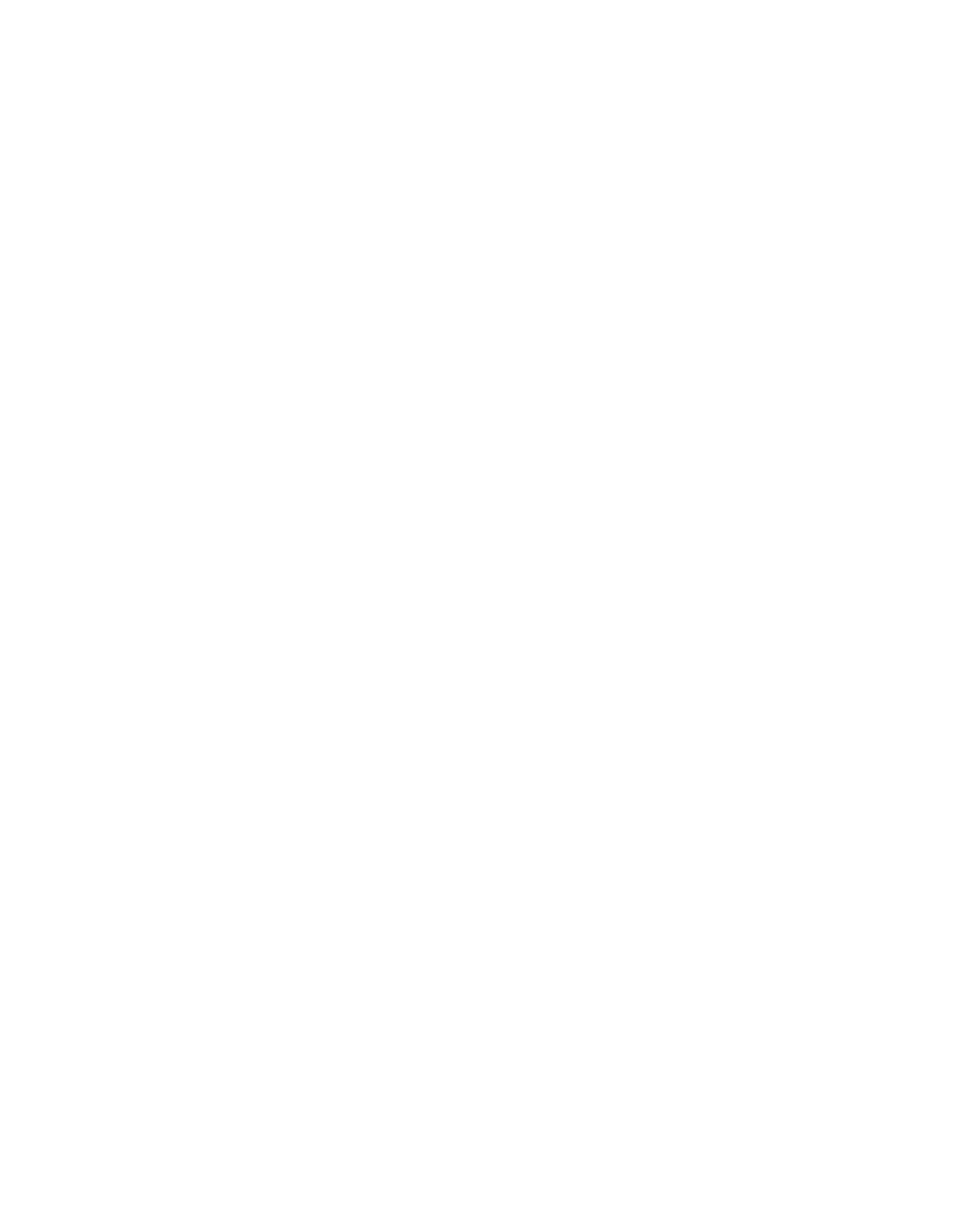#### ECRI - Dritter Bericht über die Schweiz 2003 Bemerkungen der Schweizer Regierung

Entsprechend der länderweisen Vorgehensweise der ECRI konnte die von den Schweizer Behörden bezeichnete nationale Verbindungsperson einen vertraulichen Dialog mit der ECRI führen. Aufgrund einer detaillierten Analyse des Textentwurfs über die Schweiz wurde auf einige Ungenauigkeiten und mehrere Unstimmigkeiten bei der Einschätzung der Problematik hingewiesen.

Leider wurde nur ein kleiner Teil der vorgeschlagenen Korrekturen und Ergänzungen berücksichtigt. Wir betrachten es daher als wichtig, die Stellungnahme der Schweizer Regierung zu einzelnen Punkten des Berichts ausdrücklich festzuhalten.

#### Ad "Polizei" (28-36) und "Rassismus und Diskriminierung gegenüber Schwarzafrikanern in der Schweiz" (88-93)

Wir weisen die dem Berichtsentwurf zu Grunde liegende Auffassung, wonach sich die schweizerischen Polizeikräfte grundsätzlich rassistisch, diskriminierend und misshandelnd gegenüber Minderheiten, insbesondere gegenüber Schwarzafrikanern, verhielten, zurück.

Bei den behaupteten Missständen handelt es sich um pauschale Vorwürfe, die weder substanziiert noch mit nachprüfbaren Quellenangaben versehen sind und Fälle betreffen, welche von der berichterstellenden Kommission nicht vertieft abgeklärt wurden. Die von den kantonalen Polizeibehörden vollzogenen Anhaltungen von Personen - darunter auch Schwarzafrikaner -, welche sich im Drogenhandel erfolgen ausschliesslich begründeten Verdacht. betätigen, auf Alle Verfahrensabläufe stützen sich auf entsprechende gesetzliche Grundlagen. Es handelt sich bei diesen Massnahmen auf keinen Fall um willkürlich verhängte Anordnungen oder um polizeiliche Praktiken, die hauptsächlich auf Asyl Suchende Schwarzafrikaner ausgerichtet sind und gezielt bezwecken, diese und auszuschliessen, fernzuhalten oder sie zu demütigen. Die im Berichtsentwurf erwähnten "Zwangsmassnahmen" (Ziff. 30, 31) - das "Rayonverbot" (Verbot für spezifische Gruppen, bestimmte Gegenden zu betreten), die Zwangsausschaffungen, Aufenthalte im Ausschaffungsgefängnis für Personen, die auf ihre Ausschaffung warten, usw. - erfolgen aufgrund von (richterlichen oder behördlichen) Anordnungen und stützen sich auf gültige Gesetze. Das Handeln der Beamten ist dokumentiert, nachvollziehbar und kontrollierbar. Gegen alle Amtshandlungen kann Beschwerde geführt werden. Gleiches gilt auch für die im Berichtsentwurf beanstandete Vorgehensweise der Flughafenpolizei gegenüber (möglicherweise) Asyl Suchenden. Diese Verfahrensschritte und -fristen basieren ebenfalls auf entsprechenden gesetzlichen Grundlagen.

Die Polizei ist sich durchaus bewusst, dass es bei den zahlreichen polizeilichen Verrichtungen, die täglich rund um die Uhr vorgenommen werden, auch zu Fehlleistungen kommen kann. Themen wie Fremdenfeindlichkeit und polizeiliche Gewaltausübung finden jedoch sowohl in der polizeilichen Grundausbildung als auch in der Weiterbildung systematische Beachtung. In der Aus- und Weiterbildung der kantonalen Polizeien werden diese Bereiche eingehend und mit der notwendigen Sorgfalt behandelt. In einzelnen Kantonen sind auch spezifische Bemühungen im Gang, um Polizeibeamte besser auf die schwierigen Situationen vorzubereiten, denen sie sich in ihrem Alltag vermehrt gegenübergestellt sehen.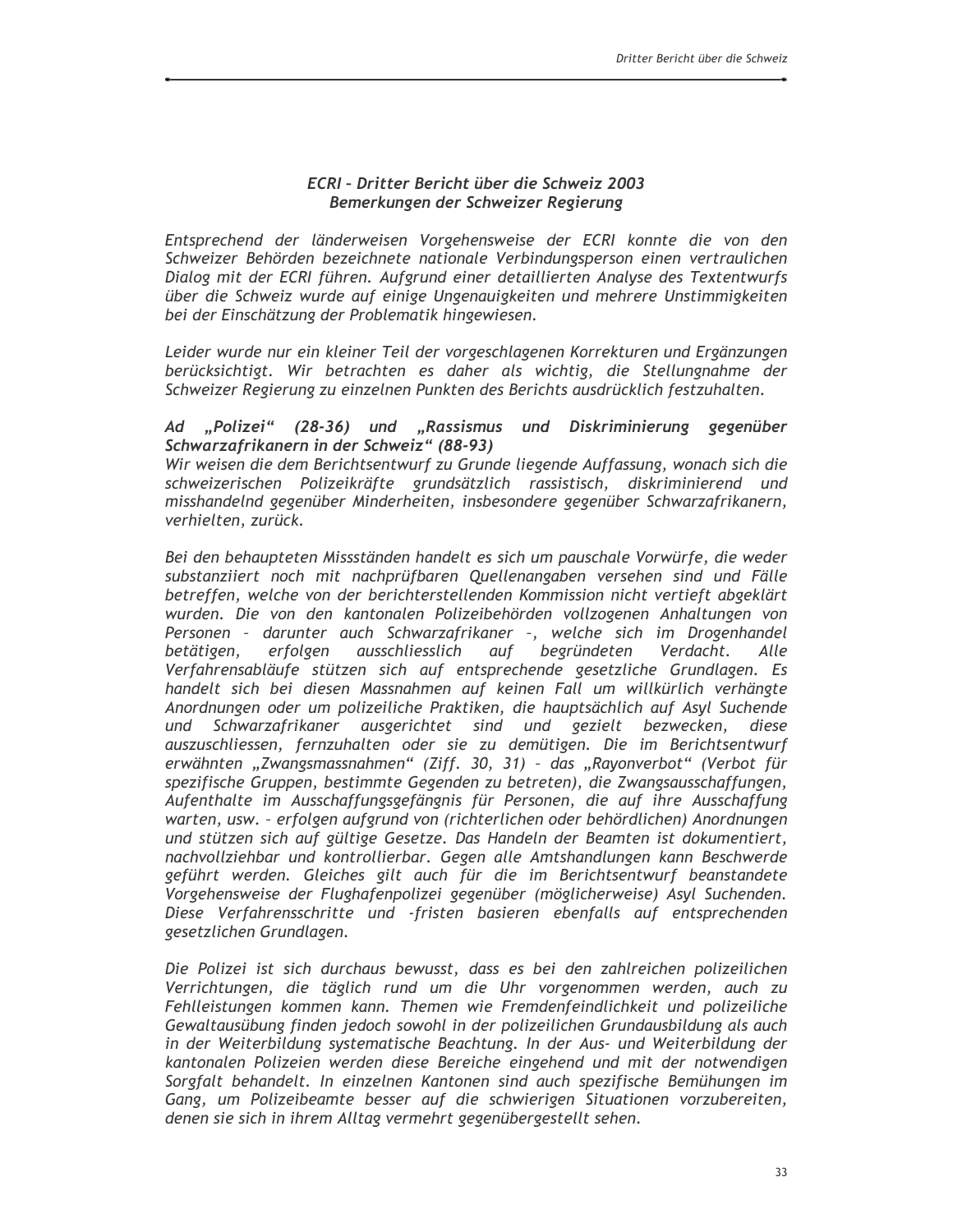#### Ad 48

Neben ein paar Rom- bzw. Manush-Familien gehört die grosse Mehrheit der Schweizer Fahrenden zu den autochthonen Jenischen.

Es ist darauf hinzuweisen, dass Jenisch ein Soziolekt mit deutscher grammatikalischer Struktur ist. Die Fahrenden in der Schweiz benützen diese Sprache nur unter sich, und es ist ihnen im Allgemeinen nicht daran gelegen, dass Aussenstehende diese beherrschen.

Ein Jenischunterricht in der Schule wird daher in keiner Weise nachgefragt. Der Schwerpunkt wird zur Zeit auf die Herstellung von - wenn möglich spielerischen -Lehrmitteln gelegt, die den Kindern der Fahrenden das Erlernen des Jenischen im Rahmen ihrer Familien ermöglichen.

Es muss beachtet werden, dass die Position der Fahrenden in Bezug auf den Schulbesuch der Kinder nicht einheitlich ist. Die Vertreter der Fahrenden sind im Wesentlichen zufrieden mit der aktuellen Situation, die es den Kindern erlaubt, ihre fahrenden Eltern während des Sommers zu begleiten, indem sie mittels Fernunterrichts von Lehrern begleitet und betreut werden.

#### $Ad56$

Der Behauptung, das BFF stelle Statistiken zum Vergleich mit anderen Ländern "auf verzerrende Weise" dar, muss widersprochen werden. Tatsächlich unterscheiden sich die Praktiken der Erstellung der Asylstatistiken je nach Aufnahmeland, was internationale Vergleiche erschwert. In Anbetracht dieser Situation zieht es das BFF vor, die unterschiedlichen Praktiken, auf denen die gelieferten Zahlen beruhen, klar und offen darzulegen, statt auf jeglichen internationalen Vergleich zu verzichten.

#### Ad "Situation der in der Schweiz niedergelassenen Ausländer" (94, 98, 99)

Mit dem dualen Zulassungssystem hat der Bundesrat 1998 das kritisierte "Drei-Kreise-Modell" auf dem Verordnungsweg abgelöst. Im Entwurf des neuen Ausländergesetzes wird diese Politik nun auf Gesetzesstufe geregelt. Mit dem In-Kraft-Treten des Abkommens über den freien Personenverkehr zwischen der Schweiz und den EU-Staaten am 1. Juni 2002 ist die Zulassung von Arbeitskräften aus anderen Staaten grundsätzlich Personen vorbehalten, deren Qualifikationen auf dem heimischen und europäischen Arbeitsmarkt nicht vorhanden sind. Ausnahmen sind beim Familiennachzug, für Ausbildungsaufenthalte sowie aus wichtigen humanitären Gründen möglich. Diese Ausnahmen bilden den überwiegenden Teil der jährlichen Zulassungen (im Jahr 2002 rund 65'000 Personen oder 63% der gesamten Zuwanderung). Das Personenfreizügigkeitsabkommen ist integraler Bestandteil eines umfassenden Vertragssystems, das die Vertragsstaaten verpflichtet, die Angehörigen der anderen Vertragsstaaten vorrangig zuzulassen und sie gleich zu behandeln wie die eigenen Staatsangehörigen. Es besteht keine verfassungsmässige oder völkerrechtliche Verpflichtung, diese gegenseitigen vertraglichen Verpflichtungen auch auf Angehörige von Drittstaaten auszudehnen, mit denen die Schweiz weder durch einen Vertrag noch durch Gegenrecht verbunden ist. Die Zulassungsvorschriften gelten für sämtliche Angehörigen von Drittstaaten in gleichem Umfang, unabhängig von ihrer Staatsangehörigkeit.

Die erhobenen Vorwürfe werden von den Experten im Bereich des Staats- und Völkerrechts nicht gestützt. Die Rechtsprechung des EGMR (Abulaziz, Cabales, und Balkandali c. Vereinigtes Königreich, Sér. A Nr. 94, § 84) bestätigt ebenfalls, dass die Praxis von Staaten, die ihren eigenen Staatsangehörigen oder solchen von Ländern, mit denen sie enge Beziehungen pflegen, eine bevorzugte Behandlung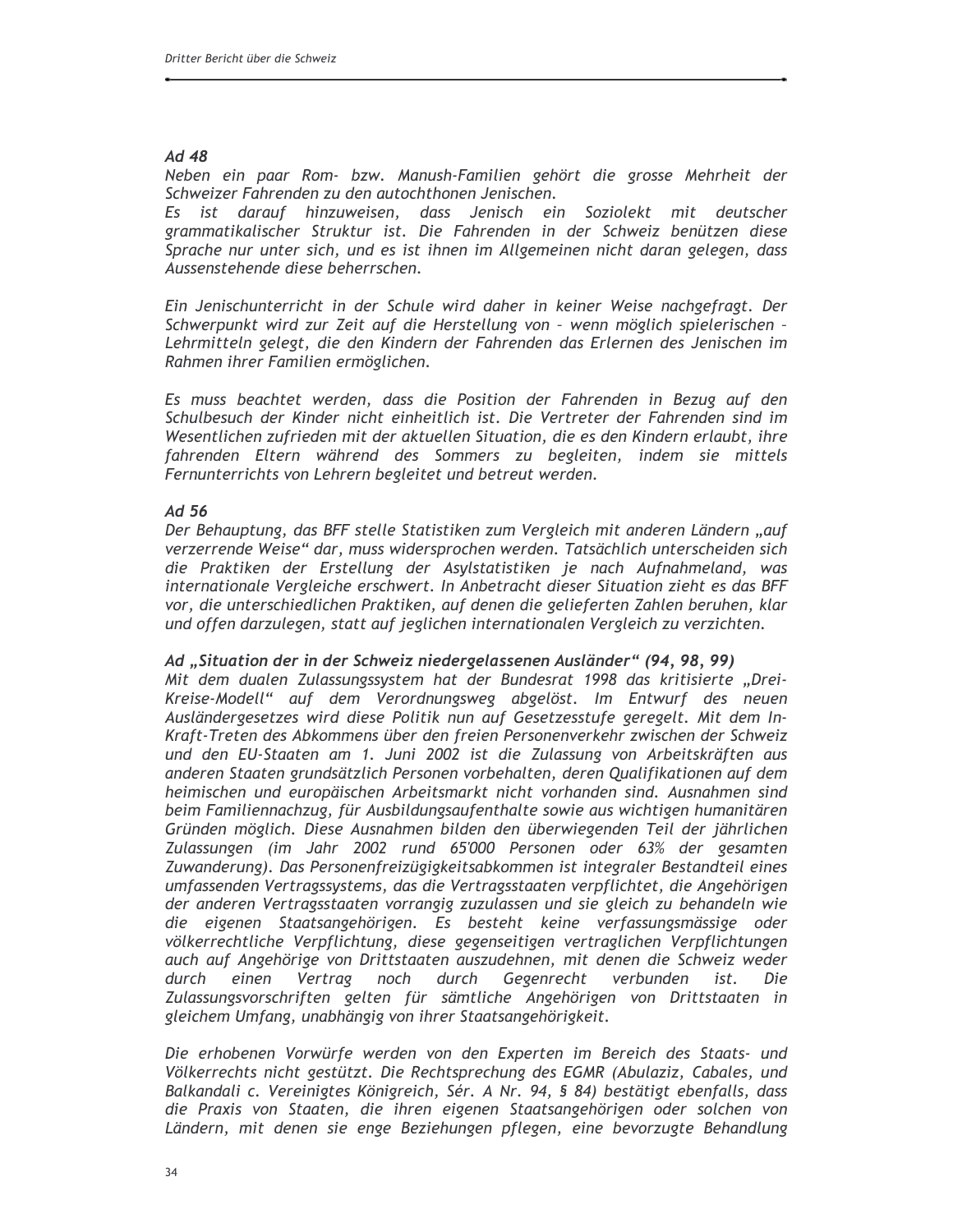einräumen, keine unzulässige rassistische Diskriminierung darstellt. Auch das Komitee der Vereinten Nationen für die Beseitigung jeder Form von Rassendiskriminierung hat keine Einwände gegen das duale Zulassungssystem vorgebracht.

Sämtliche EU- und EFTA-Staaten kennen Zulassungs- und Anwesenheitsregelungen, die stark von den Grundsätzen des freien Personenverkehrs abweichen. Dies gilt auch für die Vorschläge der EU-Kommission für eine gemeinschaftliche Regelung der Zulassung und Anwesenheit von Personen aus Drittstaaten. Sie sind mit der Regelung im Entwurf des neuen Ausländergesetzes vergleichbar. In diesem Entwurf wird überdies die Rechtsstellung der zugelassenen Ausländer aus Drittstaaten - gerade auch in Anlehnung an das Personenfreizügigkeitsabkommen mit der EU - gegenüber dem heute geltenden Ausländergesetz deutlich verbessert. Dies gilt insbesondere für den Familiennachzug sowie für die geografische und berufliche Mobilität.

Die Zulassung qualifizierter Arbeitskräfte aus Drittstaaten ist auf Personen beschränkt, deren Qualifikationen weder auf dem heimischen Arbeitsmarkt noch in den EU-Vertragstaaten vorhanden sind. Diese Bestimmung soll zu einer Verbesserung ausgeglichenen Beschäftigungssituation und einer der Arbeitsmarktstruktur führen. Darüber hinaus gilt es als erwiesen, dass sich qualifizierte Personen schneller auf dem Arbeitsmarkt und in der Gesellschaft integrieren. Die Selektion basiert daher auf dem Kriterium der Qualifikation und nicht auf der Staatsangehörigkeit. Beim Familiennachzug und bei anderen besonderen Einwanderungsgründen, welche zusammen zum grössten Teil der jährlichen Einwanderung führen, wird dieses Kriterium jedoch nicht angewendet.

#### Ad 95

Rund 75 % der in der Schweiz ansässigen Ausländer besitzen eine unbefristete und an keine Bedingungen gebundene Niederlassungsbewilligung, die ihnen einen hohen Grad an Rechtssicherheit und umfassende Wirtschaftsfreiheit gewährt. Diese Bewilligung kann nur in Ausnahmefällen, die vom Gesetz abschliessend geregelt sind, entzogen werden. Für Entscheidung im Zusammenhang mit Aufenthalts- und Niederlassungsbewilligungen bestehen wirksame Rekursmöglichkeiten. Kann eine betroffene Person ein Anwesenheitsrecht geltend machen, ist zudem eine Beschwerde bis vor Bundesgericht zulässig (z. B. bei der Ausweisung von Personen mit einer Niederlassungsbewilligung oder bei einem Anspruch auf Familiennachzug).

#### Ad 100

Bei der heutigen Regelung hängt das Aufenthaltsrecht des Ehegatten bis zur Erteilung der Niederlassungsbewilligung vom Fortbestand der Ehe (bei Ehegatten von Schweizern oder Schweizerinnen) oder vom Fortbestand der ehelichen Gemeinschaft (bei Ehegatten von Ausländern oder Ausländerinnen) ab. Scheitert die Ehe und ist die Rückkehr in das Herkunftsland nicht zumutbar (Härtefall), kann die Aufenthaltsbewilligung jederzeit verlängert werden. Nach fünf Jahren besteht in der Regel ein Anspruch auf Erteilung der Niederlassungsbewilligung. Ausgenommen hiervon sind Ehegatten von Personen, die eine Aufenthalts-, aber keine Niederlassungsbewilligung haben. Auch in diesem Fall werden nach fünf Jahren keine Wegweisungen mehr beschlossen.

Der Entwurf des neuen Ausländergesetzes sieht für die Rechtsstellung der zugelassenen Ausländer aus Drittstaaten - gerade auch in Anlehnung an das Personenfreizügigkeitsabkommen - gegenüber der heutigen Regelung im ANAG deutliche Verbesserungen vor. Dies gilt insbesondere für den Familiennachzug sowie für die berufliche und geografische Mobilität. So besteht für Ausländer mit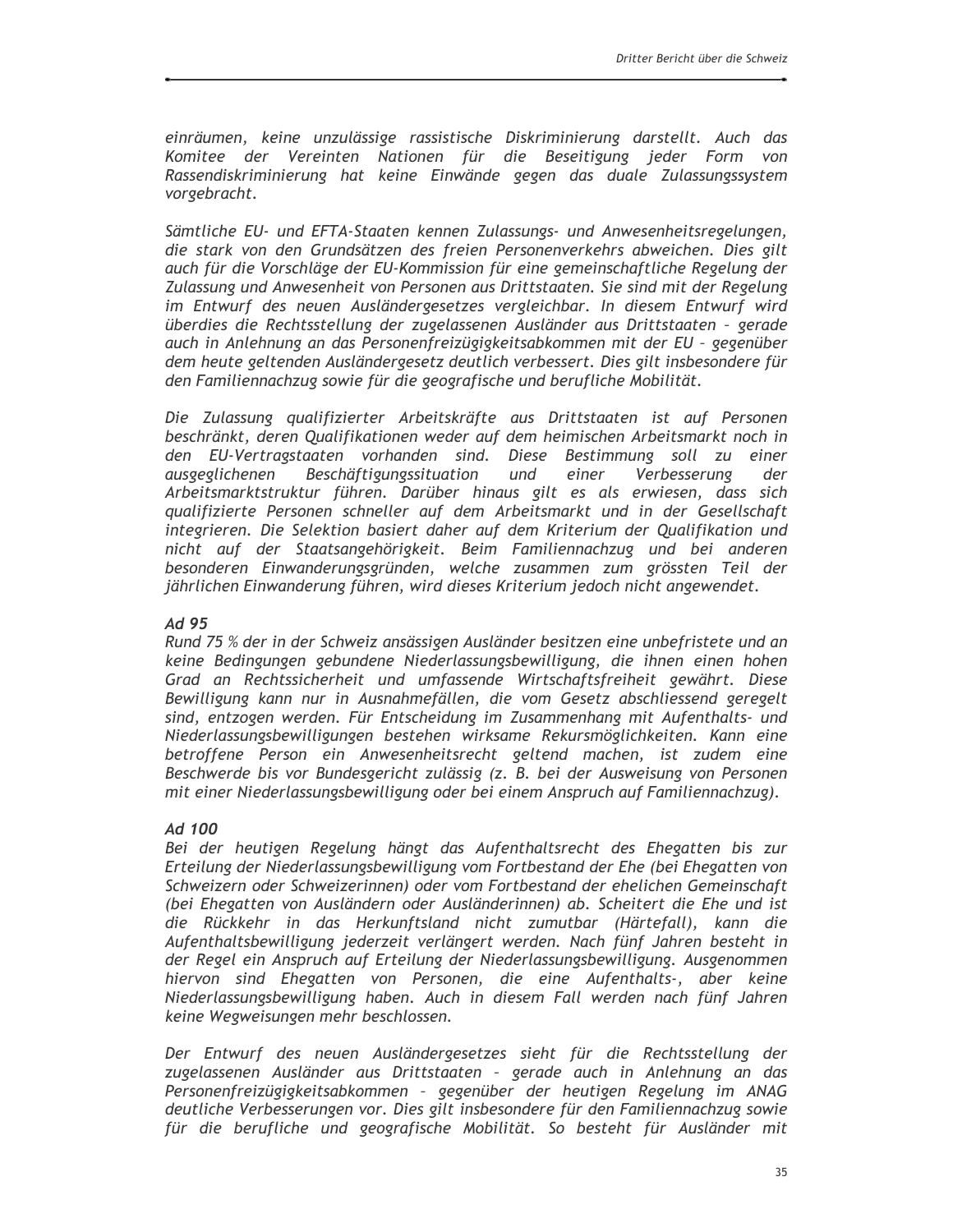Aufenthaltsbewilligung, inkl. Studierende, neu ein Anspruch auf Familiennachzug. Ebenso soll die Möglichkeit des Familiennachzugs neu für Kurzaufenthalter eingeführt werden. Auf eine Regelung analog zum Personenfreizügigkeitsabkommen wurde indessen v. a. wegen des föderalistischen Aufbaus der Schweiz, der demografischen und integrationspolitischen Auswirkungen und nicht zuletzt wegen des fehlenden Gegenrechts verzichtet. Die Unterschiede in der Rechtsstellung basieren somit auf sachlichen Grundlagen und stellen daher keine Diskriminierung im Sinn von Artikel 8 BV dar (siehe zudem Bemerkungen ad 98).

Der Entwurf des neuen Ausländergesetzes ist für Angehörige der EU-/EFTA-Mitgliedstaaten und ihre Familienangehörigen nur noch in wenigen Fällen subsidiär anwendbar, wenn das Personenfreizügigkeitsabkommen keine abweichenden Bestimmungen enthält oder wenn die Regelung im Gesetzesentwurf günstiger ist. Angehörige der EU-/EFTA-Mitgliedstaaten kommen somit analog zu den Angehörigen von Drittstaaten in den Genuss von Integrationsförderungsmassnahmen.

#### $Ad$  103

Das duale Zulassungssystem ist bereits heute in Kraft (wie im Bericht unter 97 aufgeführt). Das In-Kraft-Treten des neuen Ausländergesetzes wird deshalb keine Auswirkungen auf die Zahl der illegal in der Schweiz anwesenden Ausländer haben.

Bern, den 24. November 2004